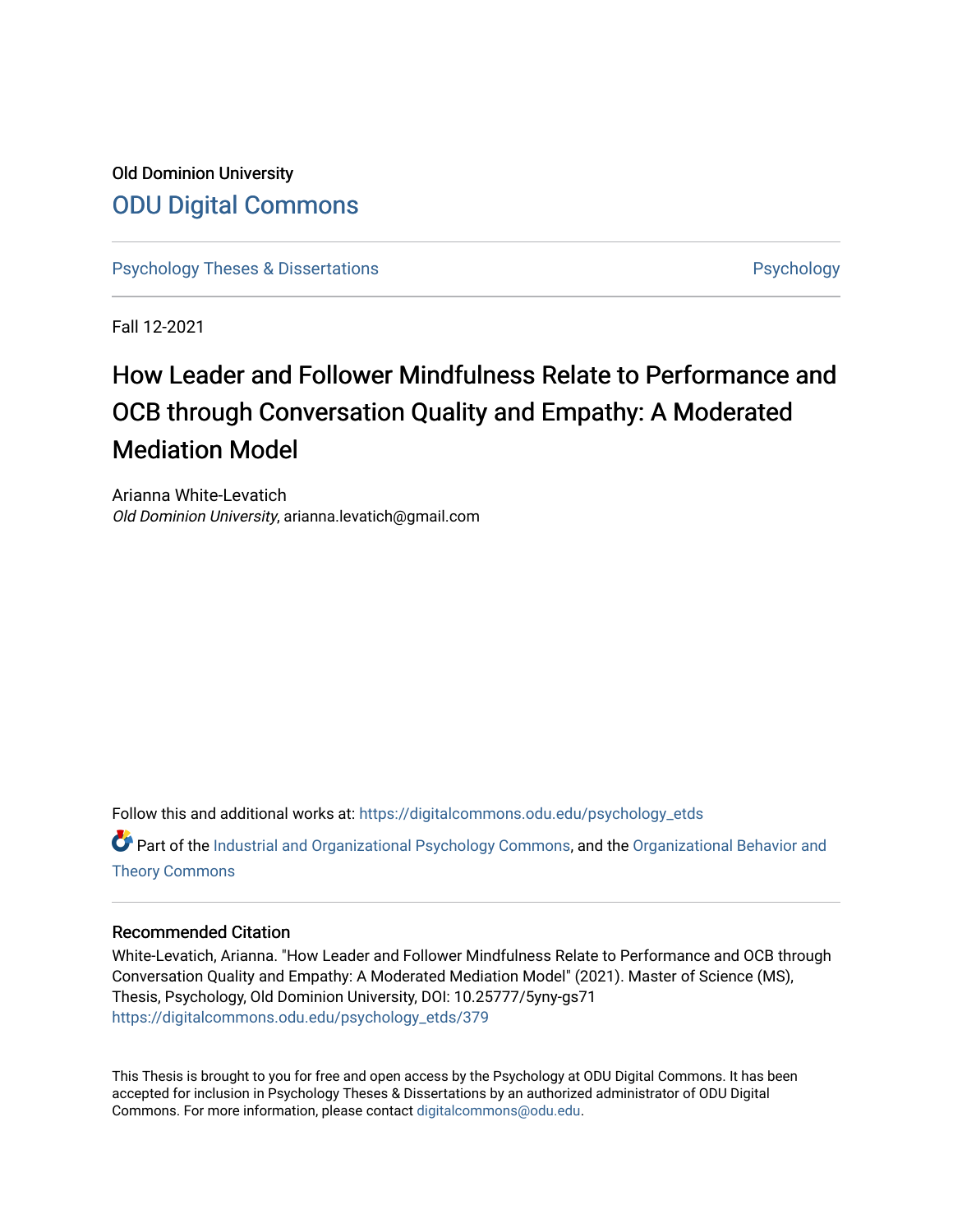# HOW LEADER AND FOLLOWER MINDFULNESS RELATE TO PERFORMANCE AND OCB THROUGH CONVERSATION QUALITY AND EMPATHY: A MODERATED MEDIATION MODEL

by

Arianna C. White-Levatich B.S., 2014, William Smith College

A Thesis Submitted to the Faculty of Old Dominion University in Partial Fulfillment of the Requirements for the Degree of

#### MASTER OF SCIENCE

#### **PSYCHOLOGY**

### OLD DOMINION UNIVERSITY December 2021

Approved by:

Debra Major (Director)

Xiaoxiao Hu (Member)

Konstantin Cigularov (Member)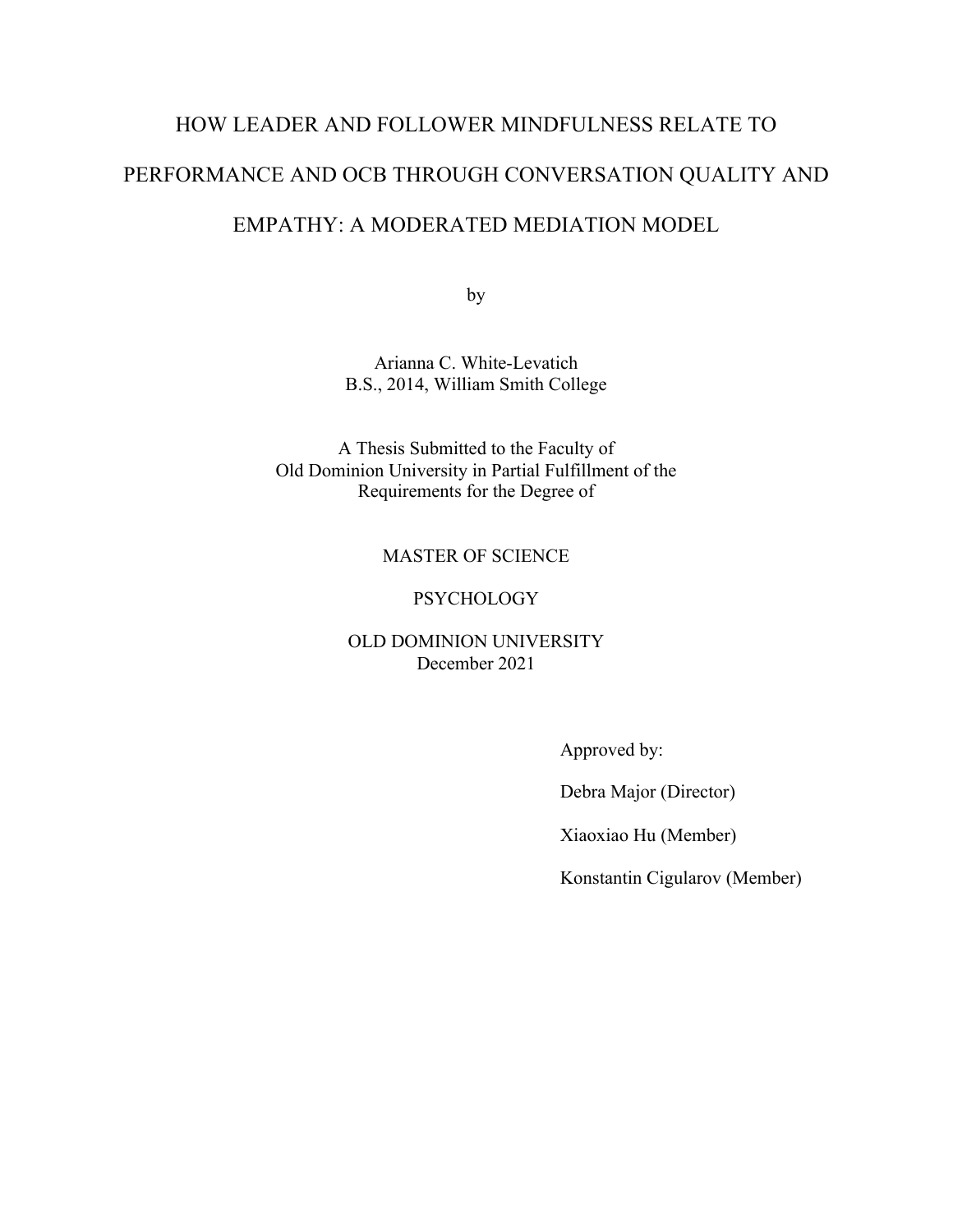#### ABSTRACT

#### HOW LEADER AND FOLLOWER MINDFULNESS RELATE TO PERFORMANCE AND OCB THROUGH CONVERSATION QUALITY AND EMPATHY: A MODERATED MEDIATION STUDY

Arianna C. White-Levatich Old Dominion University, 2021 Director: Dr. Debra Major

Interest within the organizational research community regarding mindfulness has recently surged. Little research, however, has examined how employees' mindfulness may influence interactions between leaders and followers. This study examined how followers' trait mindfulness related to two specific aspects of dyadic interactions: leader – member conversational quality (LMCQ) and follower empathy toward a leader. Further, the study examined how this influence extended (via LMCQ and leader-oriented empathy) to task performance and organizational citizenship behavior (OCB), two important workplace outcomes for followers. Leader mindfulness was also expected to have a significant influence on the relationships, in that it was expected to strengthen the expected positive relationships between follower mindfulness and outcomes. Survey data were collected from 105 white-collar employees and 40 leaders  $(N = 105)$ . Path-analytic results indicated a positive relation between follower trait mindfulness and both LMCQ and empathy for leaders. LMCQ was also significantly related to employee task performance, as was empathy for the leader with OCB. Follower trait mindfulness was significantly indirectly related to task performance and OCB via the mediators, as hypothesized. The moderating influence of leader mindfulness on relationships between follower trait mindfulness and LMCQ/empathy for the leader was not significant. The implications of these results for theory and practice are discussed.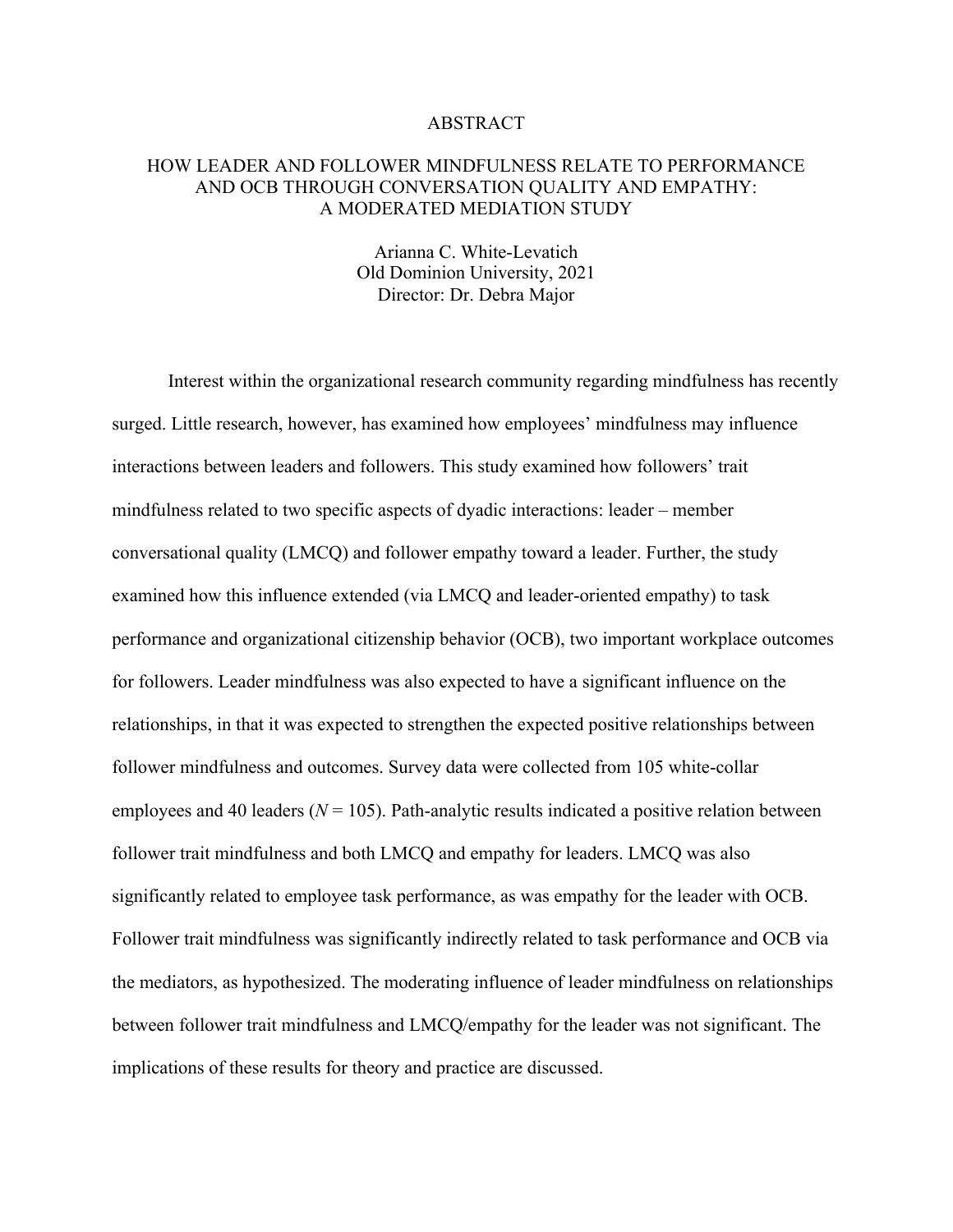©2021 Old Dominion University, All Rights Reserved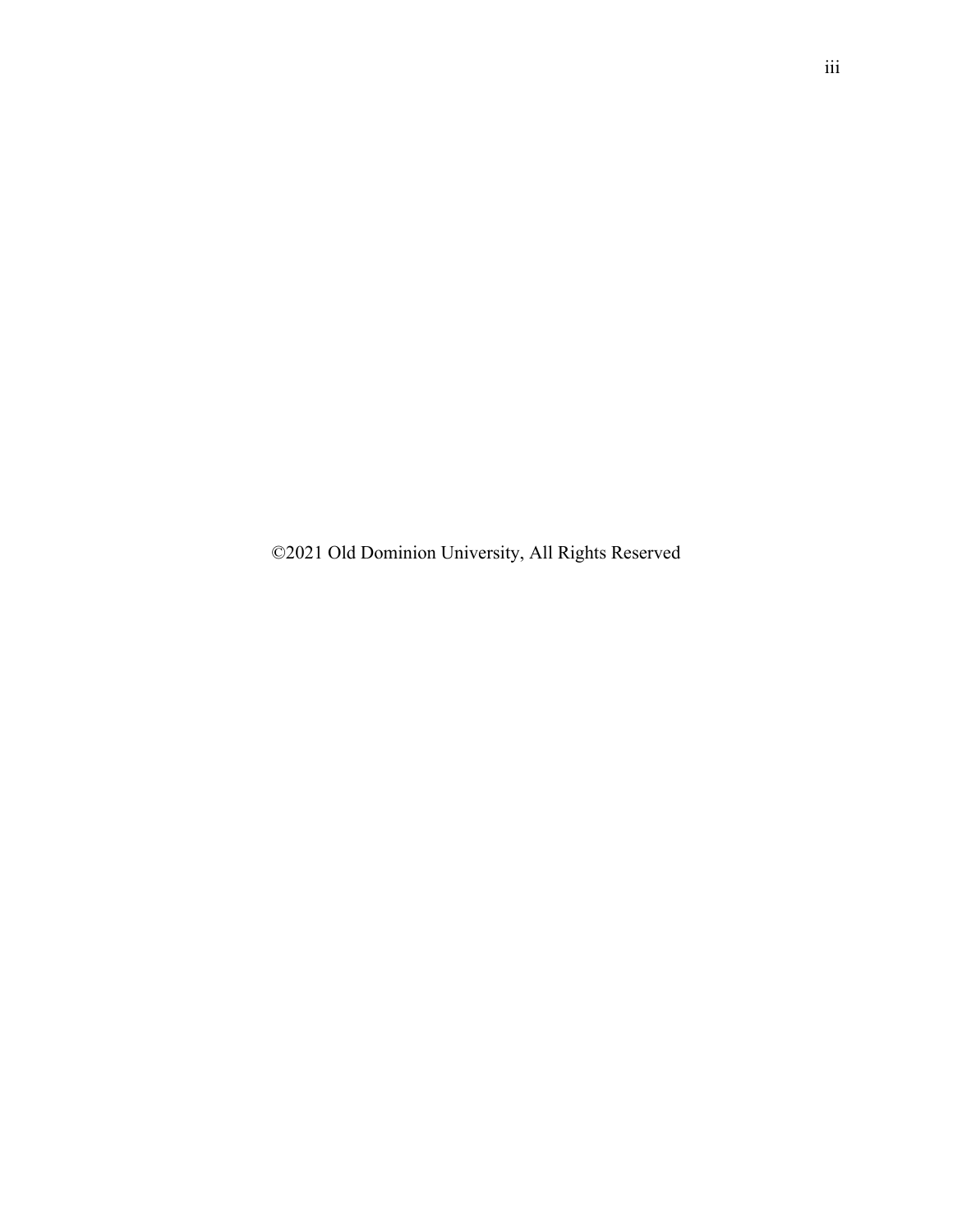## TABLE OF CONTENTS

| Chapter        |                                                           |     |
|----------------|-----------------------------------------------------------|-----|
| $\mathbf{I}$ . |                                                           |     |
|                |                                                           |     |
| II.            |                                                           |     |
|                |                                                           |     |
|                |                                                           |     |
|                | THE MODERATING EFFECT OF LEADER MINDFULNESS ON THE        |     |
|                |                                                           |     |
|                |                                                           |     |
|                | MODERATING EFFECT OF LEADER MINDFULNESS ON THE            |     |
|                | FOLLOWER MINDFULNESS - EMPATHY RELATIONSHIP15             |     |
|                |                                                           |     |
|                |                                                           |     |
| III.           |                                                           |     |
|                |                                                           |     |
|                |                                                           |     |
| IV.            |                                                           |     |
|                |                                                           |     |
|                |                                                           |     |
|                |                                                           |     |
|                |                                                           |     |
| V.             |                                                           |     |
|                |                                                           |     |
|                |                                                           |     |
|                |                                                           |     |
|                |                                                           |     |
|                | <b>REFERENCES.</b>                                        | .40 |
|                |                                                           |     |
|                | <b>APPENDICES</b>                                         |     |
|                | A. COGNITIVE AND AFFECTIVE MINDFULNESS SCALE - REVISED 50 |     |
|                | B. LEADER - MEMBER CONVERSATIONAL QUALITY SCALE 51        |     |
|                |                                                           |     |
|                |                                                           |     |
|                |                                                           |     |
|                |                                                           |     |

Page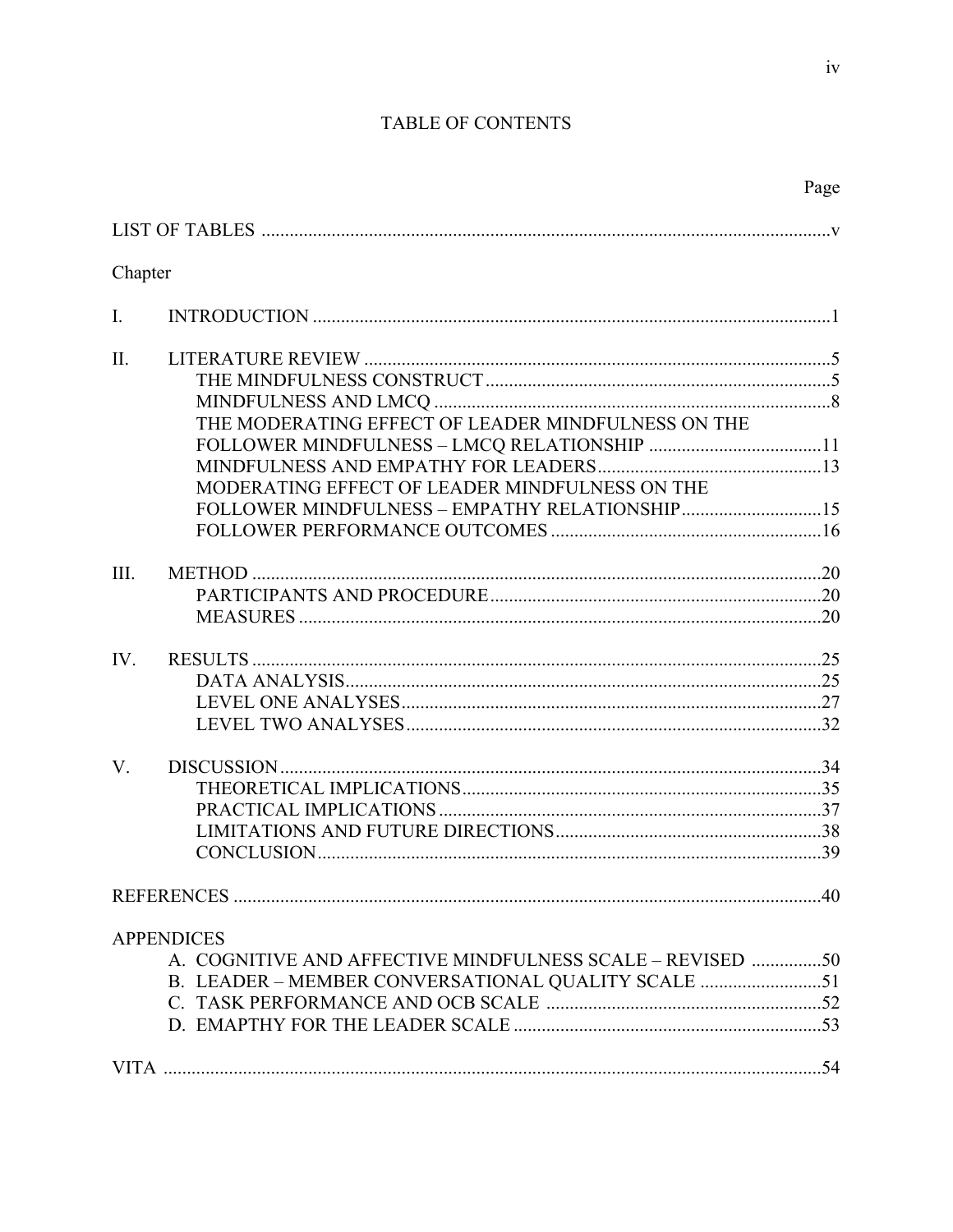## LIST OF TABLES

| Table                                                                            | Page |
|----------------------------------------------------------------------------------|------|
| 1. Means, Standard Deviations, and Intercorrelations of Variables at Level 1  26 |      |
|                                                                                  |      |
|                                                                                  |      |
|                                                                                  |      |
|                                                                                  |      |
|                                                                                  |      |
|                                                                                  |      |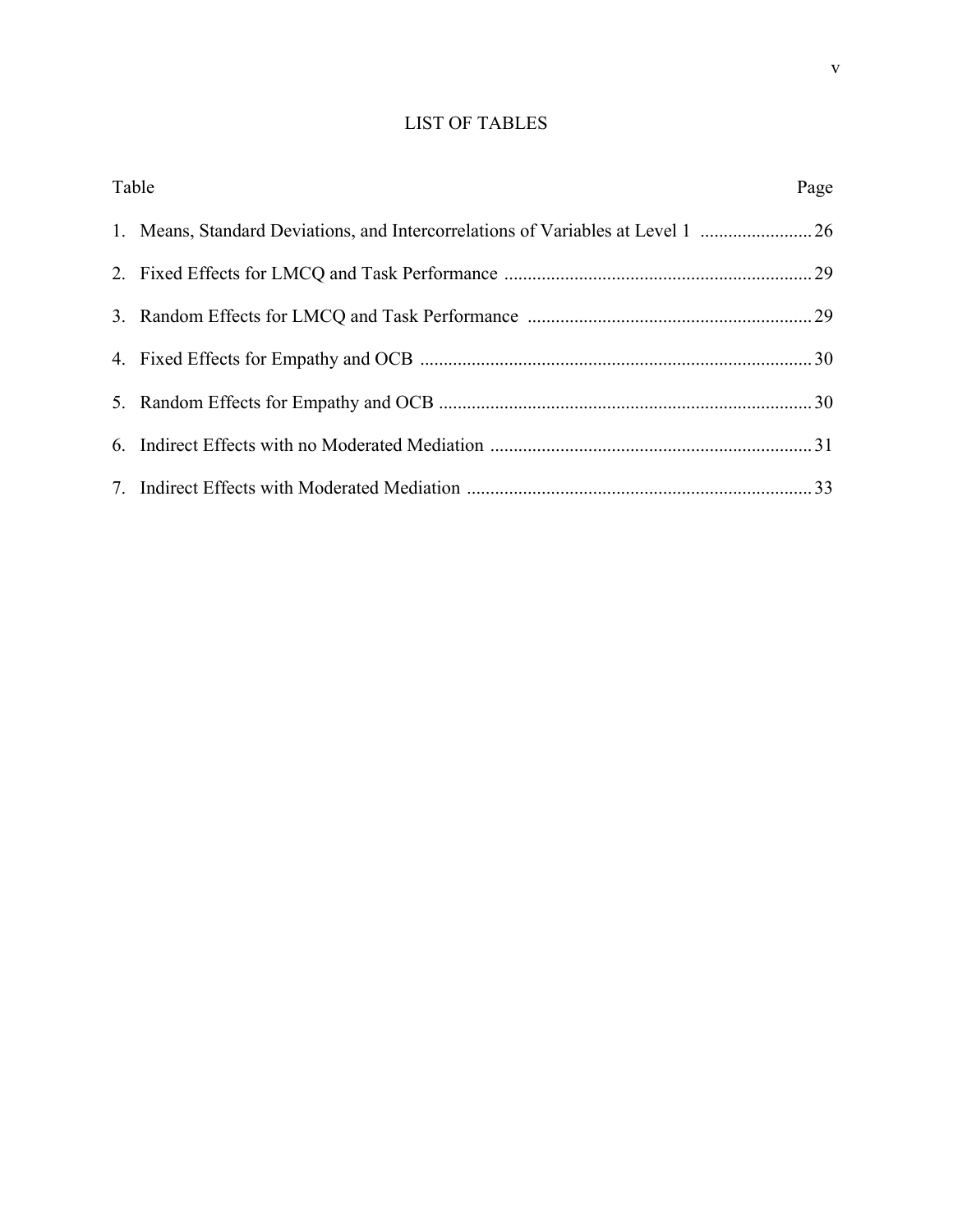#### CHAPTER I

#### INTRODUCTION

Trait Mindfulness refers to an individual's tendency to self-regulate "attention so that it is maintained on the immediate experience, thereby allowing for increased recognition of mental events in the present moment", and to be oriented "toward one's experiences in the present moment, an orientation that is characterized by curiosity, openness, and acceptance" (Bishop et al., 2004, p. 232). The concept of mindfulness at work has been given progressively more attention among organizational leaders, practitioners, employees, and researchers in recent years since Jean Kabat-Zinn first introduced mindfulness meditation to the field of psychology in 1990. For example, a Google Scholar search for "mindfulness at work" returns over 128,000 results (100 pages) of books and articles addressing how and why mindfulness can be applied to a workplace setting. Numerous studies have been conducted examining how mindfulness can influence important outcome variables, ranging from employee well-being (Chiesa & Serretti, 2009) to job satisfaction (Hülsheger, Alberts, Feinholdt, & Lang, 2013) and job performance (Dane, 2010). Many studies have also progressed to addressing the antecedents and unpacking the underlying mechanisms for these relationships. Further, and per a recent review, several large companies have also begun to offer mindfulness programs to their workers, including Aetna, General Mills, and Google (Hyland, Lee, & Mills, 2015). However, despite its surge in popularity, there are still many questions that remain to be answered regarding mindfulness and the influence it has on employees and workplace outcomes.

For example, little research has examined how mindfulness may influence the interactions between employees and their leaders and what the workplace implications of this influence might be. There is a growing body of research supporting the positive influence of trait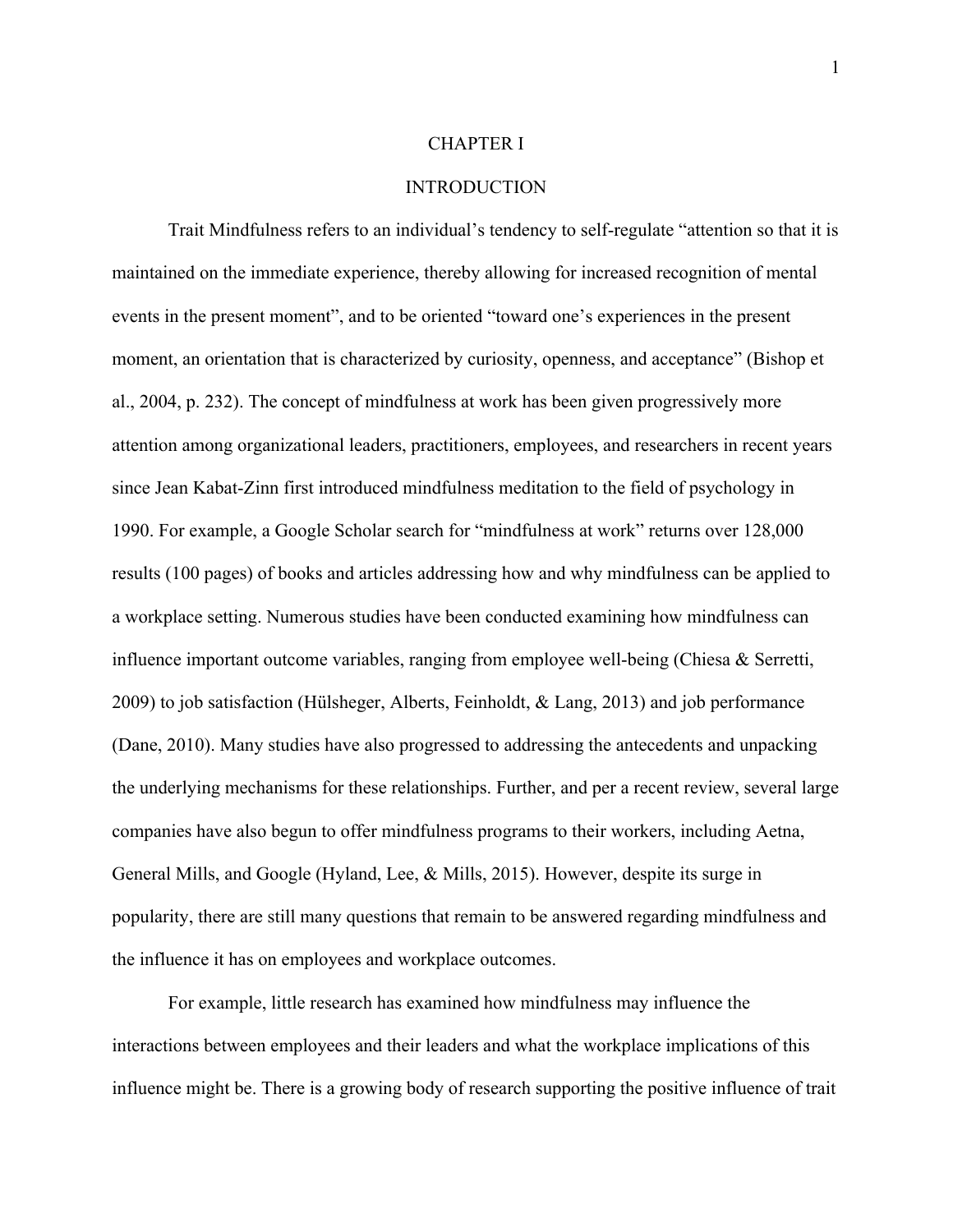mindfulness on leader-member exchange (Auten, 2017), though this research focuses on the long-term relationships between supervisors and subordinates rather than on day-to-day interactions. Further, recent research also indicates that leader mindfulness may influence follower job satisfaction (Arendt et al., 2019) and that employees of more mindful leaders feel treated with greater respect and experience less stress (Reb et al., 2019), though these studies do not address how follower mindfulness in the context of leader mindfulness may influence workplace outcomes.

As such, the main goal of the current study was to fill this gap by examining how mindfulness influences leader-follower interactions. Interactions between a leader and a follower are important, and directly impact employees' work experiences. For example, they present opportunities for information to be communicated, face-to-face contact to occur, plans to be made, and problems to be solved. In fact, research has shown that leaders and followers reciprocally influence each other, especially when it comes to self-regulation strategies, goals, and affect (Dinh & Lord, 2012). As such, this study is one of the first to examine how leader and follower mindfulness influence leader-follower interactions. In order to do so, the study examines how mindfulness influences two specific aspects of such interactions at work: leader – member conversational quality (LMCQ: Jian et al., 2014) and follower empathy toward a leader.

A secondary goal of the study was to examine whether the influence of mindfulness on leader-follower interactions also has implications for follower performance outcomes. Prior research has suggested that mindfulness positively influences follower task performance and organizational citizenship behavior (Glomb, Duffy, Bono, & Yang, 2011) but has not examined performance implications from an interaction-based perspective. The influence mindfulness has on leader-follower interactions may be evident in changes to perceived conversation quality and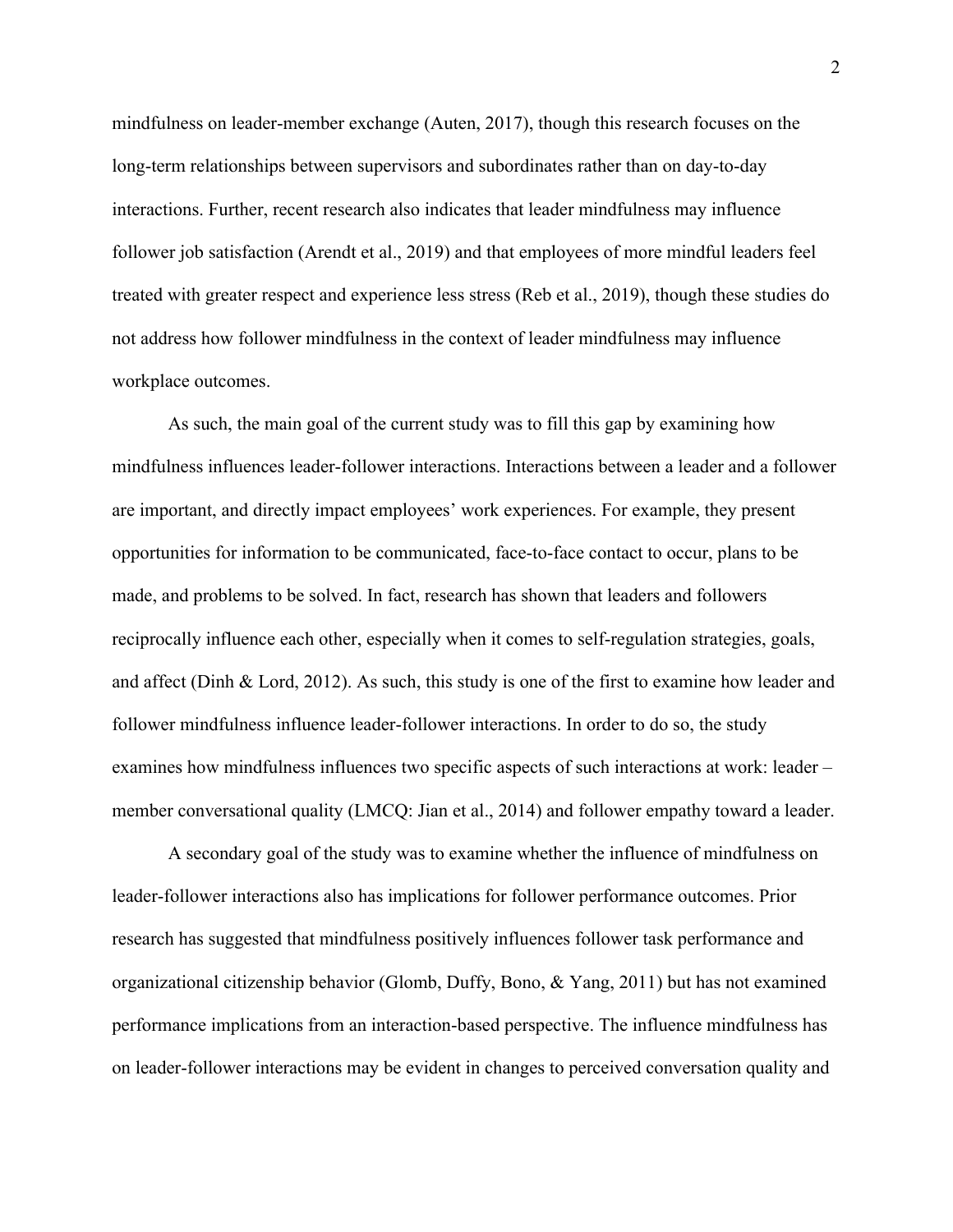levels of follower empathy, and as such may also have implications that extend to follower performance.

As seen in Figure 1, the study thus examines the mediating roles of LMCQ and empathy toward the leader for the relationships between employee trait mindfulness and task performance and organizational citizenship behavior (respectively). The conceptual model presented in Figure 1 also depicts the moderating influence of leader trait mindfulness on the relationships between employee trait mindfulness and LMCQ/empathy toward the leader. In other words, the study examines how follower trait mindfulness relates to LMCQ and empathy toward the leader in the context of leader trait mindfulness. The study also examines how these relations extend to the employee outcome variables (i.e., whether leader trait mindfulness influences the indirect effects of employee trait mindfulness on performance outcomes via LMCQ or empathy toward the leader).



*Figure 1.* The Hypothesized Model.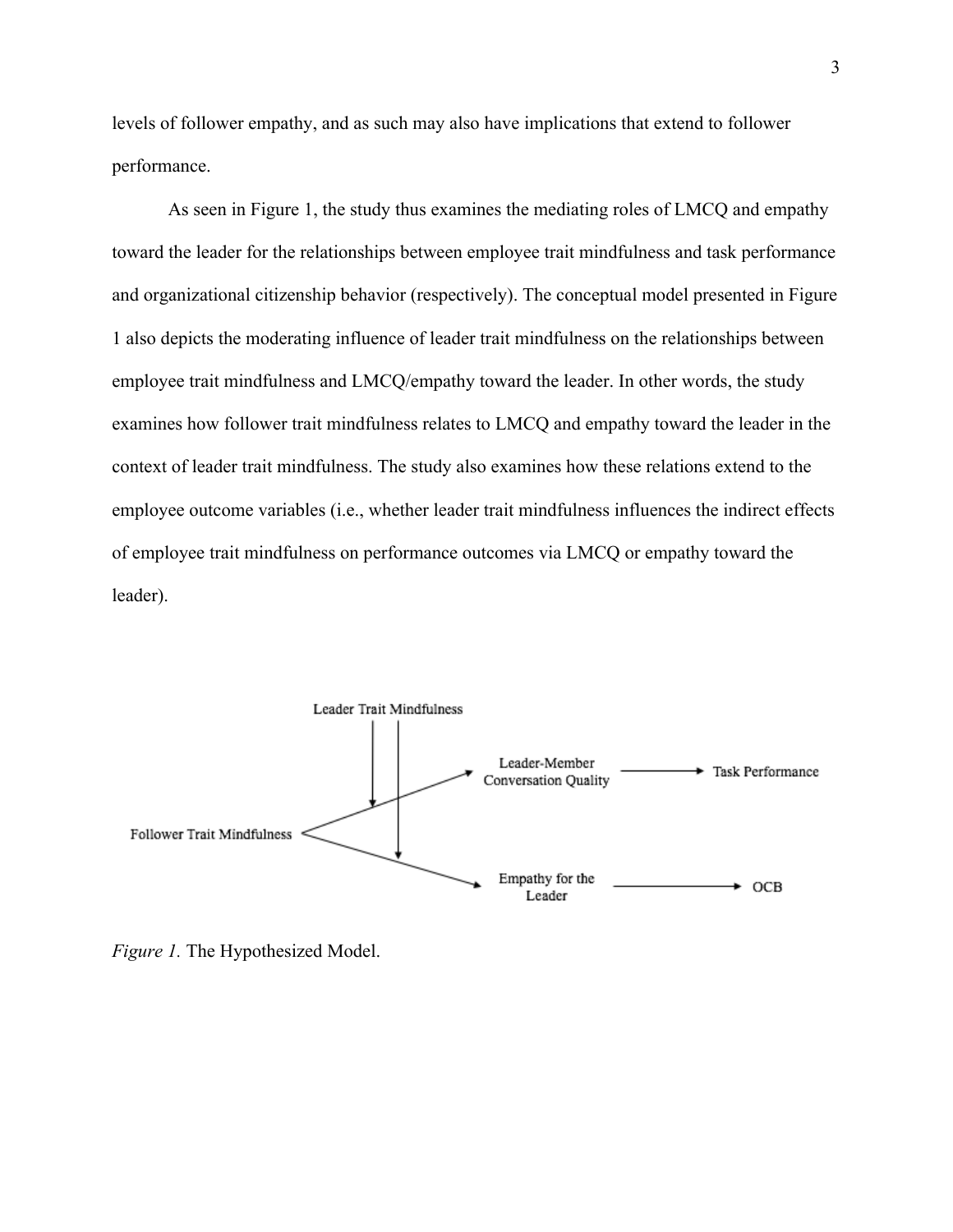The following manuscript delves into a thorough review of the literature regarding these variables, the relationships among them, and the hypothesized pathways. The review begins with an overview of literature regarding mindfulness and how it may influence LMCQ and is followed by a discussion regarding the potential moderating influence of leader trait mindfulness may have on the link between follower mindfulness and LMCQ. The manuscript then proceeds to a parallel examination of the relationship between employee trait mindfulness and follower empathy, followed by a discussion of the moderating influence leader mindfulness might have for this relationship. The performance implications of LMCQ and empathy are then discussed. Taking all the hypothesized relationships together, moderated mediation hypotheses are proposed.

The manuscript then details the study method and results before discussing study theoretical and practical implications. Finally, a discussion of study limitations closes the paper.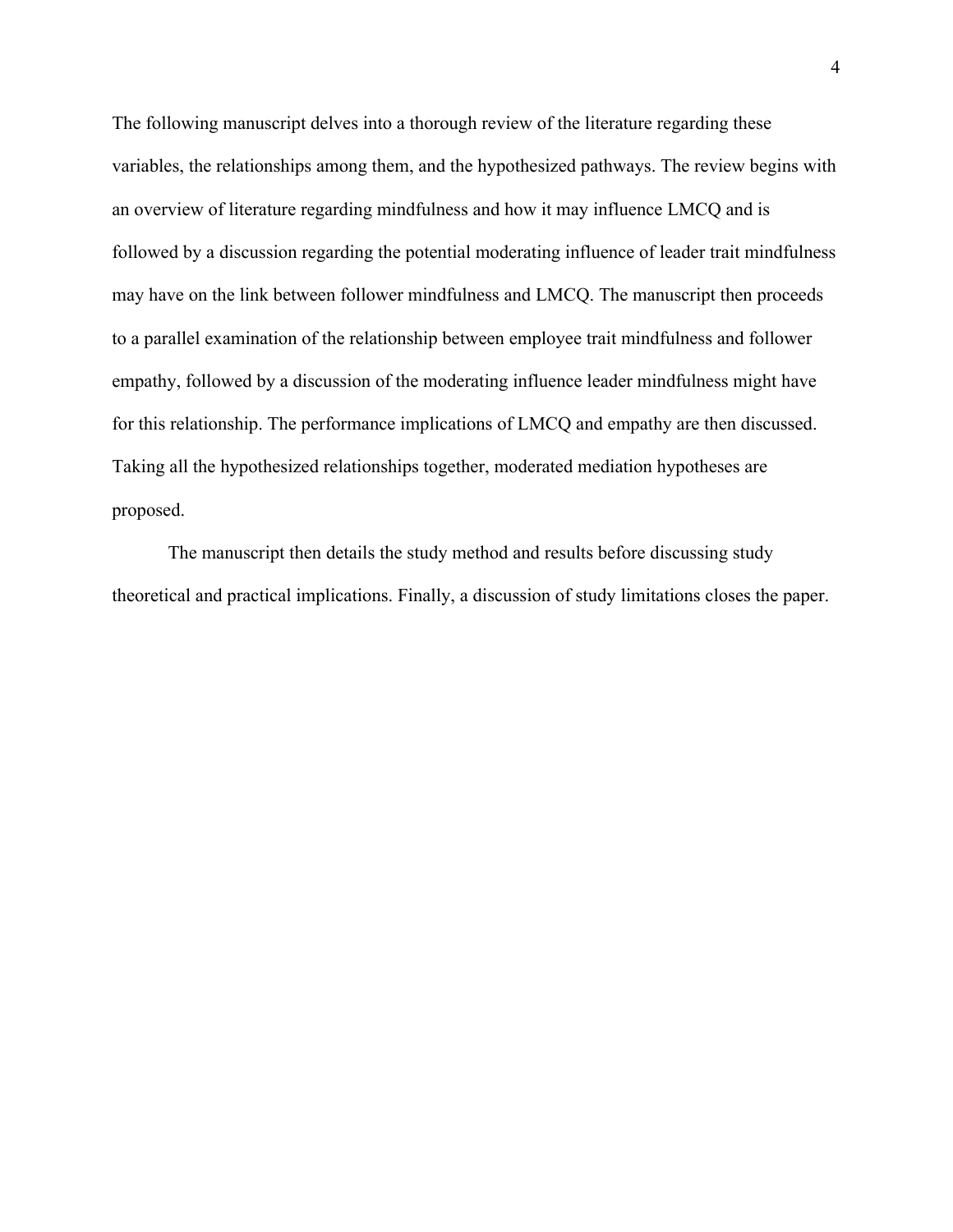#### CHAPTER II

#### LITERATURE REVIEW

#### **The Mindfulness Construct**

Workplace mindfulness, or the degree to which people are mindful in their work settings (Dane & Brummel, 2013), has risen from a long history of spiritual tradition dating back at least 2550 years. The practice of Mindfulness originated from Buddhism but has been applied to and developed within a Western framework, which does not rely on a spiritual framework (Keng, Smoski, & Robins, 2011). The Western conceptualization of mindfulness encompasses both an internal awareness regarding one's physiological and psychological processes or experiences as well as an external awareness to one's surroundings (including the external influences of others). Taking together many existing definitions, Bishop and colleagues (2004) created an operational definition of mindfulness that emphasizes "the self-regulation of attention so that it is maintained on the immediate experience, thereby allowing for increased recognition of mental events in the present moment", and "a particular orientation toward one's experiences in the present moment, an orientation that is characterized by curiosity, openness, and acceptance" (p. 232). At the trait level, mindfulness is a stable, cross-situational propensity for exhibiting such tendencies or characteristics (Reb, Narayanan, & Chaturvedi, 2014).

Mindfulness can be considered as an individual difference variable, meaning that the natural level of mindfulness a person possesses varies between individuals before any formal mindfulness training has occurred. In other words, mindfulness can be considered an inherent characteristic for all human beings (Kabat-Zinn, 2003). Based on these individual differences, people may think and behave in mindful ways even without knowing they are doing so and without formal mindfulness meditation training (though training has been shown to improve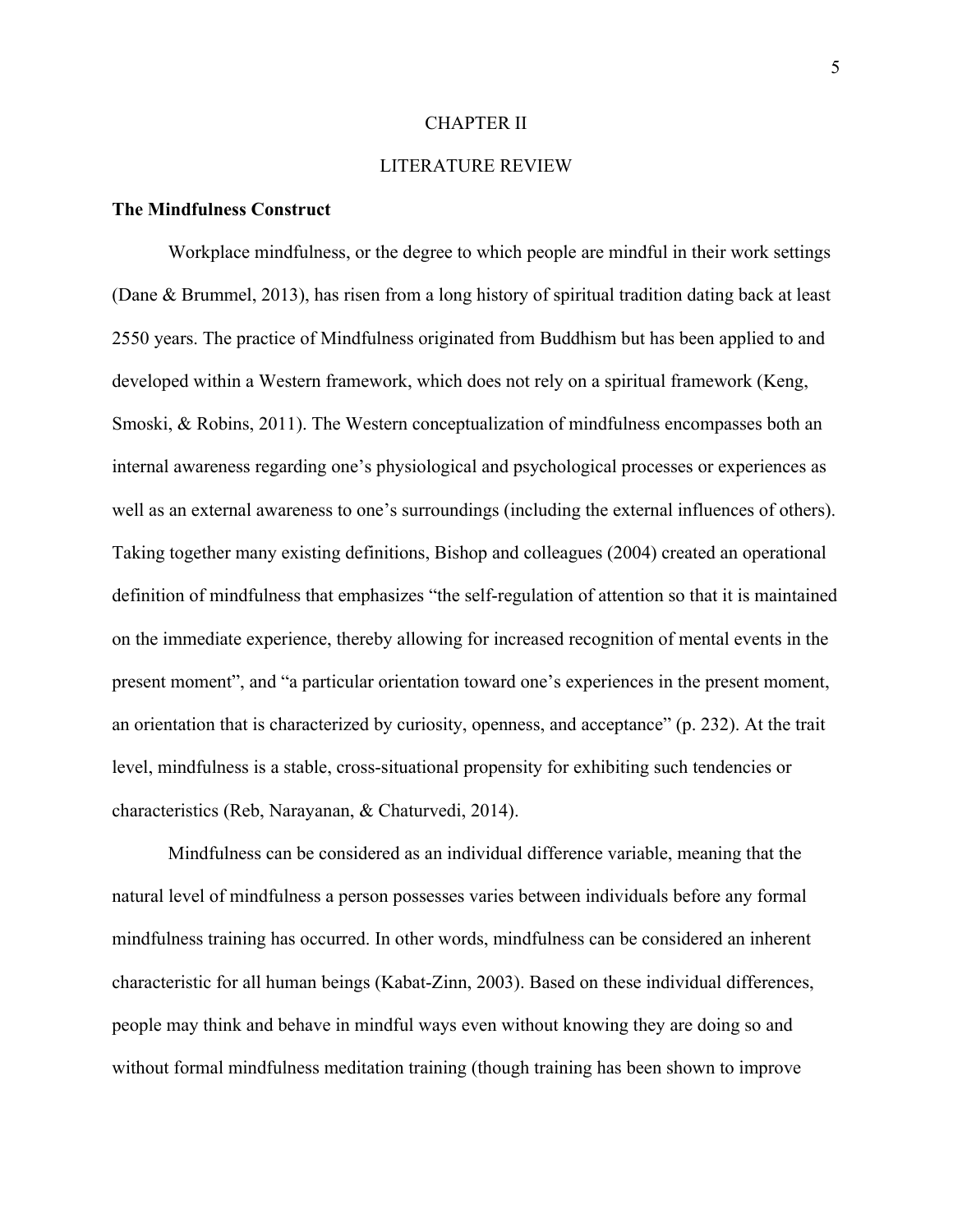mindfulness skills; Brown & Ryan 2003). As such, mindfulness can be considered to function as a trait, with individuals exhibiting different levels of inherent mindfulness regardless of whether they have received formal training, as well as a state, in that one can purposefully enter a mindfulness mode (Bishop et al., 2004).

Mindful psychological states do not necessitate meditation (Brown & Ryan, 2003), and are therefore within the reach of many individuals including those who do not meditate as long as they focus their attention on events and occurrences in the present moment in a nonjudgmental manner (Giluk, 2009; Narayanan & Moynihan, 2006; Weik & Sutcliffe, 2006). Further, research also shows that, compared to those with low trait mindfulness, those with higher trait or dispositional mindfulness will be more likely to exhibit more frequent states of mindfulness on a day-to-day basis, meaning that the cognitive and affective benefits linked to mindfulness are more likely to occur throughout a workday for individuals high in trait mindfulness (Brown & Ryan, 2003). As such, employees come to a workplace setting with differing levels of mindful tendencies. Without training, these tendencies or inclinations are stable across time and situations. As summarized in a recent meta-analysis of trait mindfulness on a variety of workplace outcomes, "although there is some disagreement over the exact characterization of the mindfulness construct, the extant literature tends to agree that (a) mindfulness can be achieved without meditation (K. W. Brown & Ryan, 2003), (b) attaining a mindful state is an inherent human capability (Kabat-Zinn, 1994), (c) mindfulness is both a state and a trait; anyone can attain a state of mindfulness but there are individual differences in tendency toward mindfulness (K. W. Brown & Ryan, 2003; Giluk, 2009), and (d) mindfulness is not always deliberate; sometimes it can occur subconsciously (Grossman et al., 2004)" (Mesmer-Magnus et al., 2017, p. 81).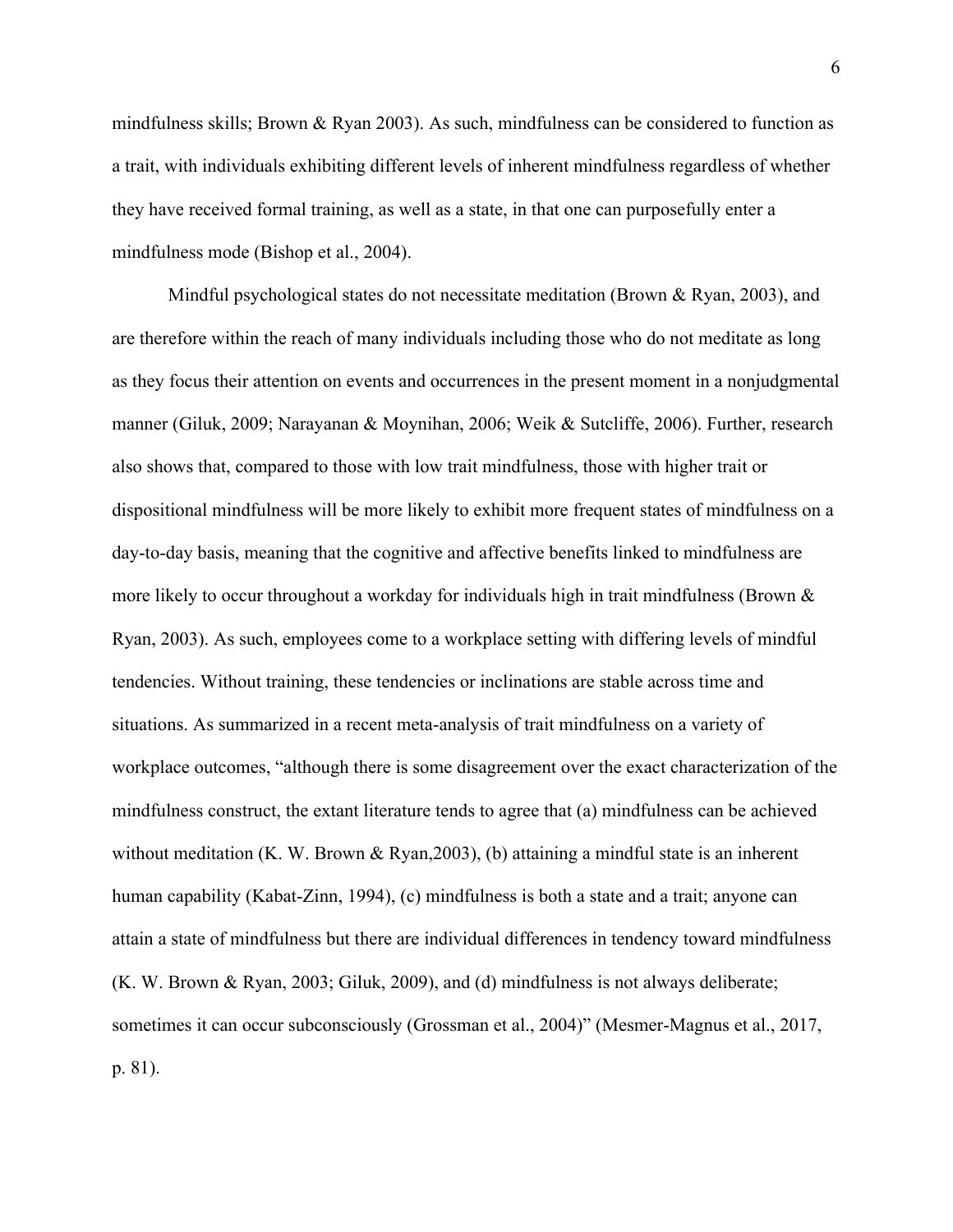Finally, mindfulness can also be conceptualized as an ability. Such research tends to characterize individuals as 'mindful' if they have the ability to "witness events, thoughts, or emotions as they occur" (Good et al., 2016, p. 117), or to "nonjudgmentally observe and stay with arising thoughts and emotions" (Malinowski & Lim, 2015, p. 3). Some researchers also identify mindfulness as the ability to focus one's attention on the present moment, maintain awareness of one's experience, and be nonjudgmental of the experience (Feldman, Hayes, Kumar, Greeson, & Laurenceau, 2007). Conceptualizing mindfulness as an ability variable indicates that a person *can* be mindful, though not necessarily that a person *will* be mindful. As such, mindfulness as an ability refers to a person's relatively enduring capacity to be mindful rather than one's tendency to be mindful. There is very little research characterizing mindfulness as an ability, though studies have shown that individual differences exist in mindfulness abilities to, for example, remain focused and to "allow thoughts and feelings to come and go, without getting caught up in or carried away by them" (Baer et al., 2008, p. 333). Experimental research indicates that individuals who demonstrate the ability to be mindful are less likely to suffer from inattentiveness (Frewen, Hargraves, DePierro, D'Andrea, & Flodrowski, 2016), depression, anxiety, and stress-related symptomology (Cash & Whittingham, 2010) and more likely to have heightened emotional well-being (e.g., Splevins, Smith, & Simpson, 2008).

Regardless of how it is conceptualized, however, mindfulness does call forth or involve certain abilities, such as the ability to regulate attention; in other words, an individual with a high level of dispositional mindfulness is likely to also have a strong ability to maintain his or her attention on the present moment. A person with a high ability or capacity for attention regulation, for example, may or may not also have a high level of dispositional mindfulness. In other words, the ability to exhibit mindfulness characteristics does not necessitate a high level of dispositional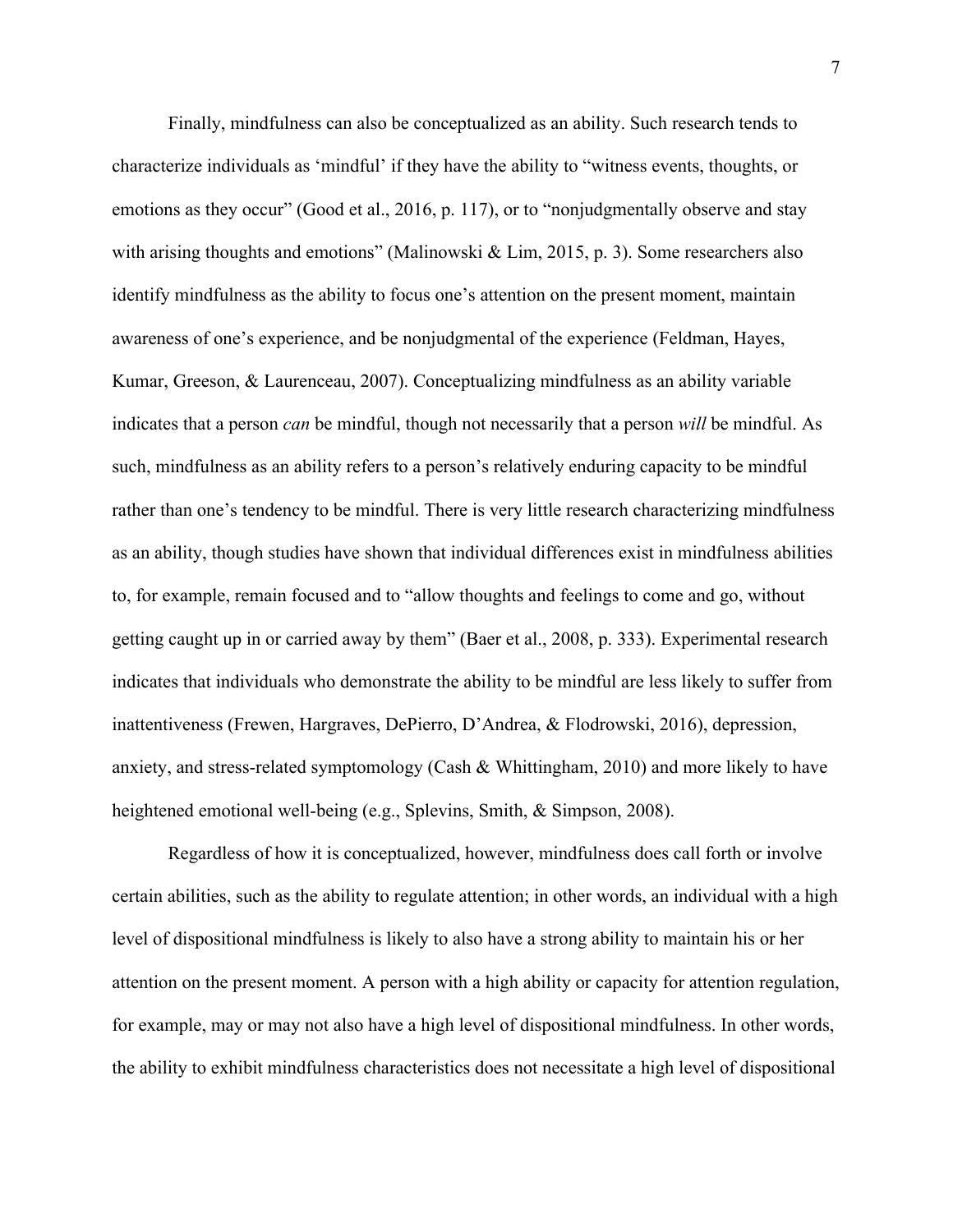mindfulness. Overall, the scientific literature defines mindfulness as a trait, a state, and an ability variable simultaneously. This literature regarding mindfulness has grown significantly since its introduction in the early 1990s but is still young and as such the conceptualizations are relatively unclear. Given that many definitions and conceptualizations exist, this study elects to utilize the trait perspective.

#### **Mindfulness and LMCQ**

The primary goal of the current study is to bring to the growing literature one of the first examinations regarding how mindfulness may influence interactions between leaders and followers, and how these interactions may influence follower outcomes. This study uses the concept of Leader Member Conversational Quality (LMCQ; Jian et al., 2014) to measure the degree to which leaders and followers communicate effectively within their dyads. LMCQ represents the extent to which leaders and followers cognitively experience successful and highquality communication.

LMCQ is based on the interactional richness construct, which consists of three parts:

- a) Communication efficiency: saying and meaning more, with more accurate reception and comprehension, using fewer words and symbols. High in informational and symbolic content
- b) Coordination: interactional synchrony as a result of shared systems of meaning through prior experience, communication behavior, and the development of appropriate social-cognitive structures
- c) Accuracy: the extent to which meanings are correctly shared and interpreted Though the link between follower mindfulness and LMCQ has not yet been examined, there is theoretical rationale within the communication literature that supports a positive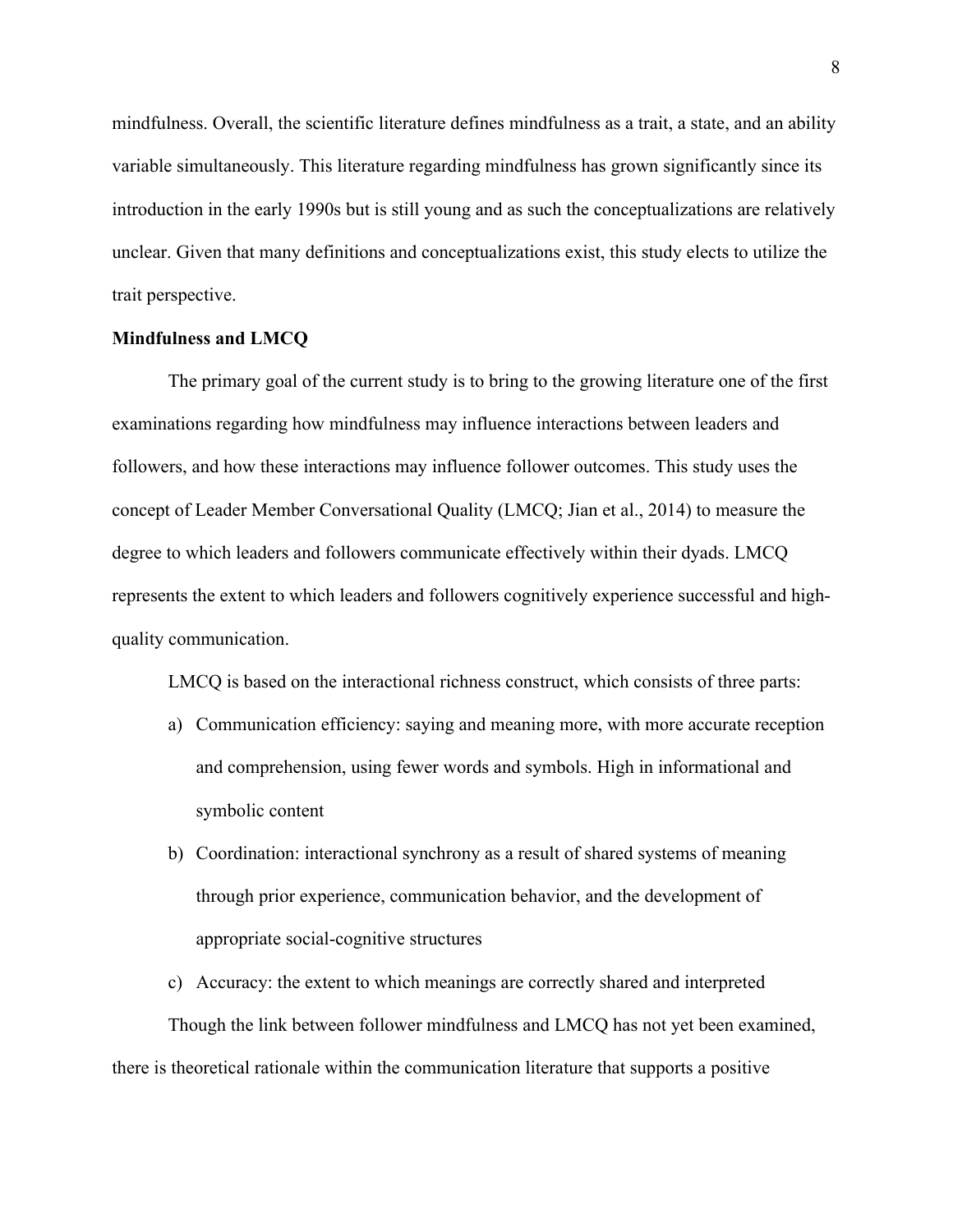relationship. Perhaps most relevant to a workplace setting is functional communication competence, or the ability to produce messages and interpret messages of others in ways that enable one to accomplish goals (Burleson, 2007). According to the constructivist theory, individuals differ in the ability to communicate skillfully, and therefore differ in the ability to a) "generate verbal and nonverbal messages that efficiently and effectively accomplish various personal and social goals" (message production), and b) "fully comprehend the meaning of others' messages and, when appropriate, go beyond those messages to understand the source's intentions and motives" (message reception; Burleson, p. 109).

Researchers commonly describe mindfulness as a combination of attention regulation, present-moment orientation, awareness of experience, and an attitude of acceptance and nonjudgment toward one's experience (Feldman et al., 2007). Previous scholars have also characterized the curious, open, and accepting orientation of mindfulness as "the self-regulation of attention so that it is maintained on the immediate experience, thereby allowing for increased recognition of mental events in the present moment," (Bishop et al. 2004, p. 232). Given that individuals differ in their relative tendencies toward being mindful (and therefore in their levels of trait/dispositional mindfulness), some individuals may be more naturally proficient in such self-regulation of attention than others. In the context of constructivism and functional communication competence, some individuals may, to the extent that they are mindfully aware of their internal states, be able to produce messages more effectively than others. Similarly, those high in trait mindfulness may also be more skilled in message reception given their hallmark perspective of openness, curiosity, and acceptance. Within the framework of constructivism and functional communication competence, higher trait mindfulness is likely to lead to higher LMCQ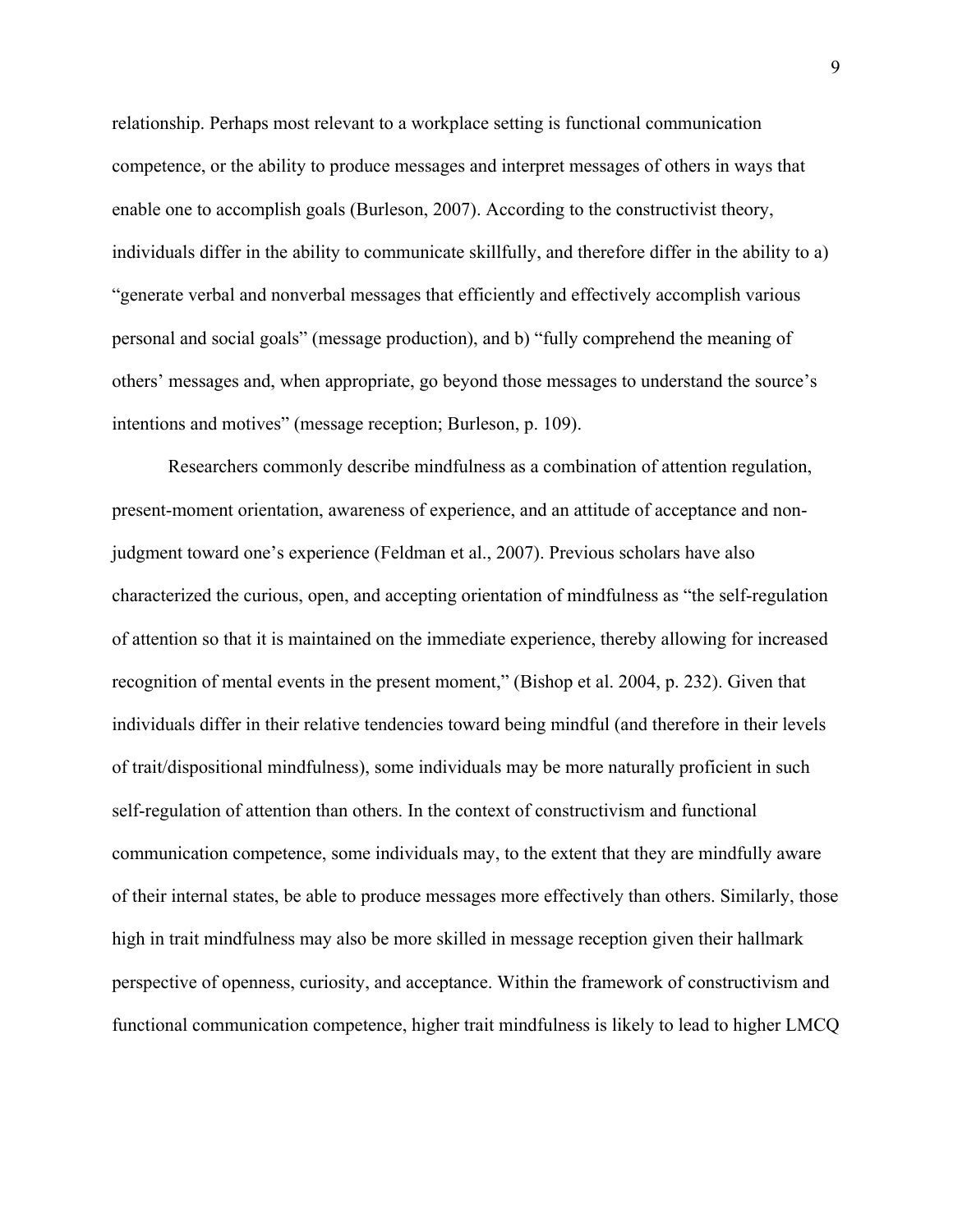given that individuals with high trait mindfulness are more receptive to their internal states and to the input from others.

There are some potential mechanisms through which LMCQ may be realized through mindfulness. Glomb, Duffy, Bono, and Yang (2012) note a progression of core and secondary processes that link mindfulness to self-regulation, which is a key part of engaging in quality conversations with a dyadic partner. First, mindfulness leads to the decoupling of the self from experiences and emotions, a decreased use of automatic mental processes, and an awareness of physiological regulation. From there, response flexibility, affective regulation, self-determination and persistence, and working memory are increased while rumination decreases and affective forecasting becomes more accurate. These steps culminate in an improved self-regulation of thoughts, emotions, and behaviors (Glomb et al., 2012). These heightened abilities parallel those outlined in constructivist theory and are also likely to lead to increased communication accuracy (and therefore stronger LMCQ) among dyadic partners.

In addition, mindfulness has been shown to be negatively associated with negative thought frequency and the inability to 'let things go,' (Frewen, Evans, Maraj, Dozois,  $\&$ Partridge, 2008), meaning that individuals high in trait mindfulness are more likely to experience fewer negative thoughts and to be more cognitive flexible. Similarly, Keng, Smoski, and Robins (2011) note that mindfulness has also been linked to reduced emotional reactivity, which in turn leads to more efficient and effective communication. More specifically, it is likely that the suppression effect mindfulness has on factors that would preclude accurate message production and reception allows for increased functional communication competence and, therefore, an increased potential for stronger LMCQ.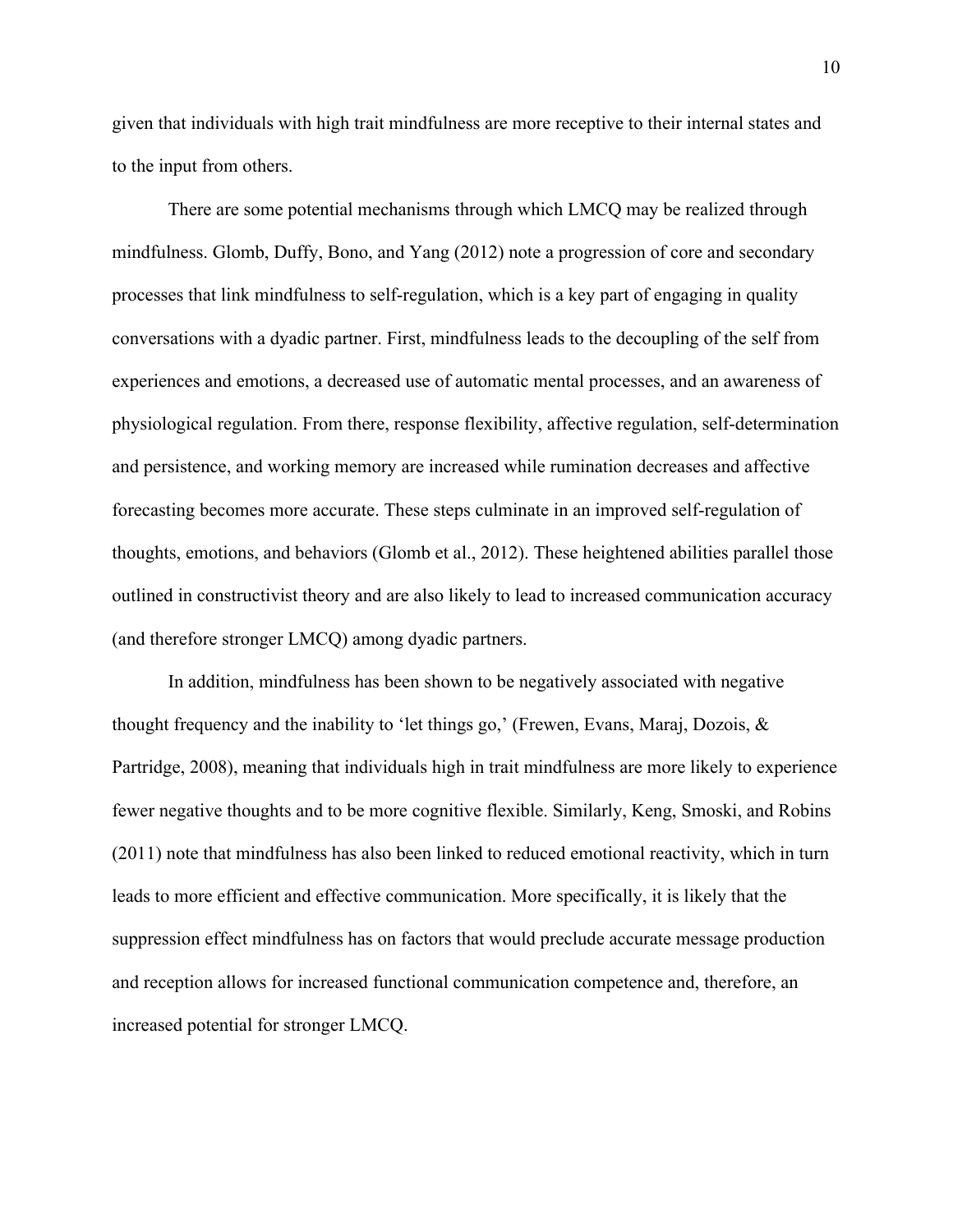Finally, mindfulness may promote cognitive strategies associated with adaptive communication (Huston, Garland, & Farb, 2011). Adaptive communication has two components: 1) positive reappraisal, and 2) the ability to refrain from blaming others for communication difficulty. Mindfulness may suspend blame-laden appraisals of challenging situations, allowing individuals the cognitive flexibility to more easily attend to the benign or benevolent features of the relationship and the ability to reappraise the interaction as meaningful or even beneficial. This allows for more positive experiences to arise during communication as a result (Huston et al., 2011). Overall, this is also likely to lead to more efficient and coordinated communication and therefore stronger LMCQ.

As such, follower mindfulness was expected to positively influence LMCQ:

Hypothesis 1: Follower trait mindfulness will be positively related to LMCQ.

## **The Moderating Effect of Leader Mindfulness on the Follower Mindfulness – LMCQ Relationship**

Leader trait mindfulness refers to the level of dispositional mindfulness a leader possesses. High leader trait mindfulness indicates a greater tendency to experience mindfulness, and as such leaders with high levels of trait mindfulness are likely to behave in a mindful manner more frequently compared to leaders with low levels of trait mindfulness.

Being able to communicate more effectively in either a leadership or subordinate role is no doubt of premiere importance. Effective communication in a workplace is key, for without it confusion and errors are liable to increase in frequency and severity. The key argument for why leader mindfulness matters in the workplace revolves around the idea that mindfulness promotes healthy and more effective ways of relating to others (Giluk, 2009). In essence, the fundamental aspects of mindfulness may reduce the likelihood that individuals will react automatically and in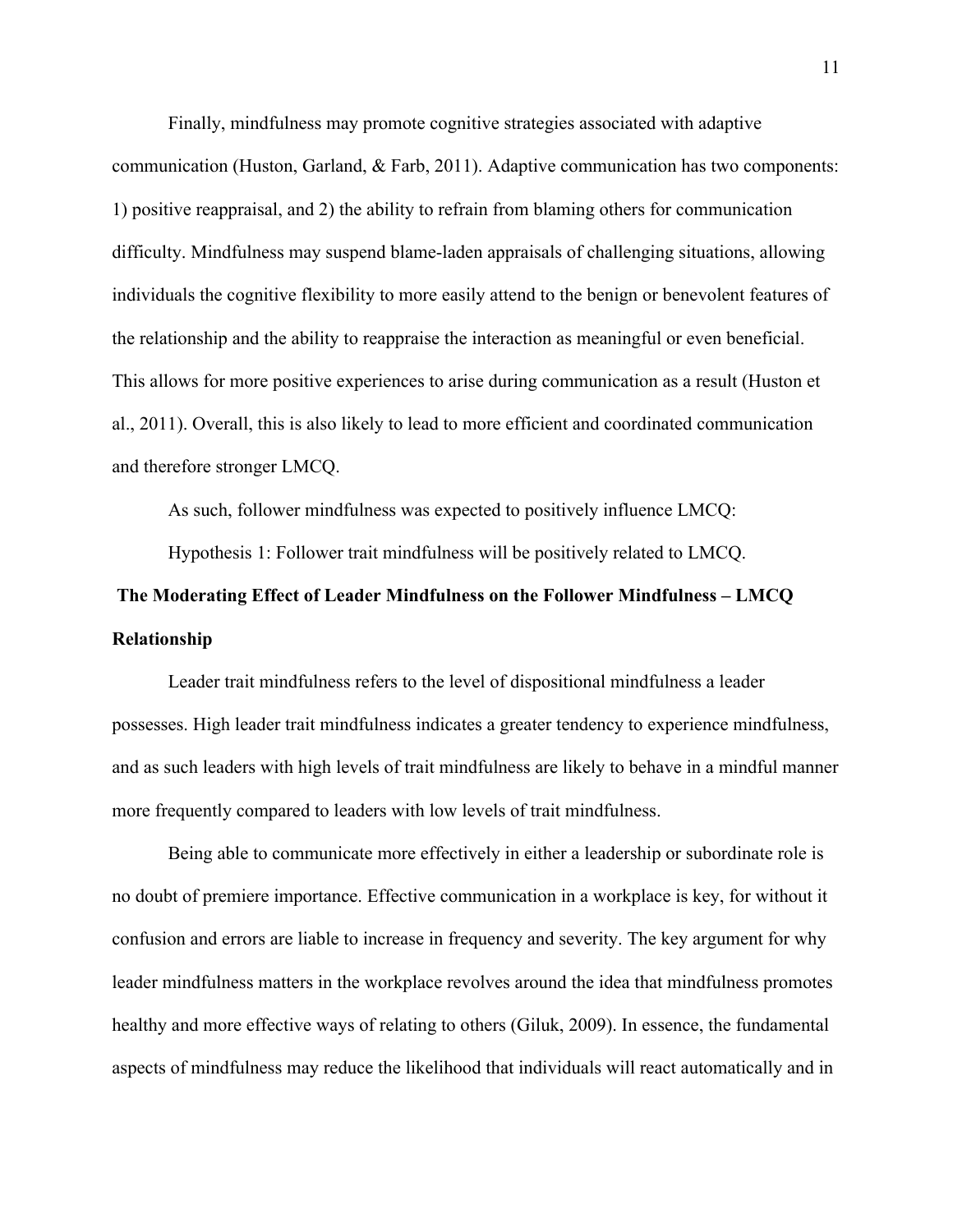a dysfunctional or inflammatory way, thereby allowing for more open and accepting communication. Prior research also indicates that mindfulness leads to less self-referential or ego-focused processing, which fosters greater focus on others and on interpersonal rather than self-oriented concerns (Good et al., 2015). Further, mindfulness has been shown to relate to improved communication processes between interaction partners, including listening with heightened awareness and lowered evaluative judgment of others (Beckman et al., 2012). It is likely that a heightened capacity for mindfulness in either a leader or a follower will increase the likelihood for high quality conversations, thereby lowering the likelihood that miscommunications or misunderstandings will occur.

Having one member within a leader-follower dyad with high levels of mindfulness is therefore likely to reflect positively on several aspects of leader-follower interactions. When *both* parties possess high levels of mindfulness, however, the positive effects are liable to be amplified. In other words, when the leader and the follower are both high in mindfulness, the quality of the interactions between the two is expected to be exponentially higher. Follower mindfulness is expected to relate positively to LMCQ and therefore increase the likelihood that efficient, coordinated, and accurate conversations will occur. This relationship is expected to increase in strength when the leader (i.e., the other conversational partner) also has high levels of mindfulness. This is because both partners will be more likely to simultaneously exhibit helpful facets of mindfulness (i.e., nonjudgmental attitude, internal awareness, consideration of one's external environment, present-moment awareness) during each conversation and/or interaction.

High leader mindfulness was therefore expected to bolster and strengthen the positive relationship between follower mindfulness and LMCQ: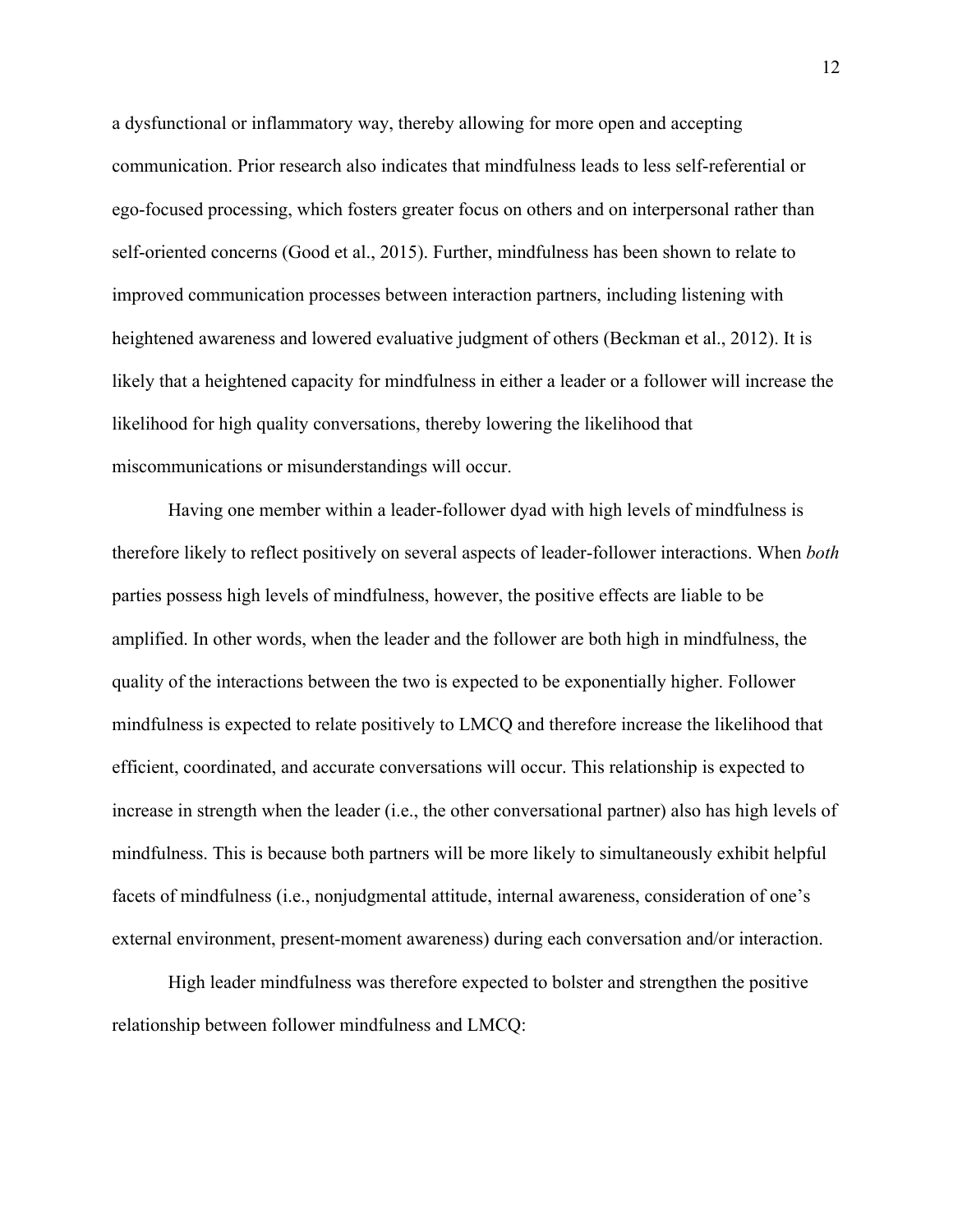Hypothesis 2: Leader trait mindfulness moderates the effect of follower mindfulness on LMCQ such that the positive association between follower mindfulness and LMCQ is strengthened when leaders possess high levels of trait mindfulness.

#### **Mindfulness and Empathy for Leaders**

The broadest and most generally accepted definition treats empathy as an emotional state that stems from the comprehension of another's affective state (Eisenberg & Strayer, 1987). Empathy concerns prosocial thoughts and feelings and can be generally understood as the tendency to feel responsibility and concern about the well-being of others (Riox & Penner, 2001; Penner, Midili, & Kegelmeyer, 1977). Cozolino (2006) also defines empathetic people as being more in tune with others and able to resonate with them. In order to act with empathy, one must be able to simultaneously "hold one's own perspective in mind while imagining what it is like to be the other" (Cozolino, 2006, p. 203). It is also true that it is difficult for individuals to be aware of or sensitive to others' perspectives and experiences if they are unable to be aware of their own. Thus, De Vignemont and Singer (2006) propose that empathy only exists when: "(i) one is in an affective state, (ii) this state is isomorphic to another person's affective state, (iii) this state is elicited by the observation or imagination of another person's affective state, and (iv) one knows that the other person is the source of one's own affective state" (De Vignemont  $\&$  Singer, 2006, p. 435). This specific definition is particularly helpful because it allows for empathy to be distinguished from other related psychological constructs including cognitive perspective taking, emotional contagion, sympathy, and compassion (Gilbert, 2005) as well as emotional mimicry (Hoffman, 2002).

Prior research supports the positive relationship between mindfulness and empathy. For example, the hallmark characteristics of mindfulness (nonjudgmental and present-moment-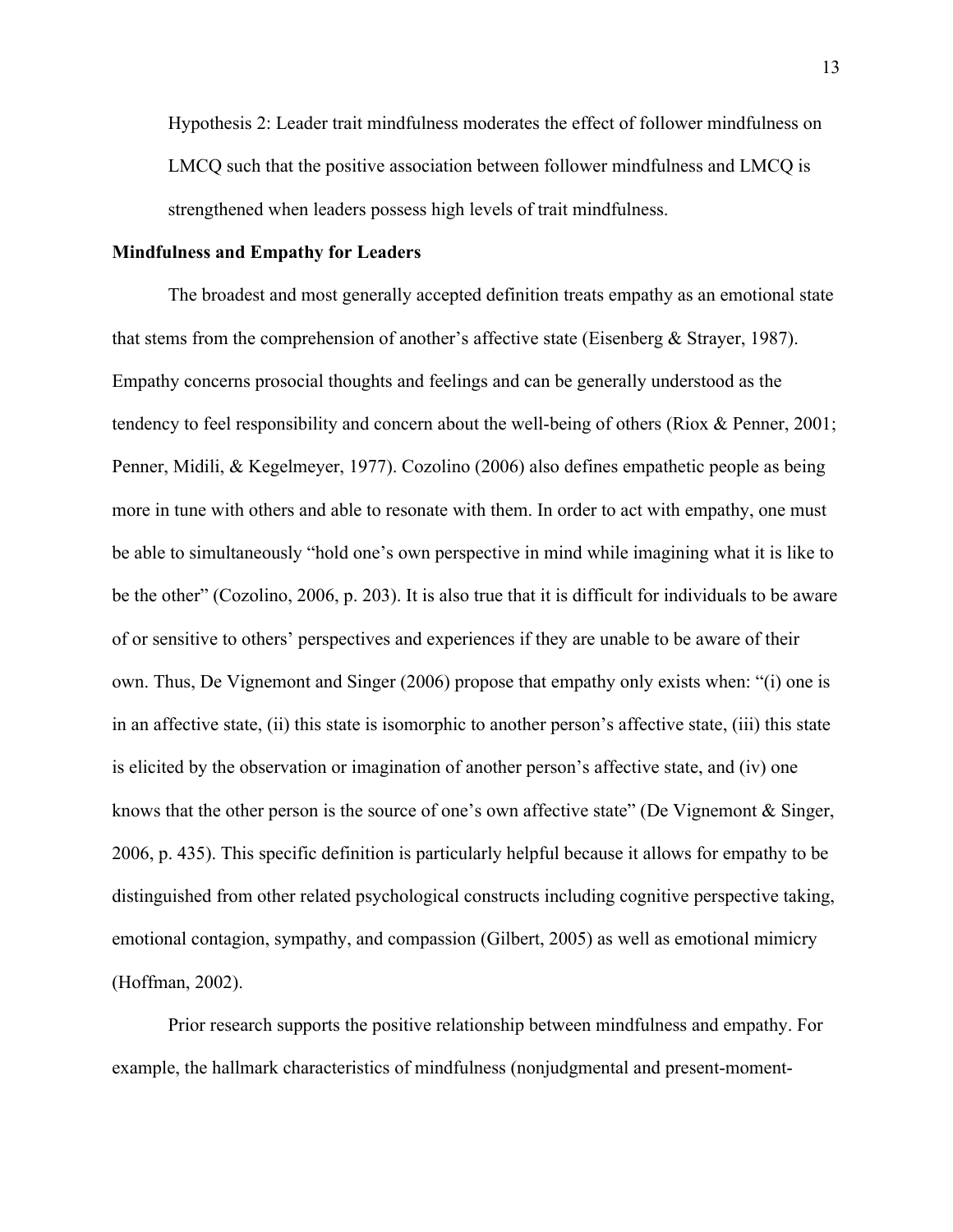focused attention and awareness) have been linked to empathetic responding (Block-Lerner, Adair, Plumb, Rhatigan, & Orsillo, 2007). Further, the ability to perceive the self as it is without the constrains of automaticity is one of the key features of mindfulness (Glomb et al., 2011). Mindfulness fosters the capacity for individuals to understand their own emotional processes, which then in turn helps them better understand the emotional processes of others (Teasdale et al., 2002). In other words, being mindful necessitates an awareness and understanding of one's own thoughts, emotions, and behaviors. It is this attention to and understanding of one's own self that, combined with the nonjudgmental nature of mindfulness, allows for heightened empathic concern for another. Mindfulness therefore bolsters the likelihood that two individuals will engage in an empathetic interaction, manifested as a cycle of mutual reinforcement in which *intra*personal attunement promotes *inter*personal attunement (Siegel, 2007).

Mindfulness may enhance employees' empathy during their interactions with leaders for several reasons. As Siegel (2007) suggests, an "intrapersonal resonance" aspect of mindfulness is used when we have compassion and empathy for others. First, mindful awareness fosters selfempathy that emerges from attention tuned toward one's internal state. Resonating with our own affective states generates a powerful capacity to enhance our connection to ourselves and others, especially when self-observation and labeling reflective skills are also present. Siegel considers mindfulness to have the potential to influence emotional balance within the self as well as empathy and moral behavior, meaning that mindfulness enables us to be more understanding of ourselves and therefore more sensitive to the thoughts, feelings, and behaviors of others. Without the strong connection to the self, in other words, empathy is precluded.

As such, follower mindfulness was hypothesized to positively influence employees' empathy in leader-follower interactions: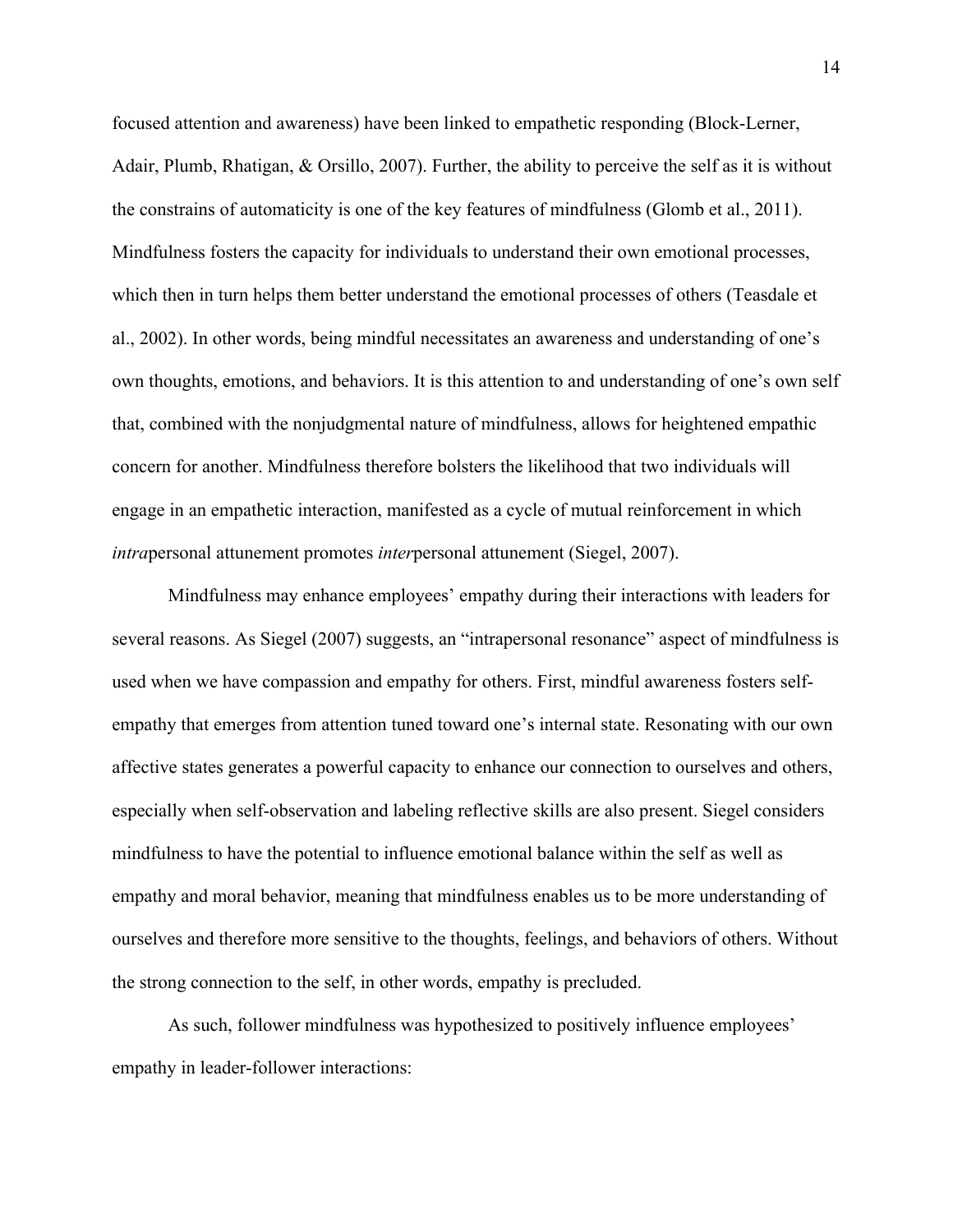Hypothesis 3: Follower trait mindfulness will be positively related to employees' empathy in leader-follower interactions.

## **The Moderating Effect of Leader Mindfulness on the Follower Mindfulness – Empathy Relationship**

As with the moderation relationship described for the follower mindfulness – LMCQ relationship above, it may also be that the relationship between follower mindfulness and empathy becomes stronger in the context of high leader mindfulness. Having a greater tendency toward mindful observation has been associated with more engagement in empathy and with the ability to express oneself in various social situations (Dekeyster, Raes, Leijssen, Leysen, & Dewulf, 2008). Similarly, mindfulness has been linked to leaders' and their followers' heightened abilities to understand their own and each other's feelings, have less anxiety about engaging with the other in a social (work) context, and be not only less likely to experience negative emotions such as distress but also less likely to ruminate on them (Dekeyster et al., 2008; Baer et al., 2004). Mindfulness may also improve the ability and capacity to communicate emotional information (Wachs & Cordova, 2007), and has been shown to promote reduced conflict and greater expression of compassion (Good et al., 2015). Further, individuals higher in trait mindfulness have been shown to be more able to maintain a positive tenor and have reduced emotional reactivity (Barnes et al. 2007), as well as lowered hostility and anger (Saavedra et al., 2010; Wachs & Cordova, 2007).

As such, when *both* parties possess high levels of mindfulness, the positive effects illustrated above are liable to be amplified. When both the leader and the follower possess high levels of trait mindfulness, it is likely that more expression of emotional information will be communicated between the two, while at the same time emotional reactivity and conflict will

15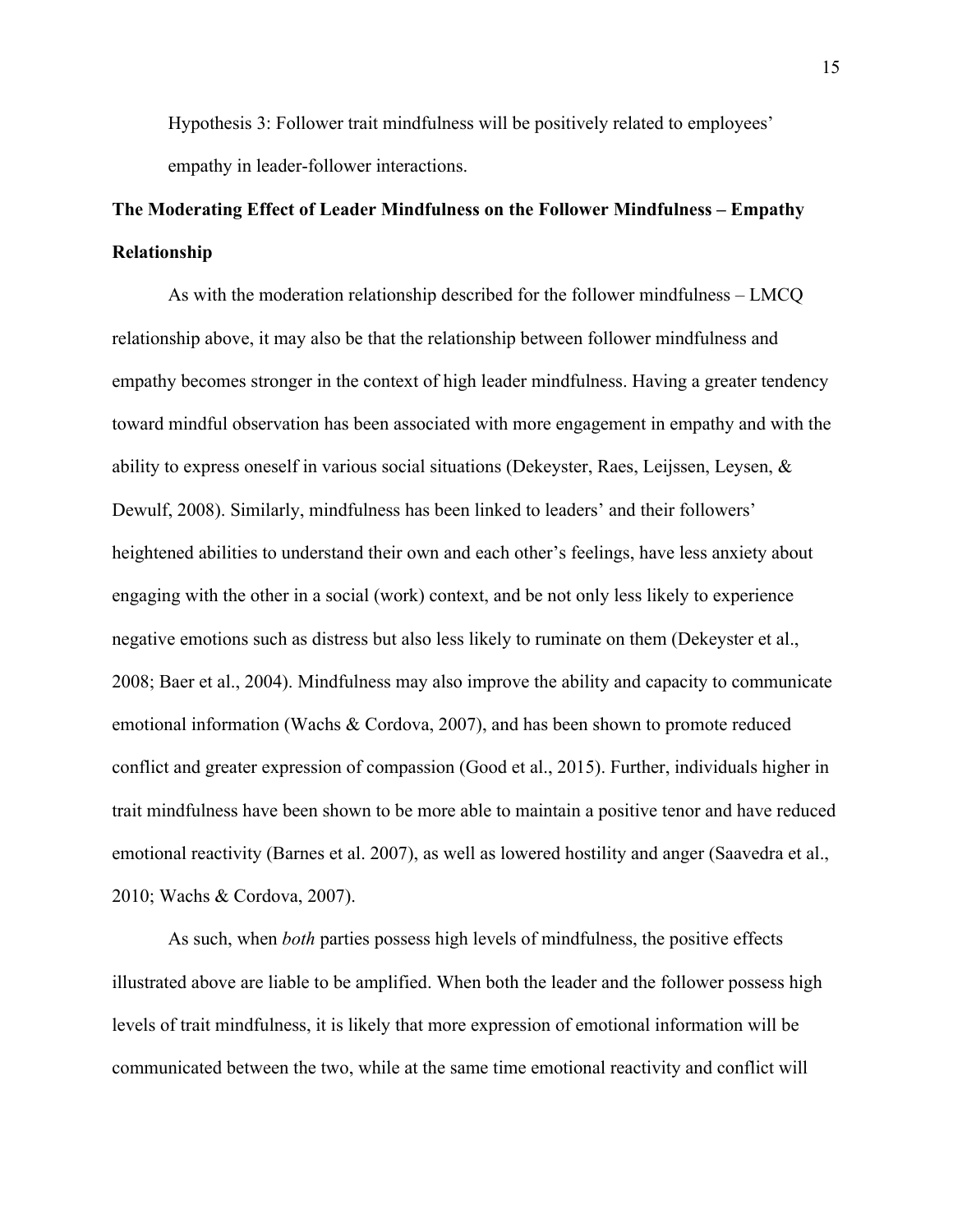decrease. As such, it is likely that the addition of high leader mindfulness will result in an exponentially stronger relationship between follower mindfulness and follower empathy. Therefore, high leader mindfulness was expected to bolster and strengthen the positive relationship between follower mindfulness and empathy:

Hypothesis 4: Leader trait mindfulness moderates the effect of follower mindfulness on empathy such that the positive association between follower mindfulness and empathy is strengthened when leaders possess high levels of trait mindfulness.

#### **Follower Performance Outcomes**

**Task Performance.** Recent research indicates that communication quality has an important influence on follower task performance. For example, communication quality has been found to be a mediator linking organizational climate and emotional skills with task performance (Gonzáles-Romá & Hernández, 2014; Troth et al., 2011). Further, performance has been linked to successful goal-setting (Conzemius & O'Neill, 2011), and communication constitutes an important aspect of both the goal-setting and goal-achieving process. SMART goals (O'Neill, 2000), or goals that are specific, measurable, achievable, realistic, and timely, are a perfect example. Many individuals at work interact with supervisors or work within teams to accomplish work goals or tasks. In order to perform well, information regarding evaluation criteria, objectives, methodology, and many other aspects related to the task must be conveyed amongst team members before work on the task can begin. Being able to accurately and efficiently convey information as well as to receive and respond to information correctly are important aspects of the goal-setting and task performance processes. Without these abilities, information regarding the intended outcome of a certain task, methods with which the task will be accomplished, or even overall goals of a venture may be miscommunicated.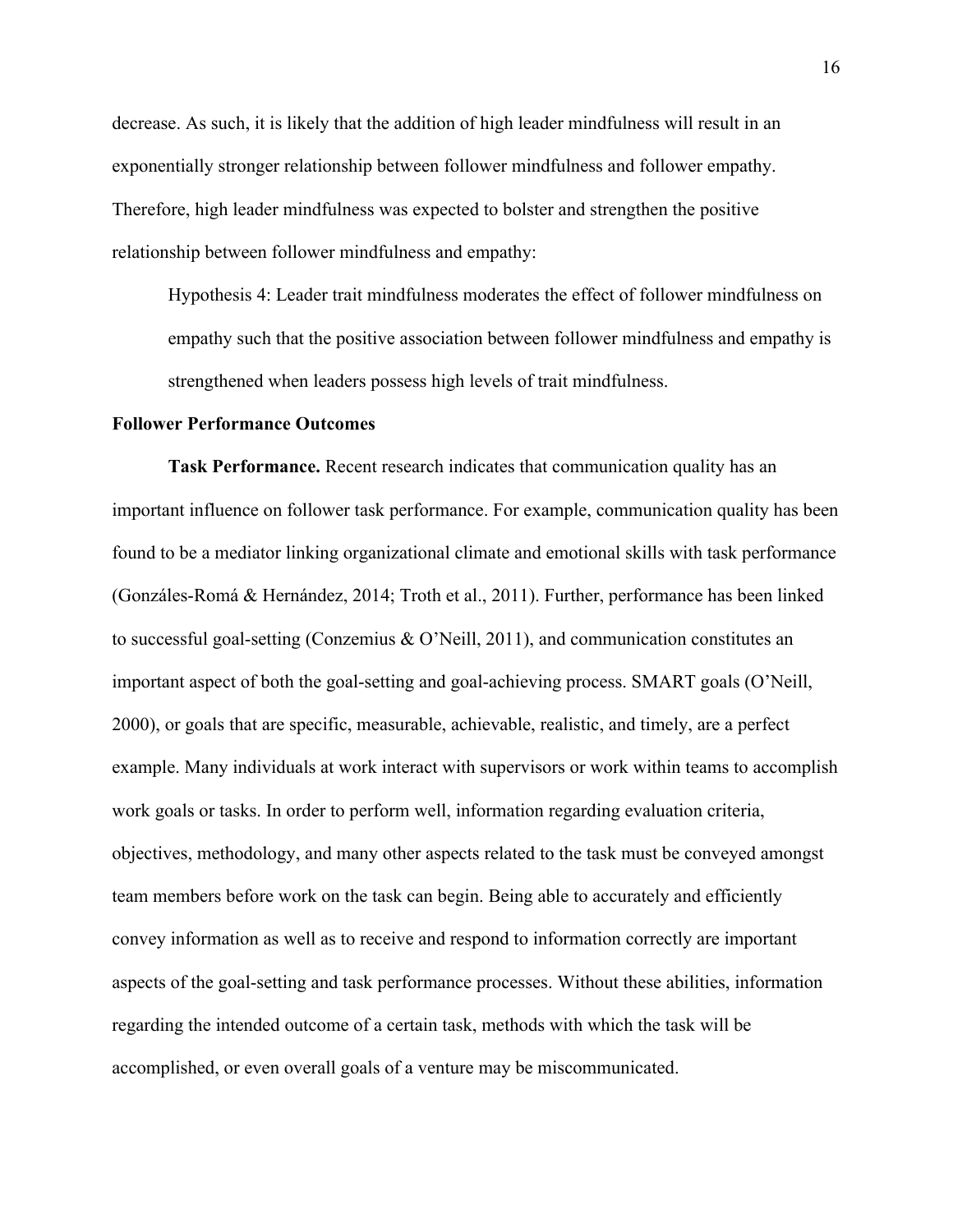At the heart of this argument is the idea that without accurate, efficient, and functional communication between employees and their leaders there will be less successful performance. Significant positive relationships have been demonstrated between communication satisfaction and job performance (Pincus, 1986), as well as between communication competence and job performance (Payne, 2005).

Evidence for this effect may be seen in Campbell and colleagues' (1990) job performance framework. The model indicates that job performance depends on an individual's declarative knowledge (DK), procedural knowledge and skill (PKS) and motivation. DK in a work context is knowledge about facts, principles, goals, and oneself. PKS in a work context consists of cognitive, psychomotor, physical, self-management, and interpersonal skills, while motivation refers to variables such as individual's need satisfaction, autonomy, and goal-setting. As such, individuals with high DK and PKS and strong motivation are likely to also exhibit high performance. While LMCQ may not be a specific component of performance, it may act as a predictor. Within a dyadic leader-subordinate context, for example, high quality communication may lead to better understanding regarding rules, policies, goals, and how to perform certain tasks, and bolster employees' motivation. Subsequently, subordinates are likely to make fewer mistakes and, in general, perform better. Therefore, the likelihood for joint-venture success and for goals to be accomplished efficiently increases. As such, employees with higher LMCQ are likely to also exhibit good job performance.

Given the expected effects of mindfulness on the quality of conversations at work between a leader and a follower, and based on the literature that supports the positive link between communication quality and task performance, it was expected that LMCQ serves as a mediator that connects follower mindfulness and task performance. In addition, the hypothesized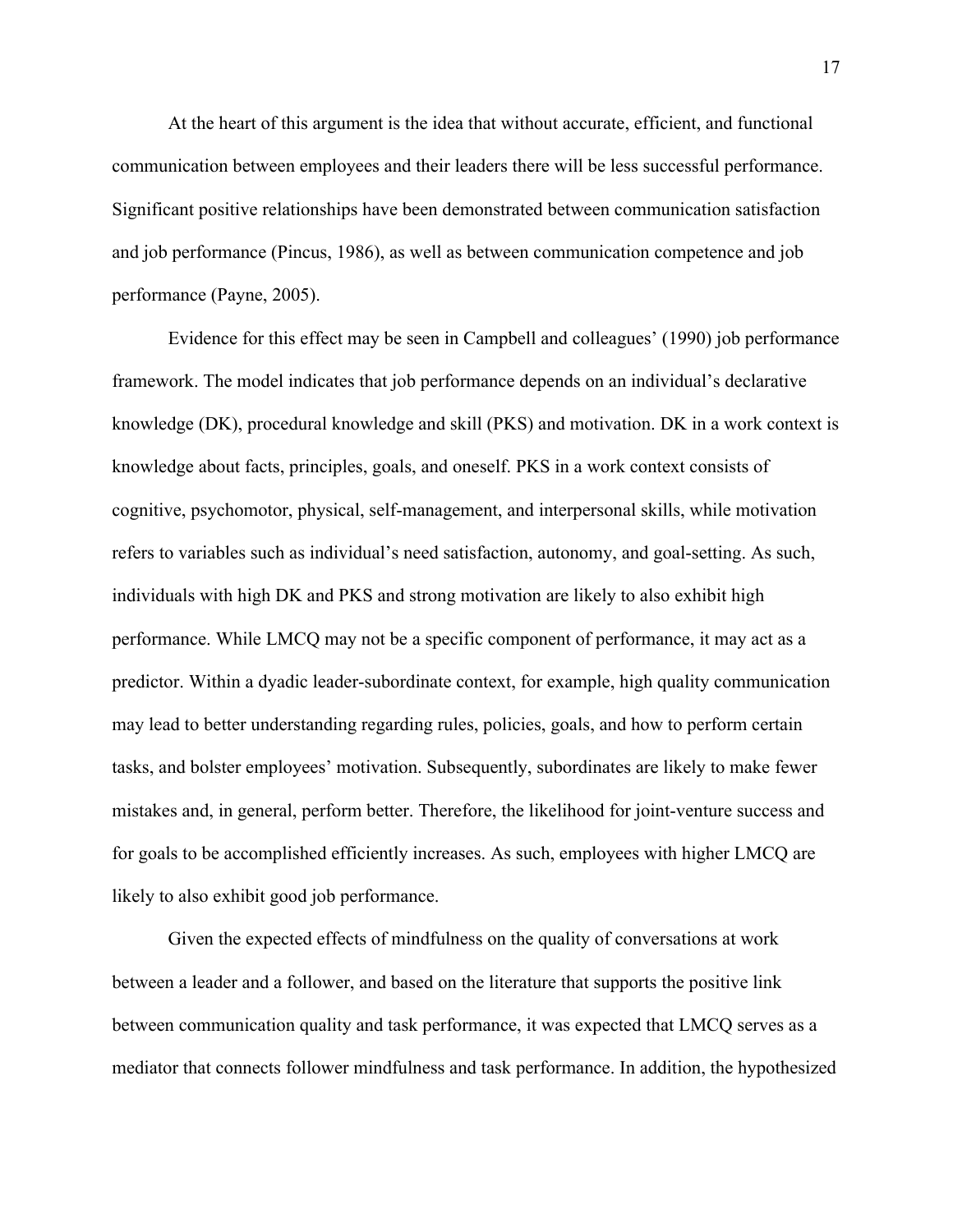relationships among follower and leader trait mindfulness, LMCQ, and task performance indicate potential moderated mediation relationships.

Hypothesis 5: LMCQ will mediate the relationship between follower mindfulness and task performance.

Hypothesis 7: Leader mindfulness will moderate the follower mindfulness–LMCQ–task performance relationship, such that high levels of leader mindfulness will lead to a stronger indirect relationship between follower mindfulness and task performance via LMCQ.

**Organizational Citizenship Behavior (OCB).** OCB consists of five dimensions: altruism, compliance, civic virtue, sportsmanship, and courtesy, and can be defined as "the maintenance and enhancement of the social and psychological context that supports performance" (Organ, 1997). OCB is critical for the development of a cohesive and supportive workplace environment, which in turn supports a productive organizational climate and culture and organizational performance overall (Hartnell, Ou, & Kinicki, 2011).

According to a wealth of literature, empathy is one of the main correlates identified to date for organizational citizenship behavior (Nedelko & Brzozowski, 2017; Spector & Fox, 2002; Borman, Penner, Allen, & Mortowidlo, 2001; Kamdar, McAllister, & Turban, 2006). One key study cites social and helping behaviors as the main interpersonal outcomes for empathy (Davis, 2006), and indeed, affective or other-oriented empathy has been shown to be correlated with altruism, courtesy, conscientiousness, and civic virtue, all which constitute several components of OCB (Riox & Penner, 2001). Further, individuals with a heightened orientation toward the needs of others are more inclined to behave prosocially and view altruism and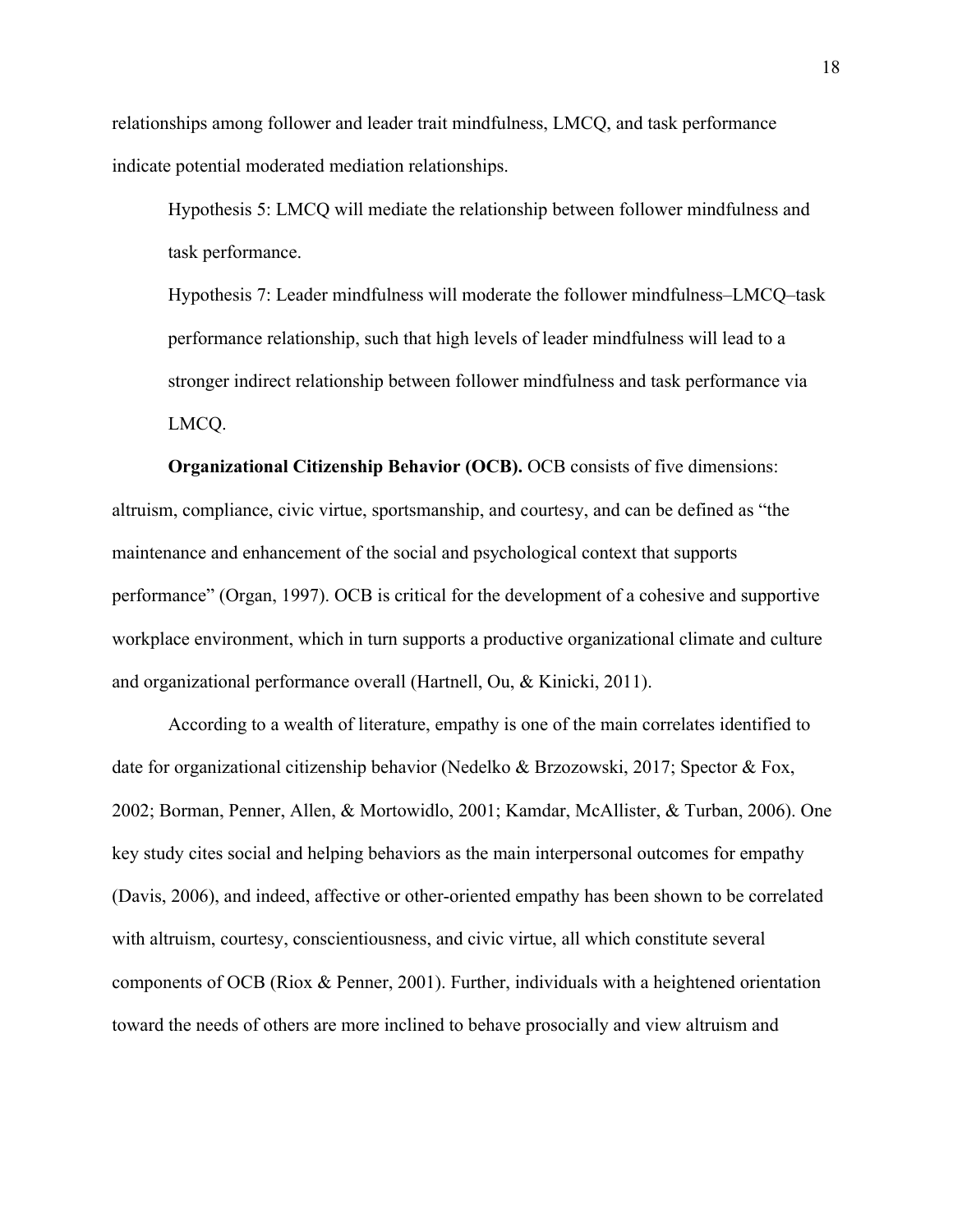courtesy as in-role forms of contextual performance. In other words, those higher in empathy are likely to view citizenship behavior as a crucial and important part of their jobs.

Indeed, it is for these reasons that the current study examines empathy for one's leader. Given that leaders are often considered to be representative of their organizations, empathy toward one's leader can also be considered empathy toward one's organization. Overall, it does not seem surprising that individuals who easily or readily access their own and in turn others' emotions are more likely to go out of their way to help others, and in this case, help their leader. This could be due to an increased understanding of the leader's emotions and needs and to an increased tendency to feel compassion toward the leader and the organization. Given that mindfulness may enhance a follower's empathy toward a leader, it may also be true that mindfulness leads to increased OCB and the cultivation of a healthy organizational climate via this leader-oriented empathy.

Given the expected effects of mindfulness on empathy and the link between empathy and OCB, it was expected that empathy for one's leader serves as a mediator that connects follower mindfulness and OCB. In addition, the hypothesized relationships among follower and leader trait mindfulness, empathy for the leader, and OCB indicate potential moderated mediation relationships.

Hypothesis 6: Empathy for one's leader will mediate the relationship between follower mindfulness and OCB.

Hypothesis 8: Leader mindfulness will moderate the follower mindfulness–empathy– OCB relationship, such that high levels of leader mindfulness will lead to a stronger indirect relationship between follower mindfulness and OCB via empathy.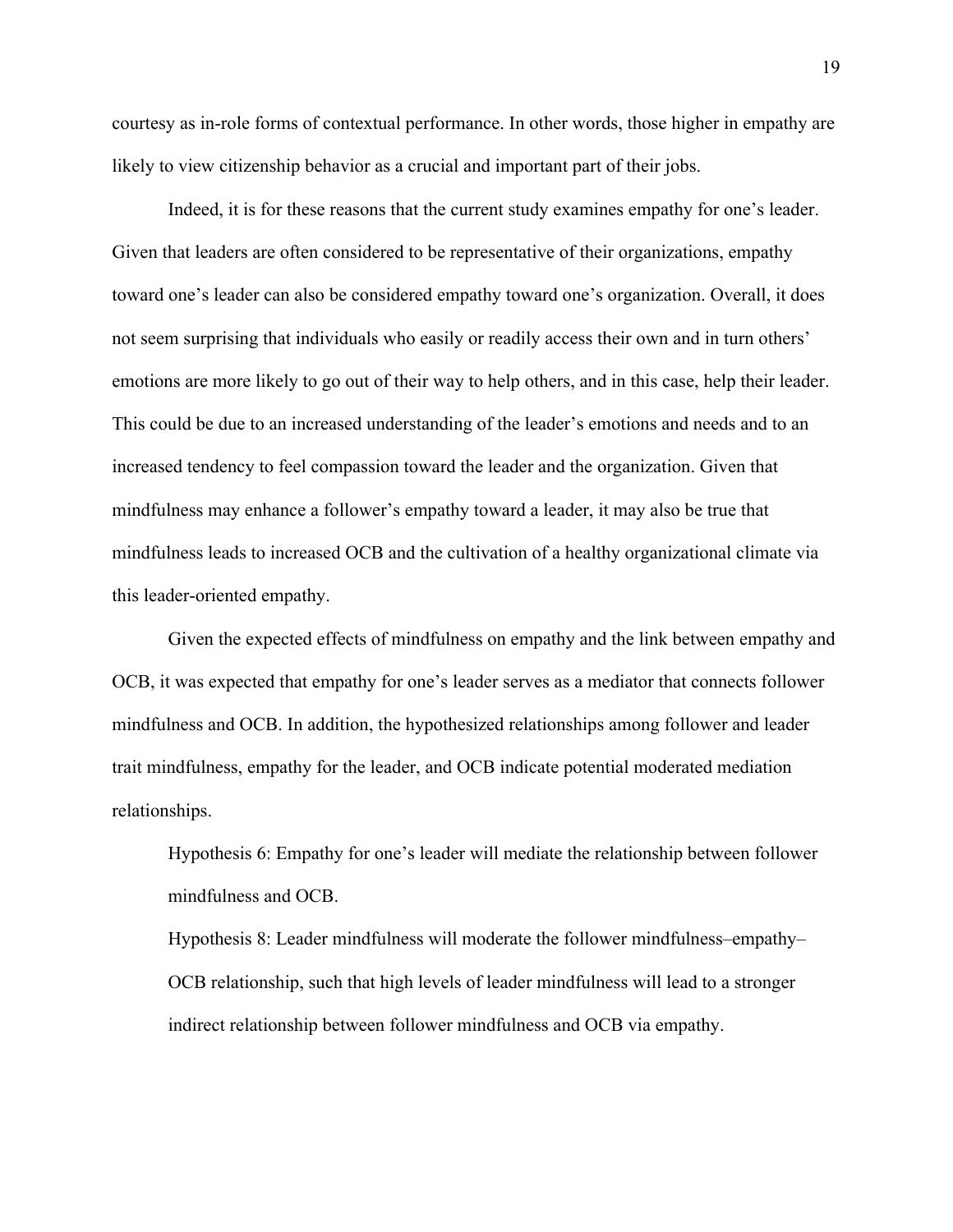#### CHAPTER III

#### **METHOD**

#### **Participants and Procedure**

Participants were 105 employees and their 40 supervisors from a construction and development organization in China. Age data were collected from employees only: sixty-eight employees were under 30, thirty-two employees were between 30 and 40, and three employees were over 40 (two employees had missing age data). All subordinates and supervisors were male. Each supervisor had between one and four subordinates; most supervisors had two subordinates each. Thus, the data were nested in nature, with employees nested within leaders. During the study, employees were asked to provide demographic information and complete measures for trait mindfulness, LMCQ, and empathy for the leader. Their supervisors were instructed to rate their own trait mindfulness as well as employees' task performance and OCB. Data from employees and their supervisors were collected online at a single time point. Participation was voluntary and participants' responses were kept confidential.

#### **Measures**

**Trait mindfulness.** Individual differences in trait-level mindfulness were measured using the Cognitive and Affective Mindfulness Scale-Revised (CAMS-R; Feldman et al., 2007). This measure is designed to capture a broad conceptualization of mindfulness, and reflects the assumption that mindfulness can be conceptualized as a response tendency that "tends to be stable across situations yet is modifiable by life experience including mindfulness training" (Feldman et al. 2007, p. 188). The scale consists of 12 items (see Appendix A) assessing attention regulation, orientation to the present/immediate experience, and a non-judgmental attitude of acceptance towards experience  $(\alpha_{\text{LeaderTailMindfulness}} = .59, )$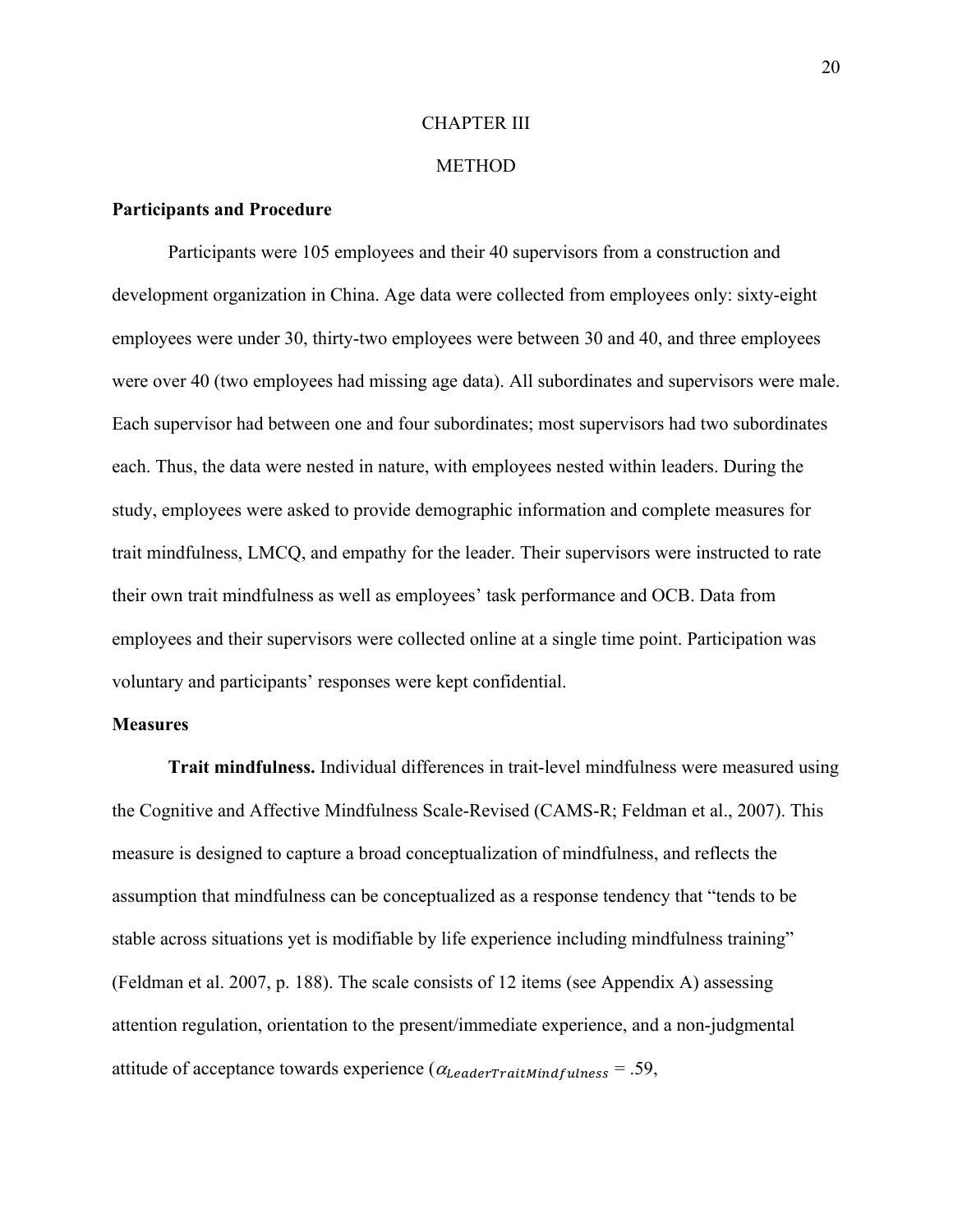$\alpha_{\text{Follower} Transition dfulness} = .71$ ), and has been validated in a Chinese setting (Chan, Lo, Lin, & Thompson, 2015). Participants responded using a 5-point Likert scale ranging from 1 (*rarely/not at all*) to 5 (*almost always*); note that this scale is usually assessed on a 1 – 4 scale and was adapted by the organization during data collection. The scale has demonstrated convergent validity with concurrent measures of mindfulness, such as the Mindful Attention Awareness Scale (Brown & Ryan, 2003) and the Freiburg Mindfulness Inventory (Walach et al. 2001). Further, discriminant validity has been demonstrated with less theoretically consistent measures of emotion regulation and problem-solving styles, such as rumination (Response Style Questionnaire; Nolen-Hoeksema, 1991), and stagnant deliberation (Measure of Mental Anticipatory Processes; Feldman & Hayes, 2005).

**LMCQ.** The degree to which supervisors and subordinates communicate effectively was assessed using the LMCQ survey (Jian et al., 2014). The LMCQ consists of 9 items (see Appendix B) assessed using a 7-point Likert scale with responses ranging from 1 (*strongly disagree*) to 7 (*strongly agree*). Sample items include "when talking about how to get things done at work, my supervisor and I usually align our ideas pretty easily," and "my supervisor and I interpret each other's ideas accurately when discussing work-related matters" ( $\alpha$  = .96).

The scale has demonstrated convergent validity with LMSX (leader-member social exchange), a conceptually distinct construct that also taps into the common broader construct of LMX (leader-member exchange). Jian, Shi, and Dalisay (2014) found that LMCQ was substantially correlated with LMSX ( $r = .78$ ,  $p < .001$ ), demonstrating construct validity. In order to test for discriminant validity, Jian et al. (2014) also conducted a Chi-square difference test between an unconstrained CFA model and a nested CFA model in which the correlation between LMCQ and LMX was constrained to 1.00. The test of Chi-square difference  $(\Delta \chi^2(1) = 13.29, p <$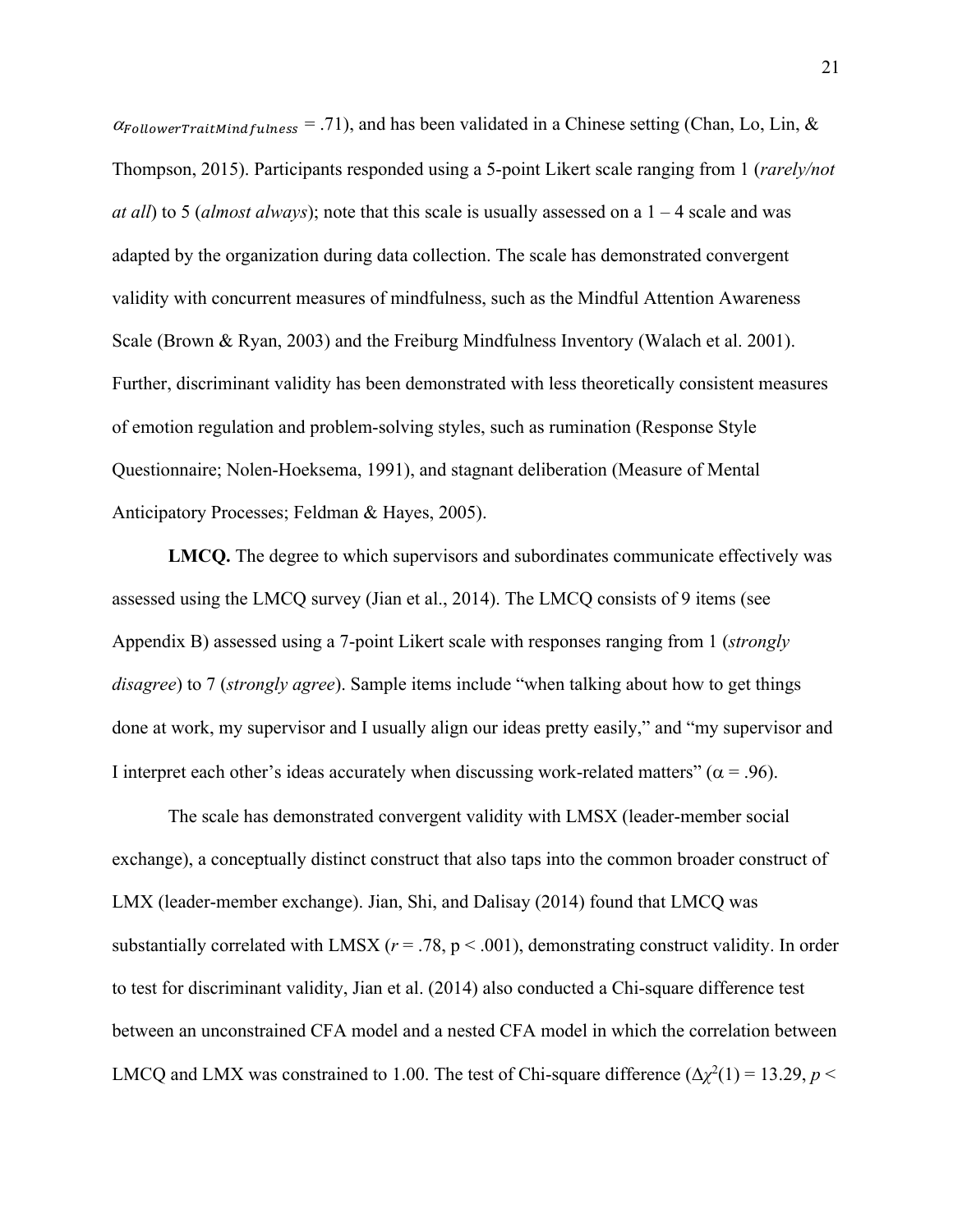.001) showed that the unconstrained model had a significantly lower Chi-square value, which offers evidence of discriminant validity for LMCQ from LMX (Jian et al., 2014). In addition, LMCQ has been found to predict organizational commitment and job-related anxiety, supporting its criterion-related validity (Jian & Dalisay, 2017).

**Empathy for the Leader.** Empathy for the leader was assessed using an 8-item scale (Appendix D) retrieved from the International Personality Item Pool (IPIP: Goldberg, Johnson, Eber, Hogan, Ashton, Cloninger, et al., 2006). The scale was re-formatted for the subordinate and items were adjusted to measure subordinates' empathy for the leader. Responses were rated on a scale ranging from 1 (*very inaccurate*) to 5 (*very accurate*) ( $\alpha$  = .91). Sample items include, "in general, I feel my leader's emotions," and "in general, I anticipate the needs of my leader."

Items in this assessment are constructed based off constructs similar to those in Cloninger's Temperament and Character Inventory (TCI; Cloninger, Przybeck, & Svrakc, 1994). According to the creators of the IPIP, a primary form of validity is the correlation between the IPIP scale and the scale on which it was based. The correlation between Empathy and the TCI is .88 (Goldberg & Saucier, 2016). The creators of the IPIP encourage translation of items into foreign languages, and several studies have utilized translated IPIP items similar to the scale utilized in the current study in a Chinese setting (e.g., Yang, Allen, Shi, Zhang, & Lou, 2011).

**Task Performance.** Task performance was measured using the 4 items from the in-role behavior scale from Williams and Anderson (1991) (Appendix C). The scale was assessed on a Likert scale ranging from 1 (*never*) to 5 (*always*) ( $\alpha$  = .40). This scale is also usually assessed on a 7-point scale and was adapted during data collection by the organization. Sample items include "[my subordinate] adequately completes assigned duties," and "[my subordinate] performs tasks that are expected of him/her." These items were selected by the organization based on factor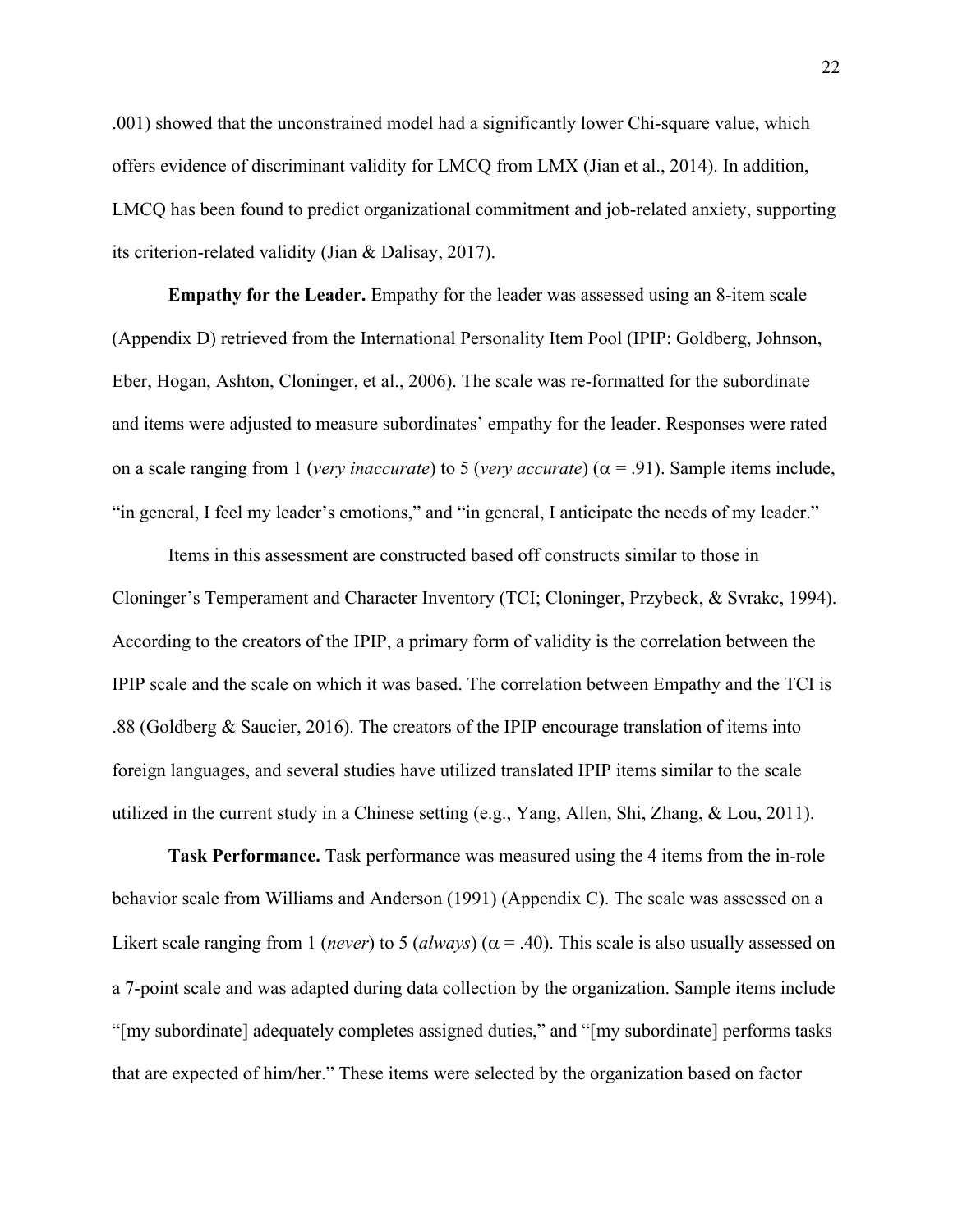loadings; only the highest-loading four items were included in the study. It should also be noted that the scale reliability estimate for this measure was quite low, and that results must be interpreted with caution.

**OCB**. Organizational citizenship behavior was measured with 8 items from the extra-role behavior scale from Williams and Anderson (1991) (Appendix C). The scale was assessed on a Likert scale ranging from 1 (*never*) to 5 (*always*) ( $\alpha$  = .73). This scale is traditionally assessed on a 7-point scale and was adapted during data collection by the organization. The extra-role scale is comprised of two subscales: organizational citizenship behavior toward the organization (OCB-O) and toward an individual (OCB-I). Sample items include "[my subordinate] adheres to informal rules devised to maintain order" (OCB-O) and "[my subordinate] assists the supervisor with his/her work (when not asked)" (OCB-I). These items were selected by the organization based on factor loadings; only the highest-loading eight items (four from OCB-O, four from OCB-I) were included in the study.

Discriminant validity for the in-role behavior and organizational citizenship behavior scales was established during construction of the scales, indicating that IRBs (in-role behaviors), OCBIs (organizational citizenship behaviors toward individuals), and OCBOs (organizational citizenship behaviors toward the organization) are distinct forms of performance (Williams & Anderson, 1991). The current study treated OCB as a single construct, a common approach that has been validated by high meta-analytic correlations between OCB-O and OCB-I (LePine, Erez, & Johnson, 2002). This and other recent research indicating strong fit for a one-factor model (Hoffman, Blair, Meriac, & Woehr, 2007) indicates that that these two dimensions may be treated as a single latent construct.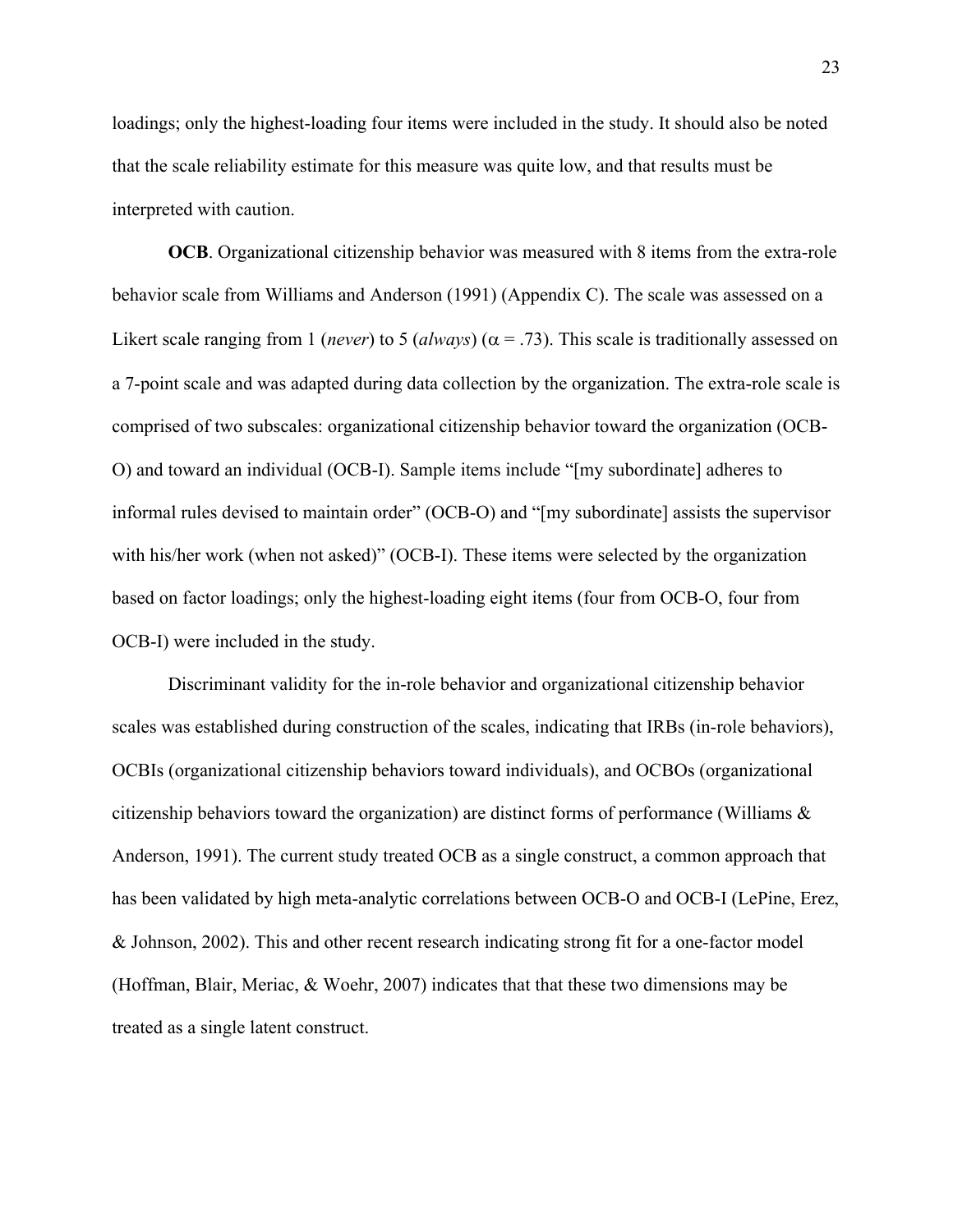**Control Variable.** Age is included only as a control variable, as there is some evidence that age can influence organizational citizenship behavior and core task performance (Ng & Feldman, 2008). Though results do not significantly change when age is removed as a control variable, it is retained in the model due to its theoretical importance and to account for any variance it explains.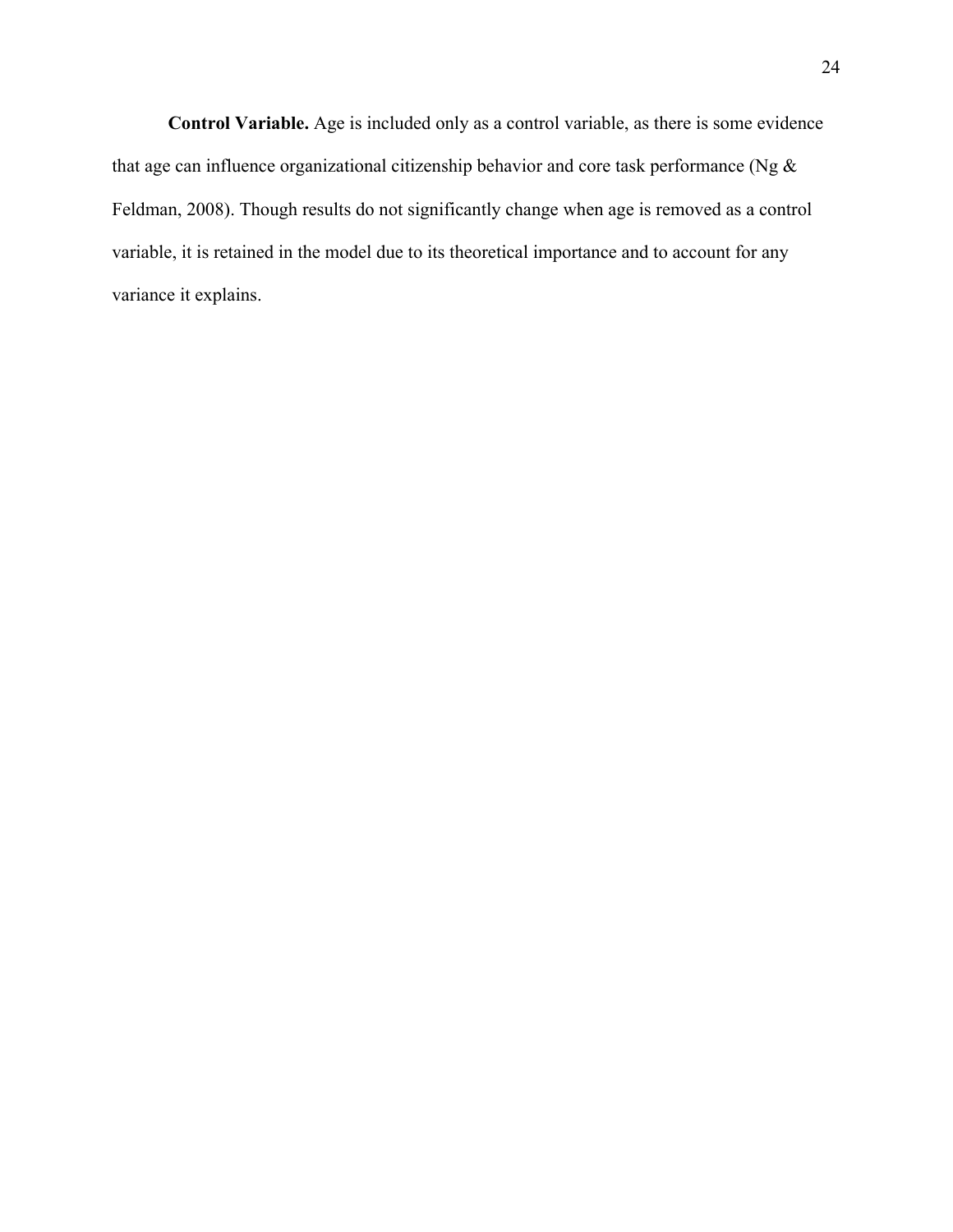#### CHAPTER IV

#### RESULTS

#### **Data Analyses**

The data were inspected for outliers and cleaned using SPSS before analysis was begun. No extreme outliers were found. Only two participants had missing data, so expectation maximization imputation was not necessary. The assumptions for regression were also tested prior to analyzing the hypothesized model. First, scatterplots were created to test the assumption that the predictors are linearly related to the dependent variables. The relationships between follower trait mindfulness and each outcome (LMCQ, empathy, task performance, and OCB) were linear. Second, errors were checked to ensure they were normally distributed (using Q-Q plots and histograms), and homoscedastic (using individual scatterplots and Levene's test). Finally, descriptive statistics, intercorrelations among variables, and reliability estimates were calculated for all variables using IBM SPSS Statistics (Version 26) software.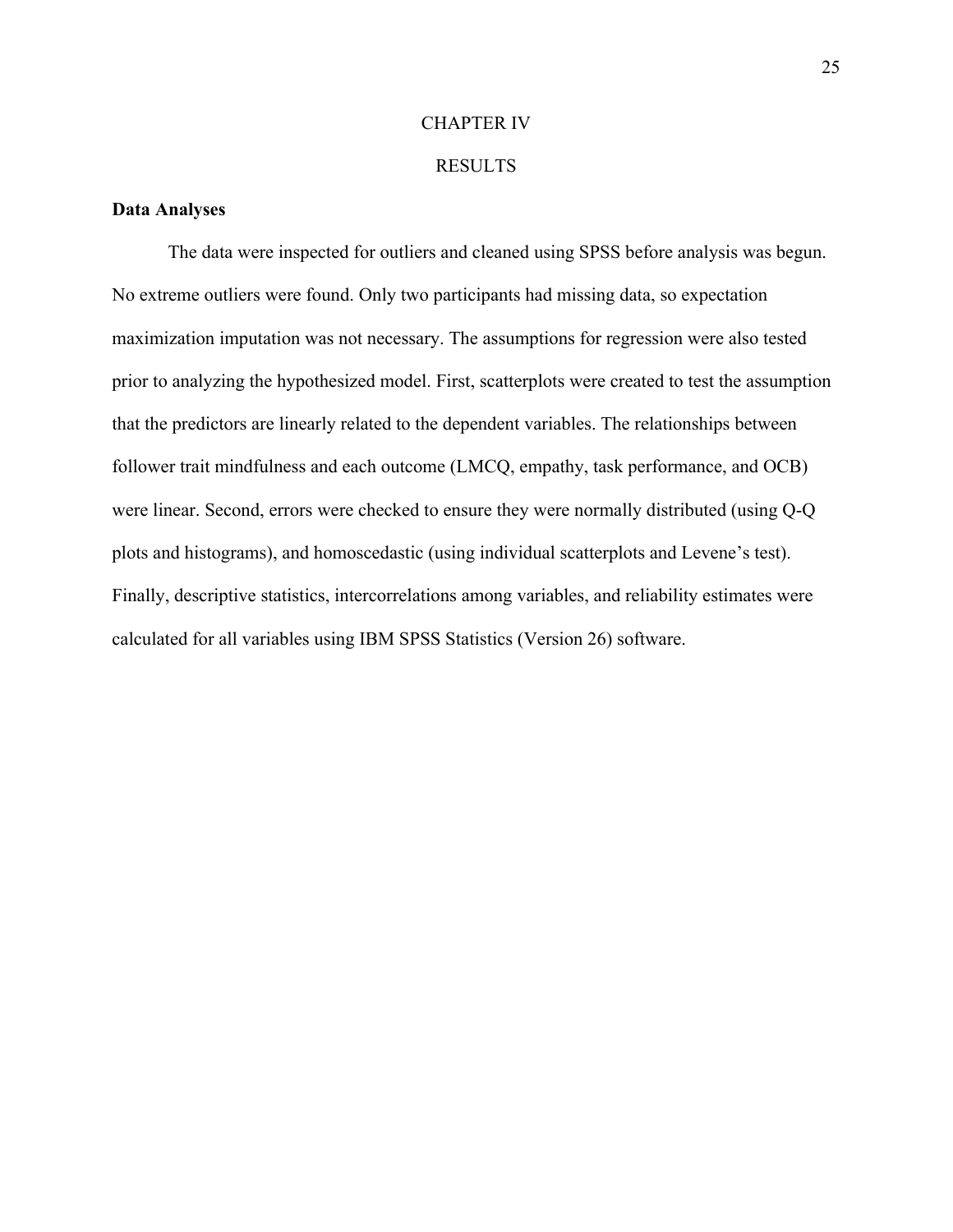| means, sumaara Deviations, and thier correlations of variables |           |           |          |          |          |          |        |
|----------------------------------------------------------------|-----------|-----------|----------|----------|----------|----------|--------|
| Variable                                                       |           | 2         | 3        | 4        | 5        | 6        |        |
| Leader TM                                                      | (.59)     | **<br>.61 | $.58***$ | $.59***$ | $.40**$  | $.40*$   | $-.01$ |
| Follower TM                                                    | **<br>.41 | (.71)     | $.62**$  | $.70**$  | $.34*$   | $.42***$ | .17    |
| <b>LMCQ</b>                                                    | $.37***$  | $.49***$  | (96)     | $.83***$ | $.54***$ | $.42***$ | .06    |
| Empathy<br>4.                                                  | $.38***$  | $.58***$  | $.78***$ | (0.91)   | $.50**$  | $.53***$ | .09    |
| <b>Task Performance</b>                                        | $.32***$  | .15       | $.39***$ | $.30**$  | (.40)    | $.68***$ | .14    |
| OCB<br>6.                                                      | $.32***$  | $.25***$  | $.24*$   | $.35***$ | $.55***$ | (.73)    | .12    |
| Age                                                            | .03       | $-.04$    | .18      | .06      | .12      | .05      | 1.0    |
| Mean Individual level                                          | 3.54      | 3.40      | 5.74     | 3.82     | 3.95     | 4.06     | 1.37   |
| Mean Leader level                                              | 3.55      | 3.42      | 5.80     | 3.85     | 3.97     | 4.07     | .34    |
| SD Individual level                                            | .33       | .45       | .93      | .62      | .49      | .40      | .54    |
| $SD$ Leader level                                              | .34       | .33       | .68      | .44      | .38      | .31      | .31    |
| Possible Range                                                 | $1 - 5$   | $1 - 5$   | $1 - 7$  | $1 - 5$  | $1 - 5$  | $1 - 5$  |        |
| <b>Actual Range</b>                                            | $1 - 5$   | $1 - 5$   | $2 - 7$  | $1 - 5$  | $-5$     | $1 - 5$  |        |

*Means, Standard Deviations, and Intercorrelations of Variables*

*Note.*  $N = 145$  (105 employees, 40 supervisors). Values above the diagonal are correlations at the leader level; values below the diagonal are correlations at the individual level. Values in parentheses are coefficient alphas. Age data were interval, coded 1 (*under 30*), 2 (*30 – 40*), and 3 (*over 40*).

\*\* indicates correlation is significant at the .01 level. \* indicates significance at the .05 level.

Table 1

Two scales had low reliabilities: leader trait mindfulness ( $\alpha_{\text{LeaderTailMindfulness}} = .59$ ) and follower task performance ( $\alpha$  = .40). The alpha for task performance may have been low due to the manner in which the scale was adapted (i.e., shortened, assessed on a different scale) for use in the organization; not all items within the validated scale were included when the survey was administered to participants. Though reducing the number of items in a scale results in lower reliability estimates (Streiner, 2003; Nunnaly & Bernstein, 1994), this is a common practice within organizations and is often employed to reduce participant response burden. However, results derived from data collected via an inconsistent or unreliable scale must be interpreted with extreme caution.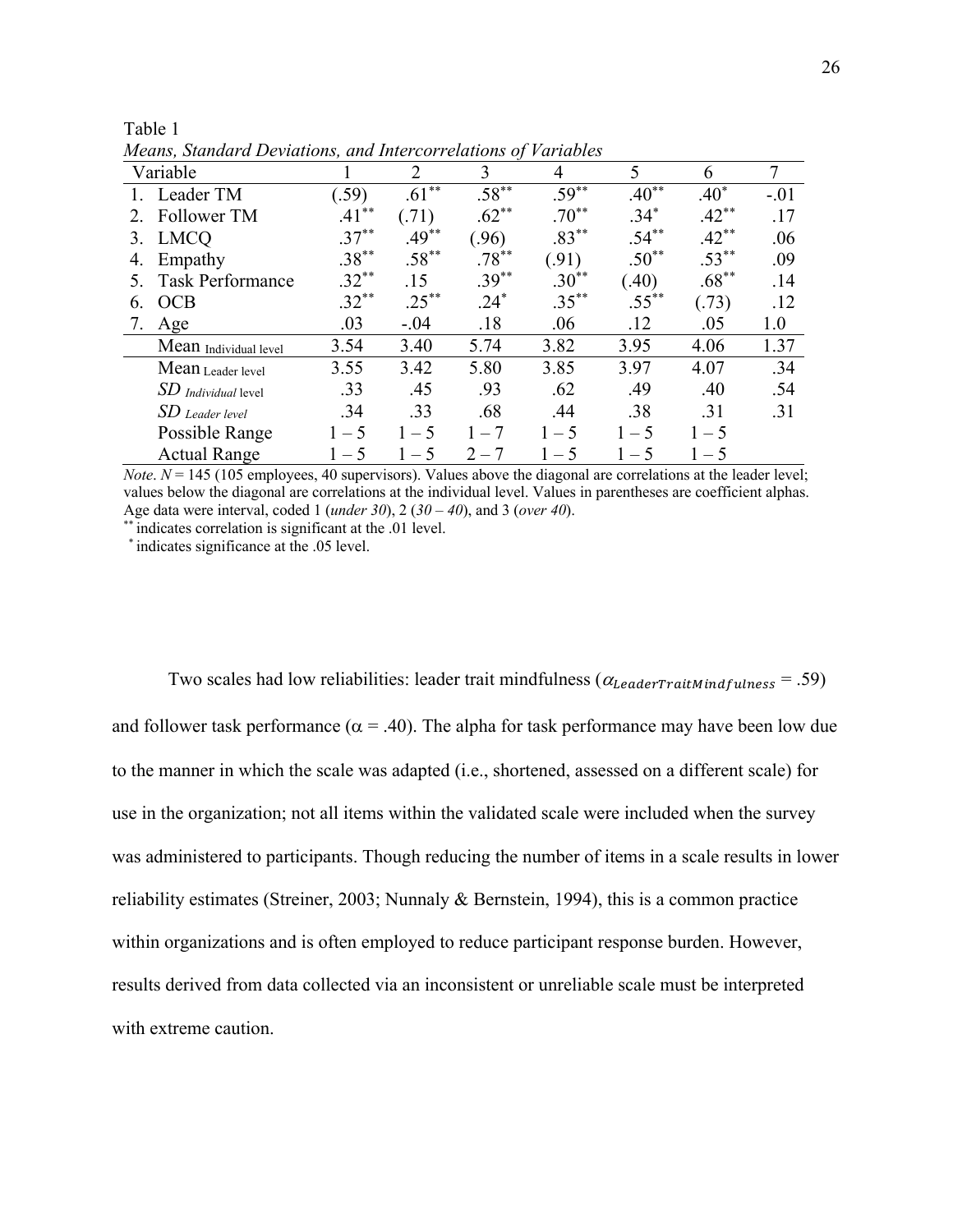Path analysis was conducted using the MLMED add-on procedure for SPSS 26

(Rockwood, 2017). This procedure allows for the estimation of direct and indirect effects as well as conditional indirect effects for two-level (nested) moderated mediation models, and, importantly, allows for the estimation of Monte-Carlo Confidence Intervals, which are considered the most appropriate method for assessing mediation in a multilevel context (Preacher & Selig, 2012). The analysis package automatically mean-centers the moderator variable, and uses this centered variable to create cross-level interaction terms.

Finally, before conducting analyses on nested data, it must first be determined whether observations are dependent and thus whether random coefficients are necessary. In other words, because groups of employees are nested within leaders, it can be said that employees within groups are likely to be very similar to each other but different from other employees nested within different leaders. When observations within groups may be dependent, the nesting effect is measured by the unconditional intraclass correlation (ICC) (Bickel, 2007). The  $ICC<sub>Task</sub>$ Performance = 0.28, indicating that about 28% of the variance in Task Performance occurs between groups, with the remaining 72% of the variance occurring within groups. The  $\text{ICC}_{\text{OCB}} = .23$ , indicating that about 23% of the variance in Organizational Citizenship Behavior occurs between groups, while 77% of the variance in OCB occurs within groups. These numbers (an ICC greater or equal to 0.2) indicate a moderate level of dependence (Cohen et al., 2003), and that utilizing random coefficient variability may help reduce the standard errors for the analyses.

#### **Level One Analyses**

Follower trait mindfulness, LMCQ, empathy for the leader (empathy), and both task performance and Organizational Citizenship Behavior (OCB) were measured at the employee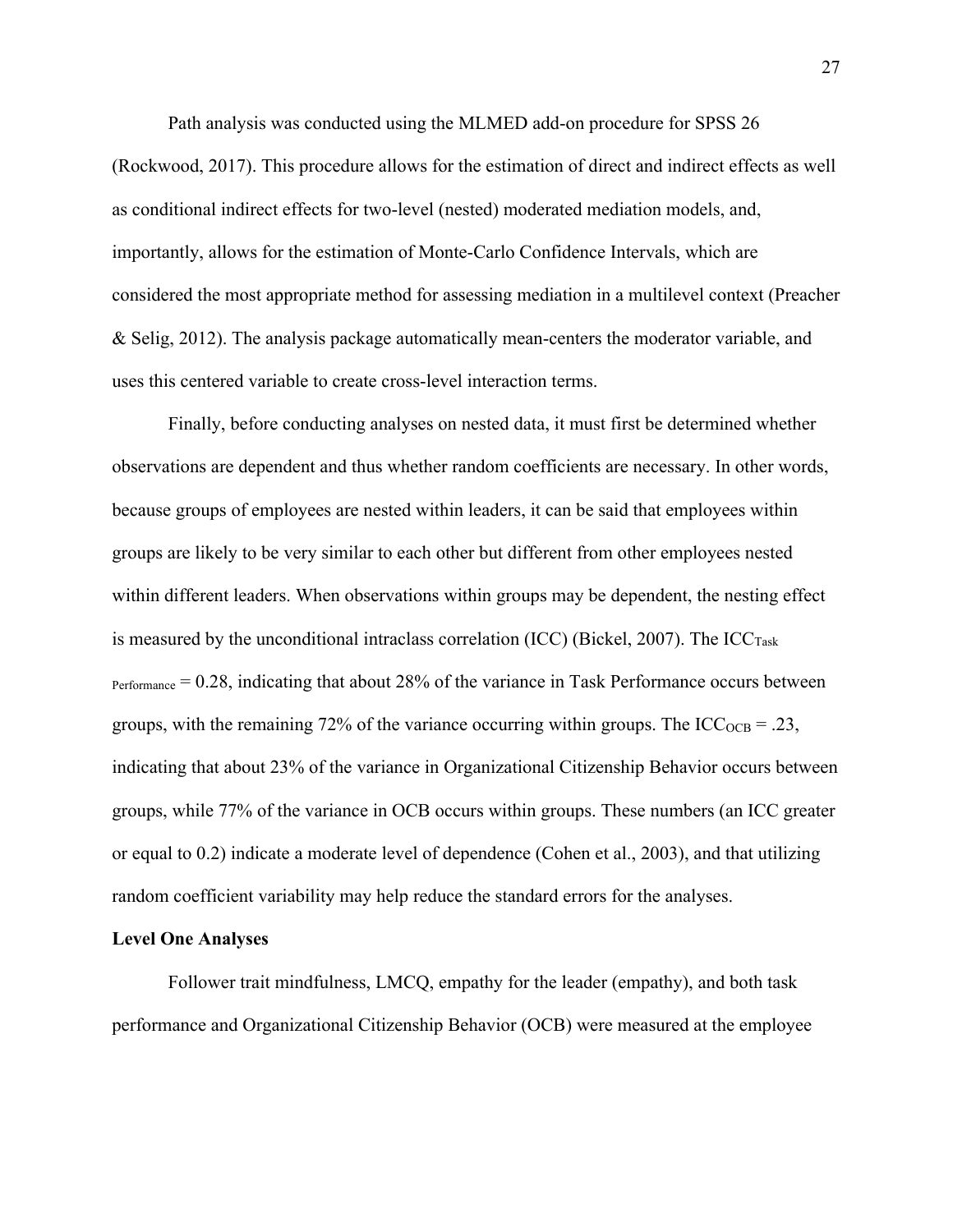level, referred to as level 1. Leader trait mindfulness was measured at the leader level, referred to as level 2, given that employees were nested within leaders.

In order to address Hypotheses 1 and 3, path analysis was conducted using the MLMED add-on procedure for SPSS (version 26). Hypothesis 1 stated that follower trait mindfulness would be positively related to LMCQ. Analyses indicate that follower trait mindfulness is significantly related to LMCQ ( $b = .85$ ,  $p = .010$ ). As such, Hypothesis 1 is supported. Hypothesis 3 stated that follower trait mindfulness would be positively related to employees' empathy in leader-follower interactions. Analyses indicate that follower trait mindfulness is significantly related to empathy ( $b = .62$ ,  $p = .004$ ). As such, hypothesis 3 is also supported.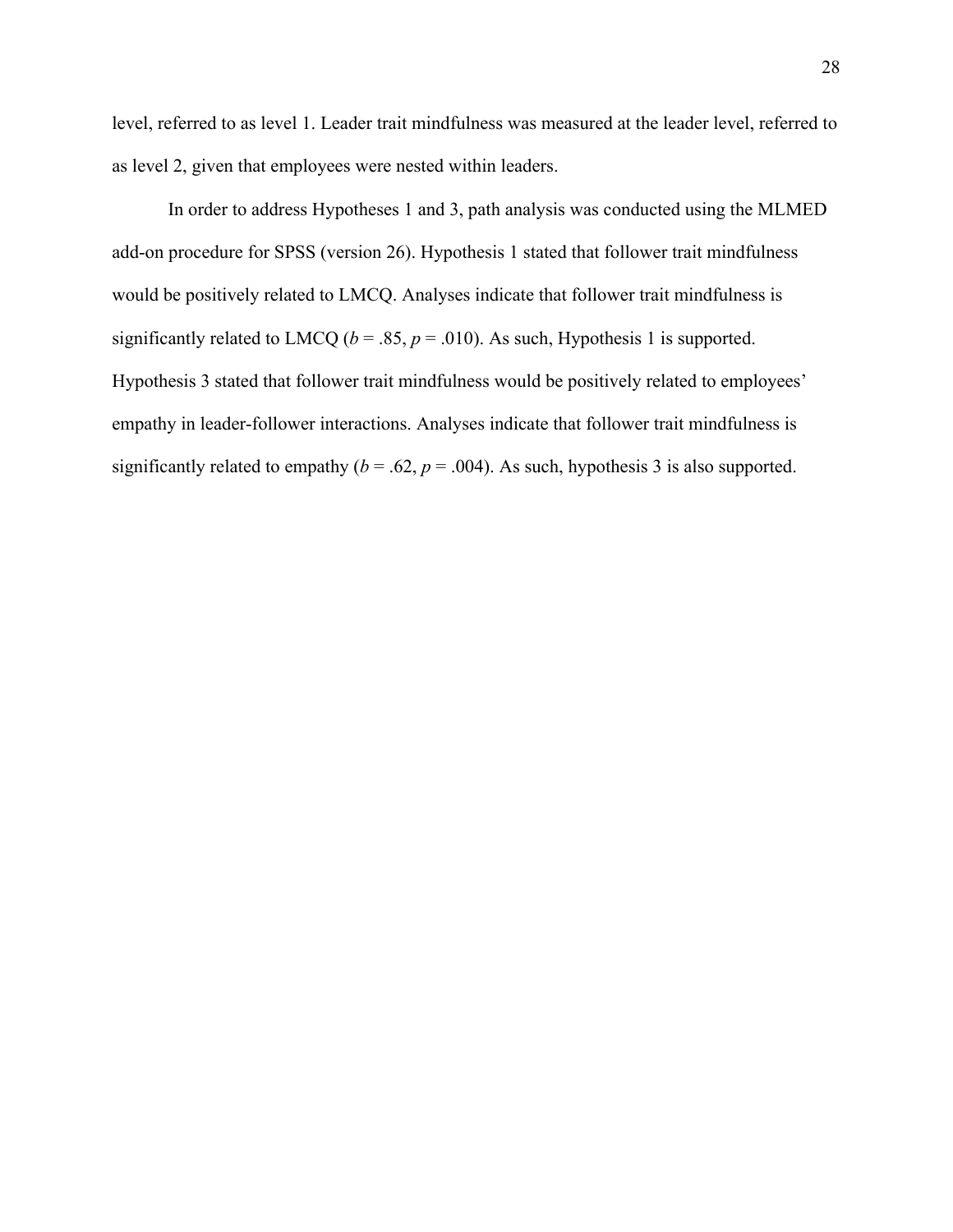|                         |                 |           |         |         | 95% CI  |              |
|-------------------------|-----------------|-----------|---------|---------|---------|--------------|
|                         | <b>Estimate</b> | <b>SE</b> | t       | D       | Lower   | <b>Upper</b> |
| <b>Within Effects</b>   |                 |           |         |         |         |              |
| <b>LMCQ</b>             |                 |           |         |         |         |              |
| Intercept               | 2.92            | 1.06      | 2.77    | .009    | .79     | 5.05         |
| on Age                  | .54             | .17       | 3.17    | .002    | .20     | .88          |
| on FTM                  | 1.0             | .23       | 4.32    | < 0.001 | .54     | 1.46         |
| on $LTM \times FTM$     | .64             | .67       | .97     | .336    | $-.68$  | 1.97         |
| <b>Task Performance</b> |                 |           |         |         |         |              |
| Intercept               | 2.05            | .55       | 3.69    | < 0.001 | .93     | 3.18         |
| on Age                  | $-.02$          | .10       | $-.22$  | .825    | $-.23$  | .18          |
| on LMCQ                 | .13             | .07       | 1.87    | .066    | $-.009$ | .27          |
| on FTM                  | $-.14$          | .15       | $-.91$  | .364    | $-.43$  | .16          |
| <b>Between Effects</b>  |                 |           |         |         |         |              |
| <b>LMCQ</b>             |                 |           |         |         |         |              |
| on Age                  | $-.004$         | .25       | $-.02$  | .986    | $-.50$  | .49          |
| on LTM                  | 3.15            | 1.72      | 1.83    | .073    | $-.30$  | 6.59         |
| on FTM                  | .85             | .31       | 2.71    | .010    | .22     | 1.48         |
| on $LTM \times FTM$     | $-.74$          | .50       | $-1.49$ | .144    | $-1.75$ | .26          |
| <b>Task Performance</b> |                 |           |         |         |         |              |
| on Age                  | .13             | .15       | .87     | .390    | $-.17$  | .43          |
| on LMCQ                 | .32             | .09       | 3.47    | .001    | .13     | .51          |
| on FTM                  | $-.04$          | .19       | $-.19$  | .854    | $-.42$  | .35          |

Table 2 *Fixed Effects for LMCQ and Task Performance*

*Note*. FTM = follower trait mindfulness. LTM = leader trait mindfulness. LMCQ = leader – member conversational quality.

Table 3 *Random Effects for LMCQ and Task Performance*

|                         |          |       |       | 95% CI   |          |  |  |  |
|-------------------------|----------|-------|-------|----------|----------|--|--|--|
|                         | Estimate | - SE  |       | $-2.5\%$ | $+2.5\%$ |  |  |  |
| <b>Task Performance</b> |          |       |       |          |          |  |  |  |
| Level-1 Residual        | 17       | .03   | < 001 | .12      | .24      |  |  |  |
| Intercept               | .03      | .03   | .343  | $-.003$  | .20      |  |  |  |
| <b>LMCQ</b>             |          |       |       |          |          |  |  |  |
| Level-1 Residual        | .52.     | 12    | < 001 | .33      | .80      |  |  |  |
| Intercept               | $\alpha$ | - O'Z | -337  | $-.01$   | .55      |  |  |  |

*Note*. LMCQ = leader – member conversational quality.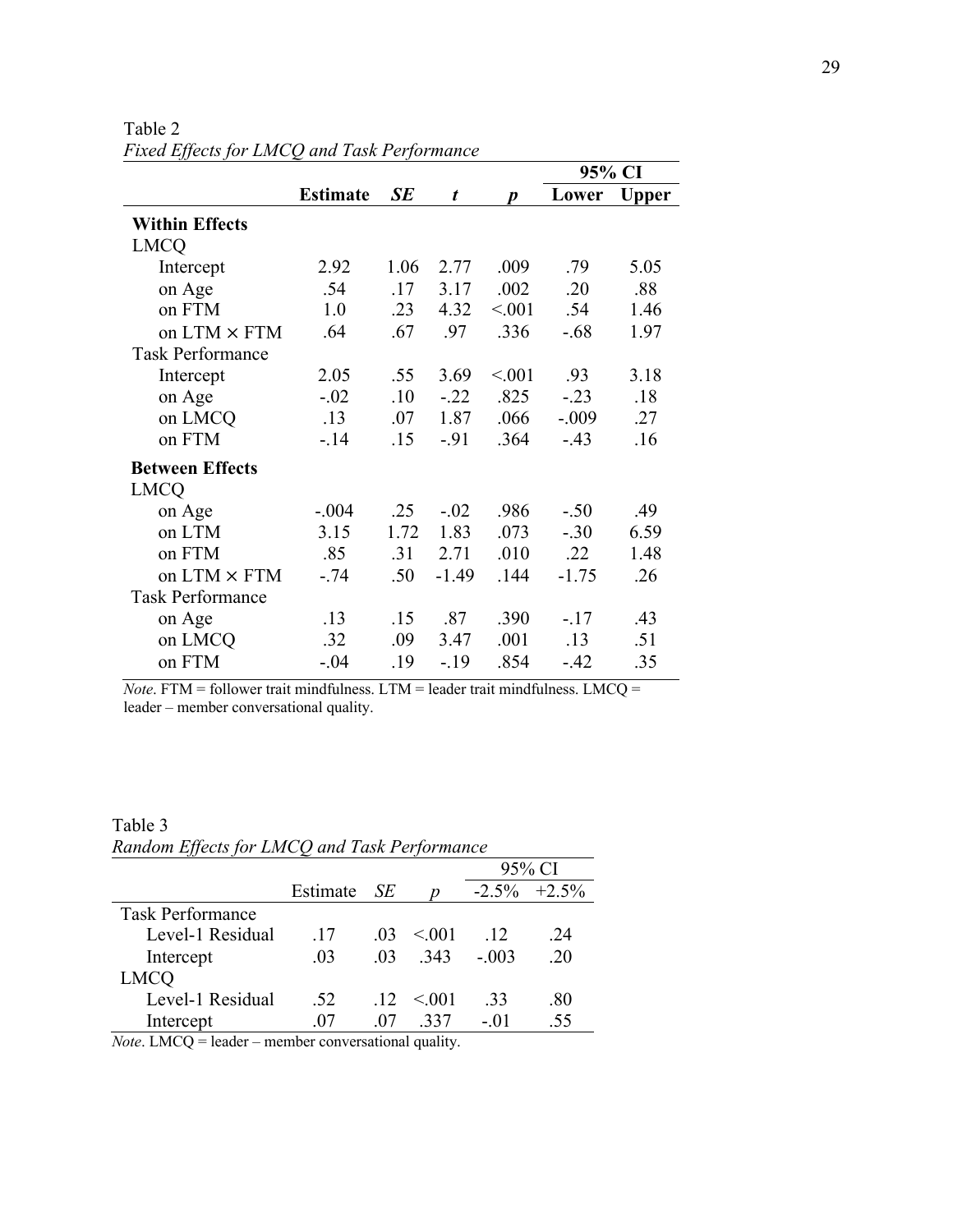|                         |                 |      |        |        |         | 95% CI       |
|-------------------------|-----------------|------|--------|--------|---------|--------------|
|                         | <b>Estimate</b> | SE   | t      | D      | Lower   | <b>Upper</b> |
| <b>Within Effects</b>   |                 |      |        |        |         |              |
| Empathy                 |                 |      |        |        |         |              |
| Intercept               | 1.66            | .69  | 2.40   | .021   | .27     | 3.06         |
| on Age                  | .17             | .11  | 1.58   | .118   | $-.05$  | .39          |
| on FTM                  | .76             | .15  | 5.13   | < 0.01 | .46     | 1.05         |
| on LTM $\times$ FTM     | .62             | .43  | 1.46   | .149   | $-.23$  | 1.47         |
| OCB                     |                 |      |        |        |         |              |
| Intercept               | 2.40            | .45  | 5.38   | < 0.01 | 1.50    | 3.30         |
| on Age                  | $-.03$          | .08  | $-.40$ | .691   | $-.19$  | .13          |
| on Empathy              | .10             | .09  | 1.11   | .274   | $-.08$  | .27          |
| on FTM                  | $-.01$          | .13  | $-.09$ | .926   | $-.27$  | .24          |
| <b>Between Effects</b>  |                 |      |        |        |         |              |
| Empathy                 |                 |      |        |        |         |              |
| on Age                  | .04             | .16  | .27    | .792   | $-.28$  | .37          |
| on LTM                  | .30             | 1.12 | .26    | .793   | $-1.95$ | 2.55         |
| on FTM                  | .62             | .21  | 3.02   | .004   | .21     | 1.04         |
| on $LTM \times Empathy$ | .02             | .33  | .07    | .946   | $-.63$  | .68          |
| <b>OCB</b>              |                 |      |        |        |         |              |
| on Age                  | .07             | .12  | .61    | .546   | $-.17$  | .32          |
| on Empathy              | .33             | .12  | 2.65   | .013   | .08     | .58          |
| on FTM                  | .09             | .16  | .56    | .581   | $-.24$  | .43          |

Table 4 *Fixed Effects for Empathy and OCB*

*Note*. FTM = follower trait mindfulness. LTM = leader trait mindfulness. Empathy is follower empathy for the leader. OCB = follower organizational citizenship behavior.

|                  |          |      |       |                 | 95% CI   |
|------------------|----------|------|-------|-----------------|----------|
|                  | Estimate | - SE |       | $-2.5\%$        | $+2.5\%$ |
| OCB              |          |      |       |                 |          |
| Level-1 Residual | .11      | .02  | < 001 | .08             | .16      |
| Intercept        | .02      | .02  | .332  | $-.002$         | .12      |
| Empathy          |          |      |       |                 |          |
| Level-1 Residual | .20      | .04  | < 001 | $\overline{14}$ | .30      |
| Intercept        | .03      | .03  | 204   |                 | 15       |

Table 5 *Random Effects for Empathy and OCB*

*Note*. Empathy is follower empathy for the leader. OCB = follower organizational citizenship behavior.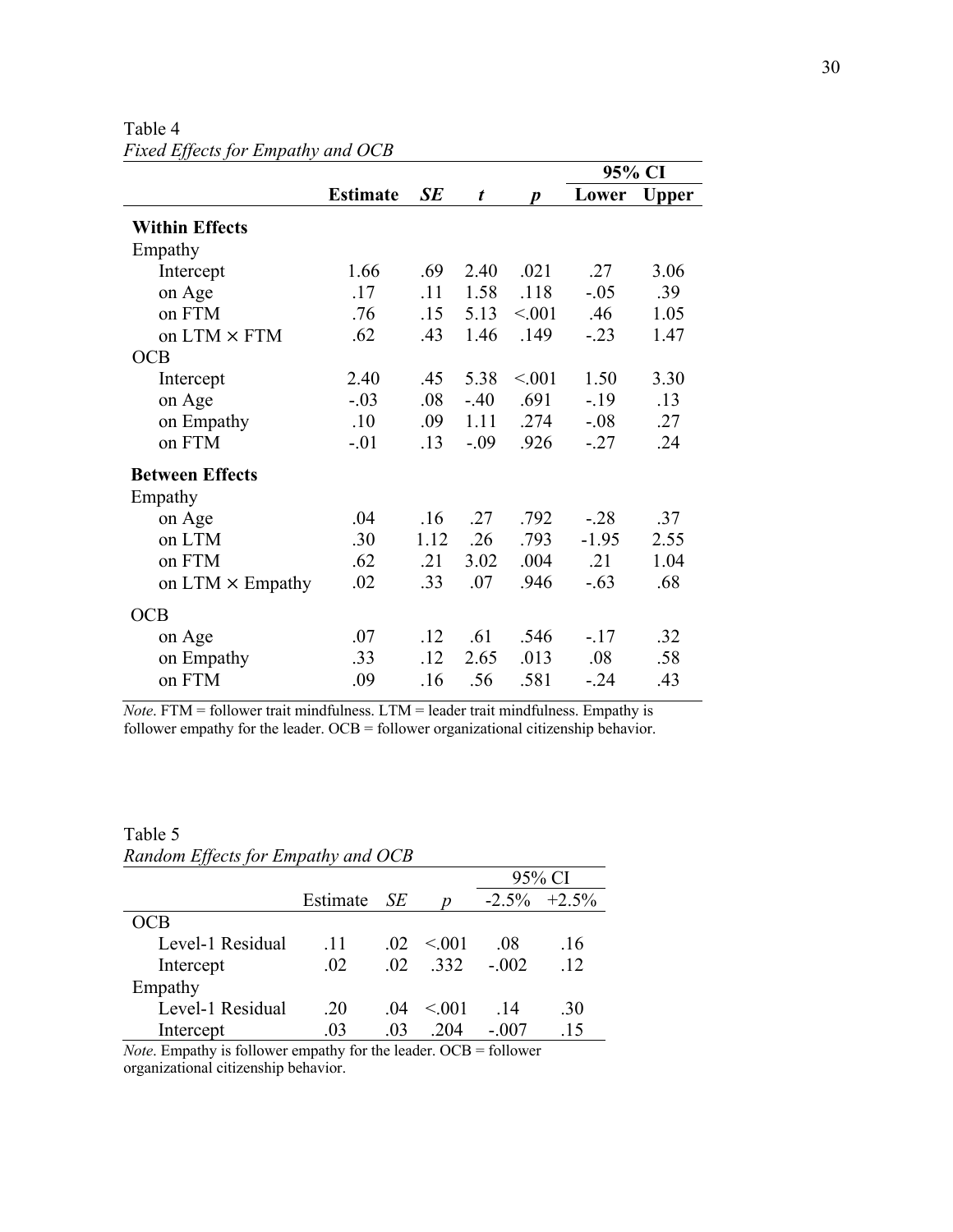Mediation analyses were conducted in order to determine whether LMCQ and empathy mediate the relations between follower trait mindfulness and – respectively – task performance and OCB. First, hypothesis 5 stated that LMCQ would mediate the relationship between follower trait mindfulness and task performance. Follower trait mindfulness was significantly indirectly related to task performance via LMCQ ( $b = .38$ ,  $p = .007$ , MCCI [.14, .68]), supporting hypothesis 5.

Hypothesis 6 stated that empathy for one's leader would mediate the relationship between follower mindfulness and OCB. Follower trait mindfulness was significantly indirectly related to OCB via empathy  $(b = .28, p = .020, MCCI [.07, .54])$ , supporting hypothesis 6.

Table 6 *Indirect Effects with no Moderated Mediation*

| Indirect Effects with no moderated mediation        |                       |     |                  |                     |           |
|-----------------------------------------------------|-----------------------|-----|------------------|---------------------|-----------|
| <b>Indirect Effect</b>                              | Estimate $(\beta)$ SE |     | $\boldsymbol{p}$ |                     | MCLL MCUL |
| Within                                              |                       |     |                  |                     |           |
| $FTM \rightarrow LMCQ \rightarrow Task$ Performance | .14                   |     | .08 .092         | $-.007$             | .32       |
| $FTM \rightarrow Empathy \rightarrow OCB$           | .08                   |     |                  | $.07$ $.291$ $-.06$ | .23       |
| <b>Between</b>                                      |                       |     |                  |                     |           |
| $FTM \rightarrow LMCQ \rightarrow Task Performance$ | .38                   |     | $.14$ $.007$     | .14                 | .68       |
| $FTM \rightarrow Empathy \rightarrow OCB$           | .28                   | .12 | .020             | .07                 | .54       |
|                                                     |                       |     |                  |                     |           |

*Note*. FTM = follower trait mindfulness. LMCQ = leader – member conversational quality. Empathy is follower empathy for the leader. OCB = follower organizational citizenship behavior. MCLL = Monte Carlo Lower Limit, MCUL = Monte Carlo Upper Limit.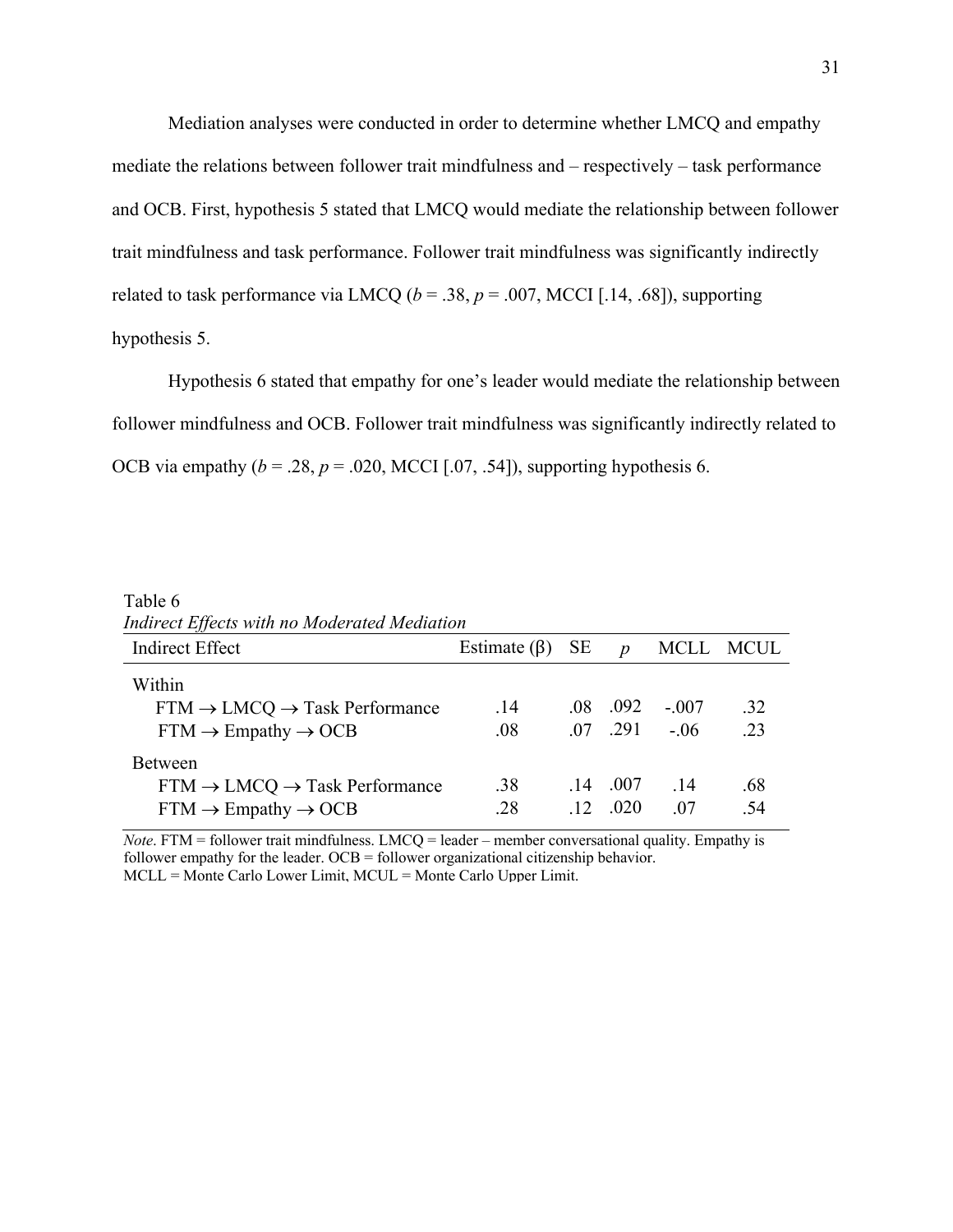#### **Level Two Analyses**

Moderation analyses were conducted in order to address hypotheses 2 and 4. Hypothesis 2 stated that leader trait mindfulness would moderate the effect of follower trait mindfulness on LMCQ. Leader trait mindfulness was not found to be a significant moderator of the follower trait mindfulness – LMCQ relationship (*bwithin =* .64, *p* = .336, 95% CI [-.68, 1.97], *bbetween* = -.74, *p* = .144, 95% CI [-1.75, .26]). Thus, Hypothesis 2 was not supported.

Hypothesis 4 stated that leader trait mindfulness would moderate the effect of follower mindfulness on empathy. Leader trait mindfulness was not found to be a significant moderator of the follower trait mindfulness – empathy relationship  $(b_{within} = .62, p = .149, 95\% \text{ CI}$  [-.23, 1.47],  $b_{between} = -.02, p = .946, 95\% \text{ CI} [-.63, .68]$ . Thus, Hypothesis 4 is not supported.

In order to address hypotheses 7 and 8, moderated mediation analyses were conducted. Hypothesis 7 stated that leader trait mindfulness would moderate the follower trait mindfulness – LMCQ – task performance relationship. The moderated mediation effect of leader trait mindfulness on the follower trait mindfulness – LMCQ – task performance path was not significant (*bwithin* = .08, MCCI [-.09, .35], *bbetween* = -.24, MCCI [-.63, .07]). As such hypothesis 7 is not supported.

Hypothesis 8 stated that leader trait mindfulness would moderate the follower trait mindfulness – empathy – OCB relationship. The moderated mediation effect of leader trait mindfulness on the follower trait mindfulness – empathy – OCB path was not significant (*bwithin* = .06, MCCI [-.06, .25], *bbetween* = -.007, MCCI [-.22, .25]). As such, hypothesis 8 is not supported.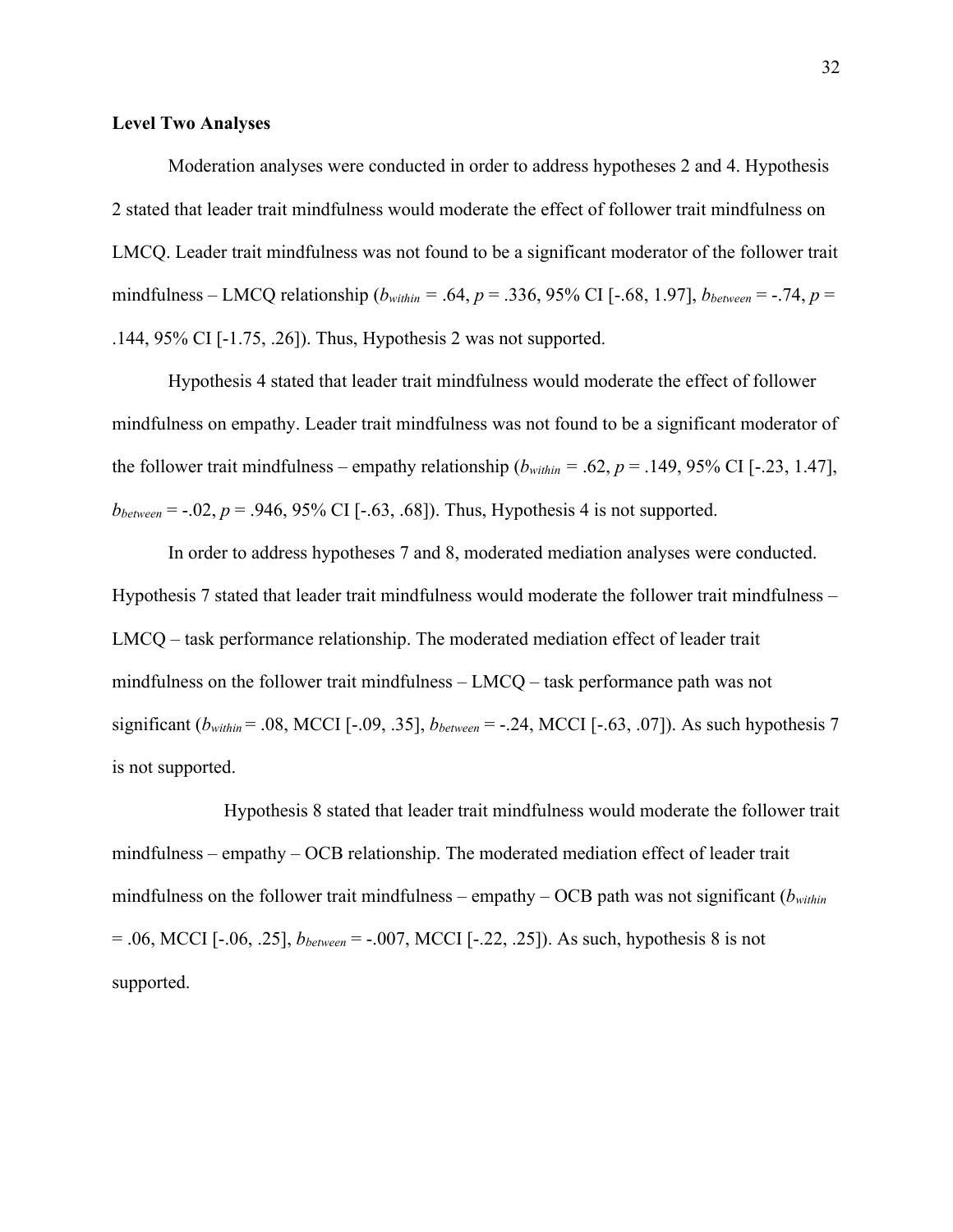Table 7

*Indirect Effects with Moderated Mediation*

| <b>Indirect Effect</b>                              | Estimate $(\beta)$ | <b>SE</b> | $\boldsymbol{p}$ | MCLL    | MCUL |
|-----------------------------------------------------|--------------------|-----------|------------------|---------|------|
| <b>Task Performance</b>                             |                    |           |                  |         |      |
| Within                                              |                    |           |                  |         |      |
| $FTM \rightarrow LMCQ \rightarrow Task Performance$ | .13                | .08       | .093             | $-.006$ | .30  |
| Moderated Mediation (LTM)                           | .08                |           |                  | $-.09$  | .35  |
| <b>Between</b>                                      |                    |           |                  |         |      |
| $FTM \rightarrow LMCQ \rightarrow Task Performance$ | .27                | .13       | .037             | .06     | .57  |
| Moderated Mediation (LTM)                           | $-.24$             |           |                  | $-.63$  | .07  |
| <b>Organizational Citizenship Behavior</b>          |                    |           |                  |         |      |
| Within                                              |                    |           |                  |         |      |
| $FTM \rightarrow Empathy \rightarrow OCB$           | .07                |           | .07.289          | $-.06$  | .22  |
| Moderated Mediation (LTM)                           | .06                |           |                  | $-.06$  | .25  |
| <b>Between</b>                                      |                    |           |                  |         |      |
| $FTM \rightarrow Empathy \rightarrow OCB$           | .20 <sub>1</sub>   | .11       | .048             | .03     | .44  |
| Moderated Mediation (LTM)                           | .007               |           |                  | $-.22$  | .25  |

*Note*. First indirect effects are conditional on a moderator value of 3.54. FTM = follower trait mindfulness. LTM = leader trait mindfulness. LMCQ = leader – member conversational quality. Empathy is follower empathy for the leader. OCB = follower organizational citizenship behavior. MCLL = Monte Carlo Lower Limit, MCUL = Monte Carlo Upper Limit.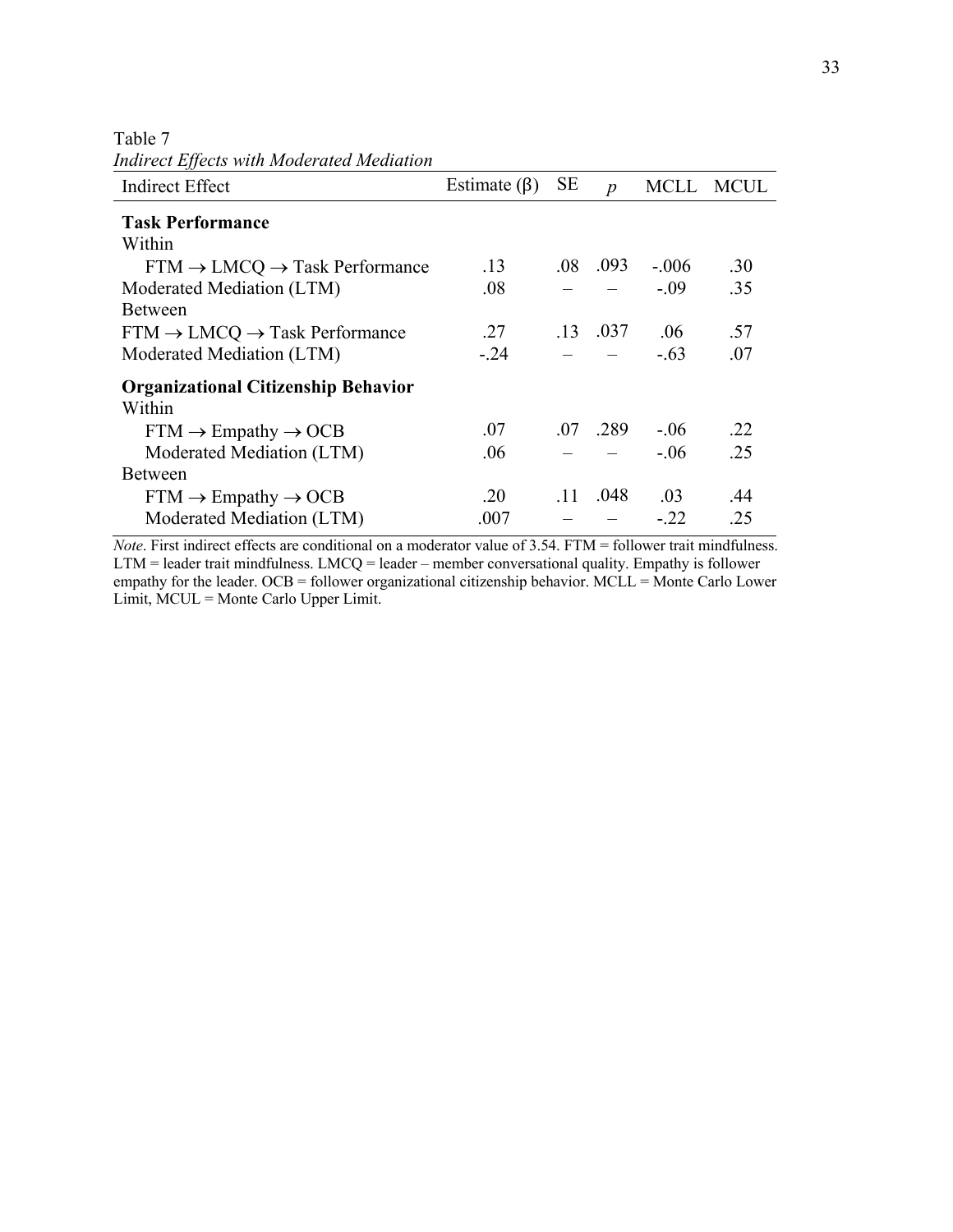#### CHAPTER V

#### DISCUSSION

The current study aimed to extend prior research by examining a) whether LMCQ and empathy mediated the relationship between follower trait mindfulness and – respectively – task performance or OCB, and b) whether these mediated pathways were moderated by leader trait mindfulness. While mindfulness has been studied in a workplace setting, there has been limited research on how employee and leader trait mindfulness may interact to influence employee outcomes.

Results demonstrated that the direct relationships between follower trait mindfulness and task performance and OCB were not significant, though the relationships between follower trait mindfulness and both of the mediators (LMCQ and empathy) were significant. The indirect effects for both the pathways between follower trait mindfulness and the outcome variables via the mediators were significant. The moderation of leader trait mindfulness was not significant for either of the simple moderation relationships (on the path between follower trait mindfulness and LMCQ or empathy) or the moderated mediation relationships (on the follower trait mindfulness – LMCQ – task performance path or the follower trait mindfulness – empathy – OCB path).

An important goal of the study was to address how leader trait mindfulness might influence the strength of both the relationship between follower trait mindfulness and the two mediators and also the mediated pathways from follower trait mindfulness to the outcome variables via the mediators. The moderating influence of follower trait mindfulness was not significant, though this is not a surprise given that level-2 moderation effects are generally difficult to detect and, when found, are of small to moderate size (Aguinis, Edwards, & Bradley, 2017). It is possible that, in this sample, leaders and followers did not actually interact very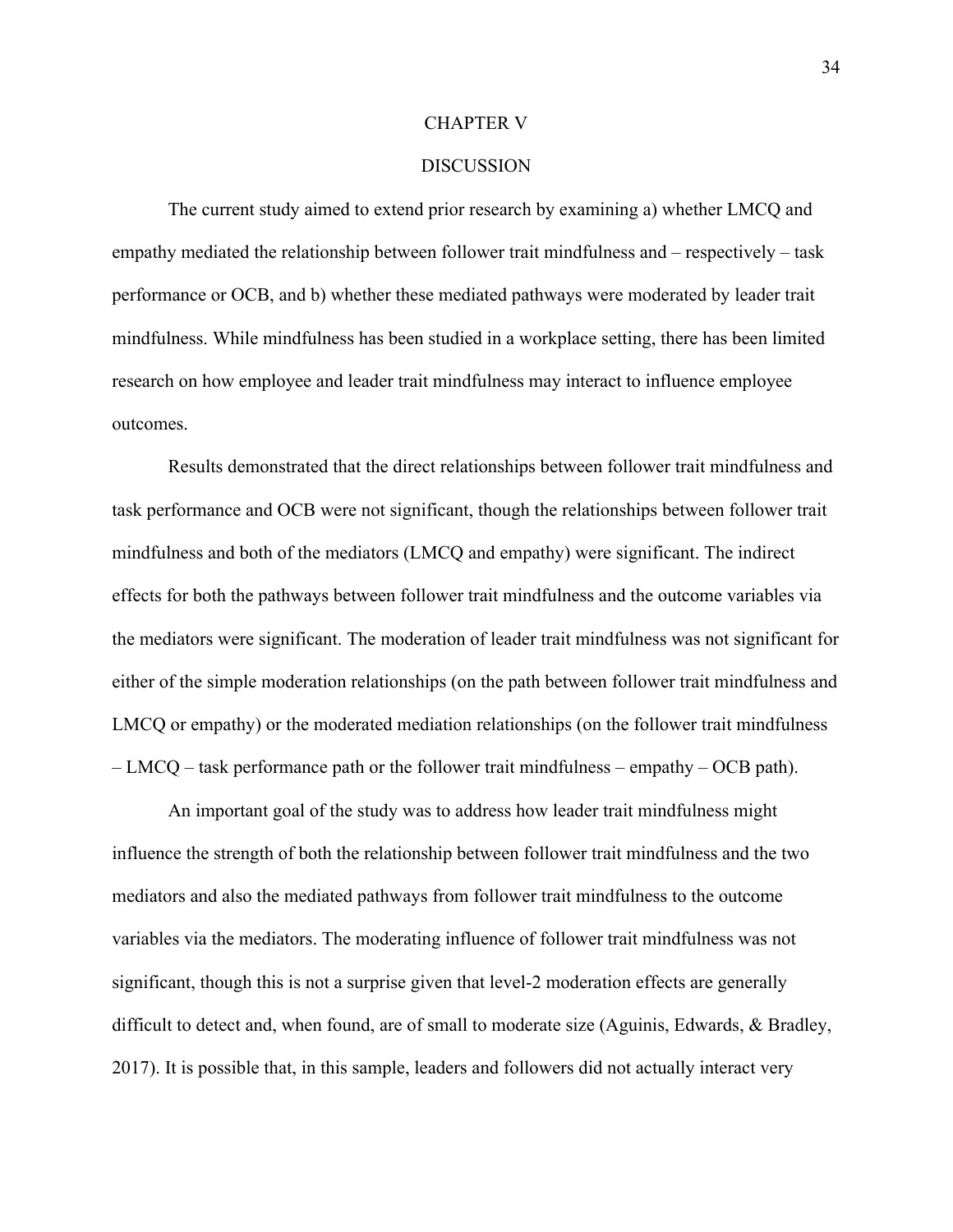much, and thus, that leader trait mindfulness was not very important for follower-level outcomes. Data on frequency or quantity of interaction between leaders and followers were not collected. The less employees and leaders interact, the less likely it is that leader personality traits would have a significant influence on the relationship between followers' traits and perceptions (e.g., empathy toward the leader, ratings of LMCQ).

#### **Theoretical Implications**

A primary goal of this study was to address a gap in the research literature regarding the influence of mindfulness on interactions between employees and their leaders, and regarding the potential performance implications of this influence. Thus, this study adds to the growing body of research that examines such outcomes (e.g., task and contextual performance) as well as mechanisms within the "black box" between mindfulness and outcomes. Overall, the findings contribute empirical evidence toward the advancement of theories of trait mindfulness at work, especially in terms of *how* mindfulness at work may contribute to task and contextual performance via specific mediators.

Specifically, one unique aspect of the current study was the inclusion of both LMCQ and empathy toward the leader variables as mediators. First, as a relatively new construct, LMCQ presents a promising avenue for investigation complementary to research that has been conducted examining mindfulness and Leader – Member Exchange (LMX). The central premise of LMX is that relationships develop between leaders and subordinates and are characterized by the amount of effort, resources, information, and/or emotional support exchanged between the two parties (Liden et al., 1997). LMX theory posits that, over time, the quality of social exchanges between a supervisor and subordinate develops into relationships characterized by levels of mutual support, trust, and respect within supervisor-subordinate relationships (Gerstner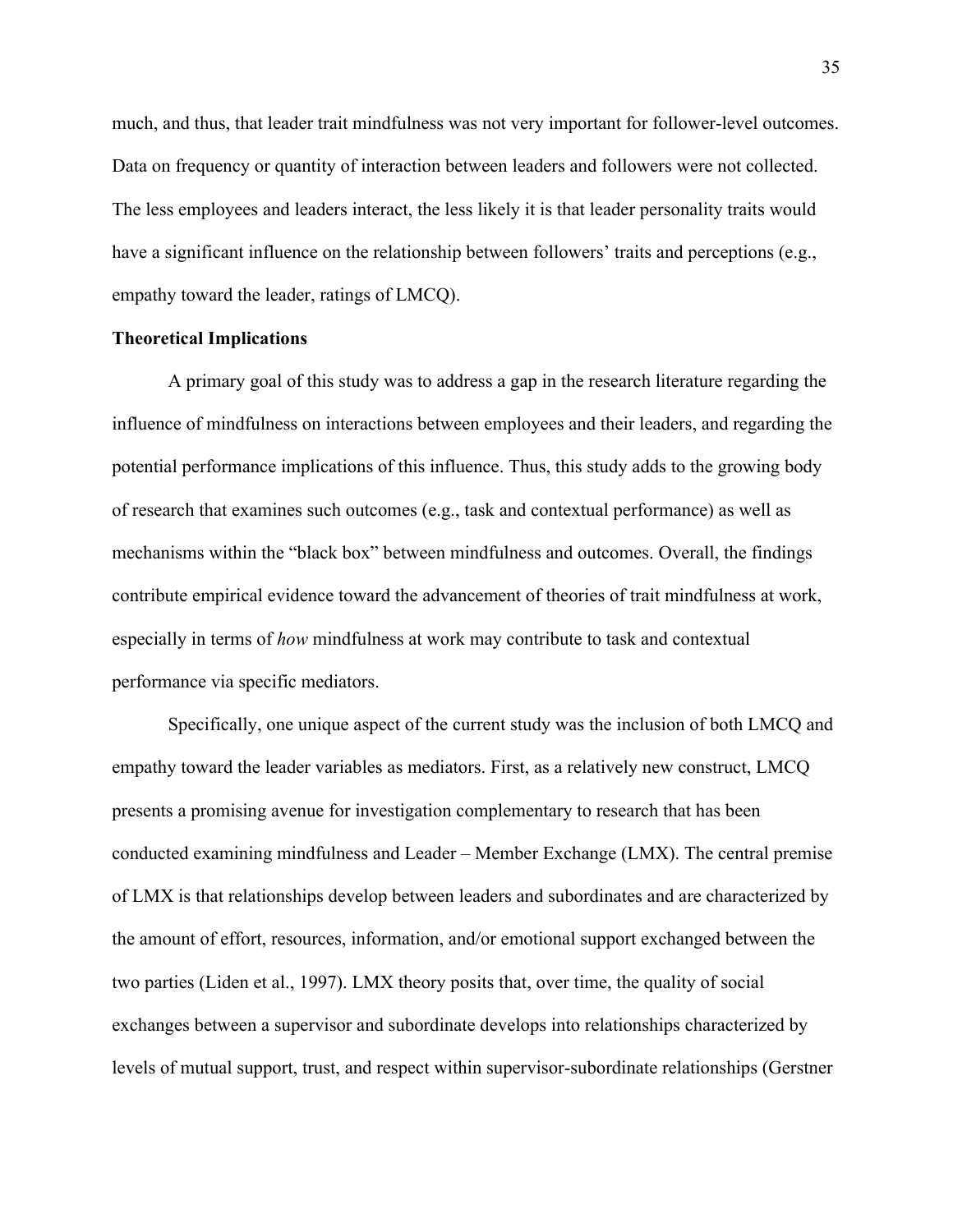& Day, 1997). Prior research on mindfulness and LMX has found a positive association between leader trait mindfulness and LMX as mediated by elevated empathic concern and response flexibility (Auten, 2017).

LMCQ, on the other hand, refers to the quality of communication between a supervisor and subordinate, and has been shown to be theoretically distinct from (though related to) LMX (Jian & Dalisay, 2017). The LMCQ construct measures the "quality of conversation between leaders and members in the workplace" (Jian et al., 2014, p. 376) and "provides a more in-depth conceptualization and assessment of leader-member *communicative* exchange" (Jian & Dalisay, 2017, p. 181). Operationalizations of LMX, on the other hand, have focused more on overall cognitive and affective perceptions of dyadic leader-member relationships (Bernerth et al., 2007; Jian & Dalisay, 2017). Thus, rather than focusing on the nature of the relationship between a leader and a follower as in LMX, LMCQ focuses on the quality of communication between a leader and a follower. Further, while conversations may be conceptually – and qualitatively – understood to be a foundation of organizational discourse, few studies have quantitatively measured and studied conversational quality or how conversation quality may influence employee behavioral outcomes. The findings thus contribute to the ongoing theoretical development of this emerging construct's validity and its relation to other important workplace constructs (i.e., task performance).

In addition, the current study framed empathy in terms of how subordinates felt toward their leaders. Rather than conceptualizing empathy as a broad, theoretical construct, empathy was instead targeted to be supervisor-specific. The results reveal that employees who were more mindful were also more empathetic toward their leaders. Further, employees who felt more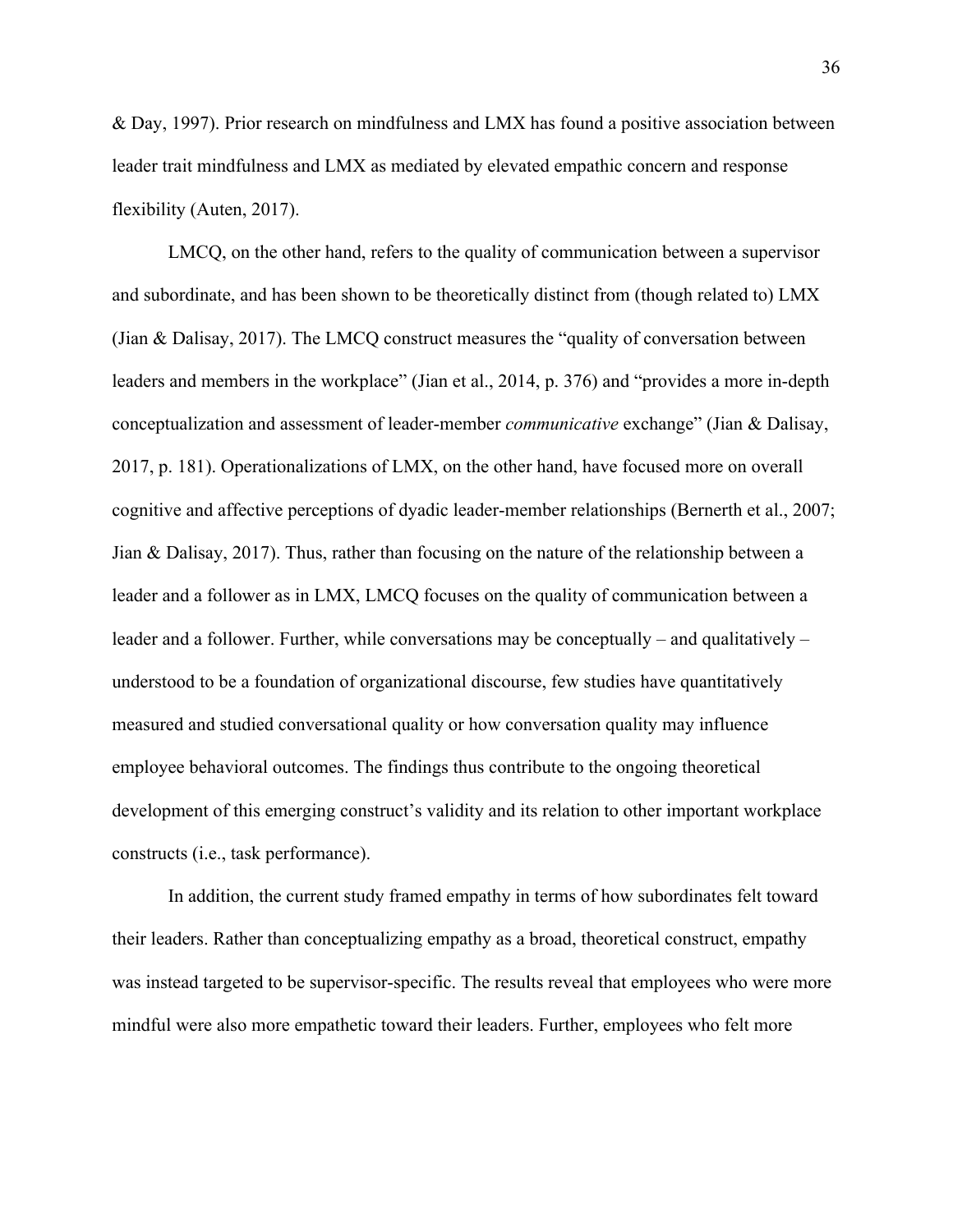empathetic toward their leaders were also rated as having higher levels of OCB. Thus, the findings add to the existing literature regarding empathy in the workplace.

#### **Practical Implications**

Despite the null findings for the moderation effect of leader trait mindfulness on the level-1 pathways, the current findings provide implications to the practical workplace setting. First, accounting for the nested effect of followers within leaders, follower trait mindfulness was significantly related to both empathy toward the leader and LMCQ. These findings may be taken directly to the workplace, as they indicate that stronger trait mindfulness goes hand-in-hand with greater levels of empathy and perceptions of better-quality conversations and, indirectly, with task performance and citizenship behavior. Interestingly, a recent meta-analysis on trait mindfulness in the workplace found trait mindfulness to be predictive over and above traditional predictors of variables such as employee burnout and work performance (Mesmer-Magnus et al., 2017). This indicates that employers may benefit from considering trait mindfulness in their selection process, as individuals with high trait mindfulness are likely to be productive (Langer, 2014) and have higher levels of satisfaction (Glomb et al., 2011) in their jobs once hired. Extending this line of research, the current results showed that trait mindfulness was positively related to communication quality between a leader and follower and employees' empathy toward their leaders. While the findings cannot speak to a causative effect as the study design was crosssectional, they indicate that these are important correlations within this sample. Future research may aim to replicate and further probe these patterns, especially in other settings and with other samples.

Interestingly, empathy for one's leader was not found to relate to task performance  $(b =$ .15, *p* = .251, 95% CI [-.11, .42]), nor was LMCQ found to relate to OCB (*b* = .01, *p* = .904, 95%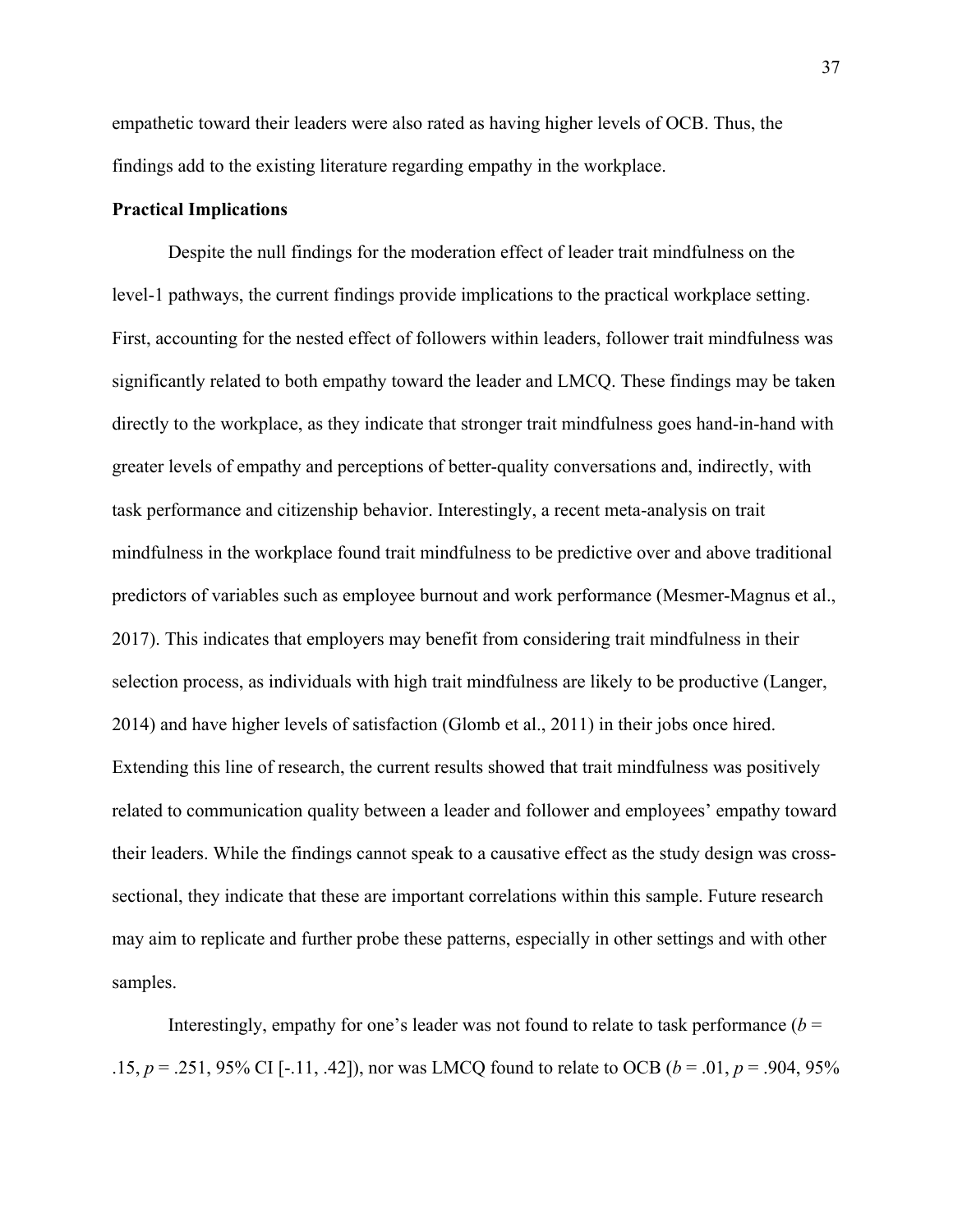CI [-.10, .12]). This indicates that the hypothesized relations were in the expected direction, and speaks to a potential mechanism for potential future interventions. For example, with the goal of increasing workers' OCB, interventions may be more successful if they focus on supporting feelings of empathy in the workplace, while the goal of increasing task performance might necessitate a stronger emphasis on LMCQ. Taken together, these findings contribute to the empirical research that has been done on workplace outcomes and suggest that the two mediators utilized in the current study may be important to consider when studying real-world employee outcomes.

#### **Limitations and Future Directions**

Several limitations existed in the current study. First, the current sample size is relatively small, so there might not be enough power to detect small existing effects with the two-level moderated mediation analysis. This is an issue commonly experienced with moderated mediation analyses (Aguinis et al., 2017). Second, the reliability (coefficient alpha) of the trait mindfulness and task performance scales was very low. This indicates that participants may not have responded to the items consistently, and that the results involving these variables may not be reliable. Third, the sample was comprised completely of men, limiting the generalizability of the current results to the general population. Fourth, the data of this study are cross-sectional, and causality cannot be inferred from the results. Adopting a longitudinal approach may allow for a more in-depth investigation of how mindfulness at work changes and influences important variables over time.

Future research may aim to examine how trait mindfulness functions in a dyadic context. The current study did not find evidence for the influence of leader mindfulness on follower variables. Future research could examine employee-supervisor dyads and use polynomial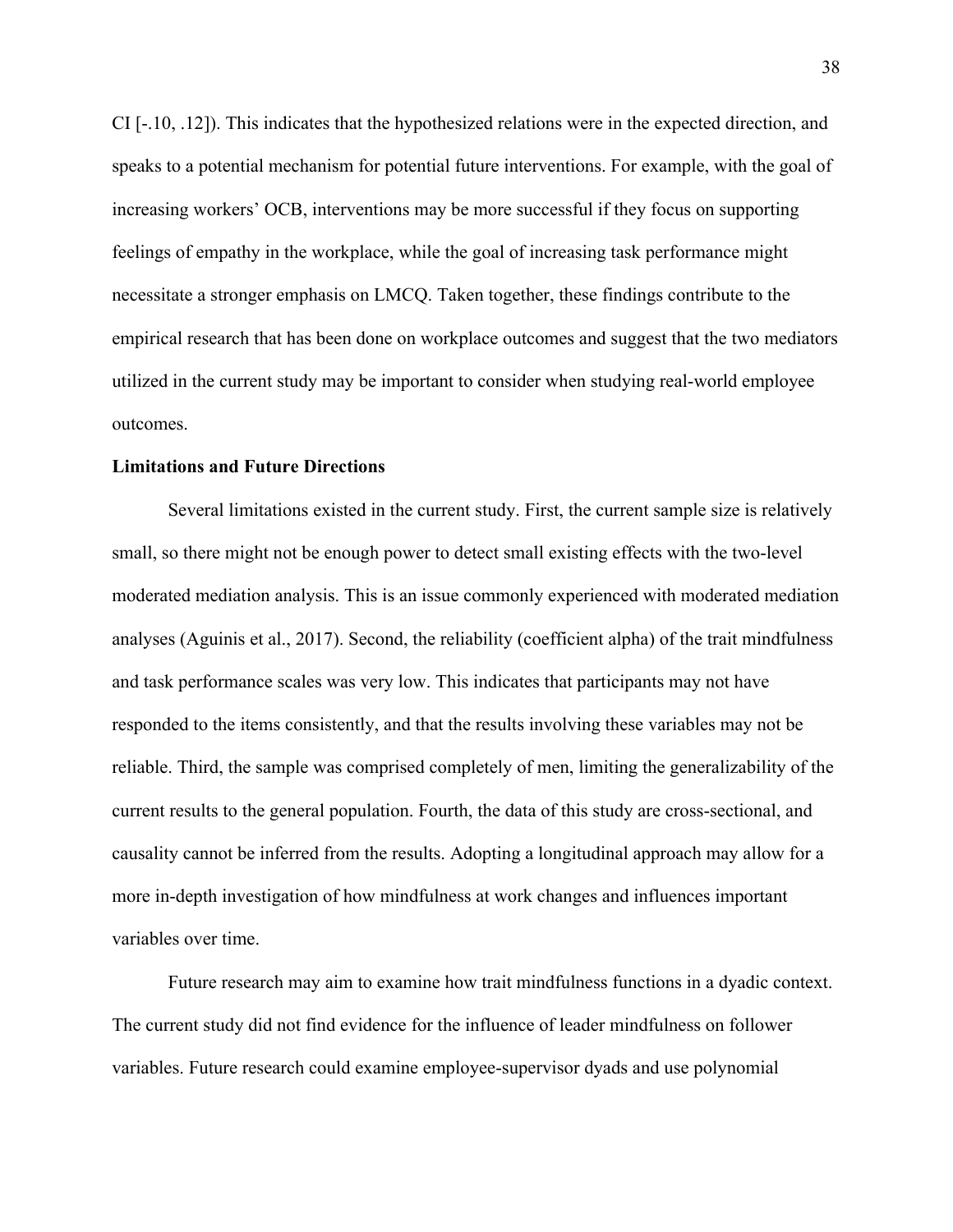regression analysis to study how mindfulness fit between employees and supervisors may influence employee outcomes. In addition, based on the relational demography literature, the gender within dyads may influence interpersonal interactions (Loi & Ngo, 2009). Thus, it may be important to examine how the gender composition of dyads may moderate the relation between trait mindfulness and workplace outcomes. Further, other moderating variables may be considered. For example, mindfulness may be a particularly adaptive trait for workplaces that are complex and dynamic rather than simple and static (Dane, 2011). A mindful state characterized by a high present-moment focus and wide attentional breadth has been shown to be associated with an increase in working memory, which may assist employees with utilizing numerous details within a given situation to make informed, contextualized decisions (Glomb et al., 2011).

#### **Conclusion**

Overall, the current study contributes to the literature on mindfulness in the workplace via its examination of the role follower trait mindfulness plays in fostering LMCQ, empathy toward a leader, follower task performance, and OCB. Importantly, follower mindfulness was found to be significantly related to two variables: LMCQ and empathy toward the leader. In addition, mediation via these variables to follower task performance and organizational citizenship behavior were established. This study adds to the growing body of literature examining when, how, and why trait mindfulness may be an important variable to consider in a workplace environment.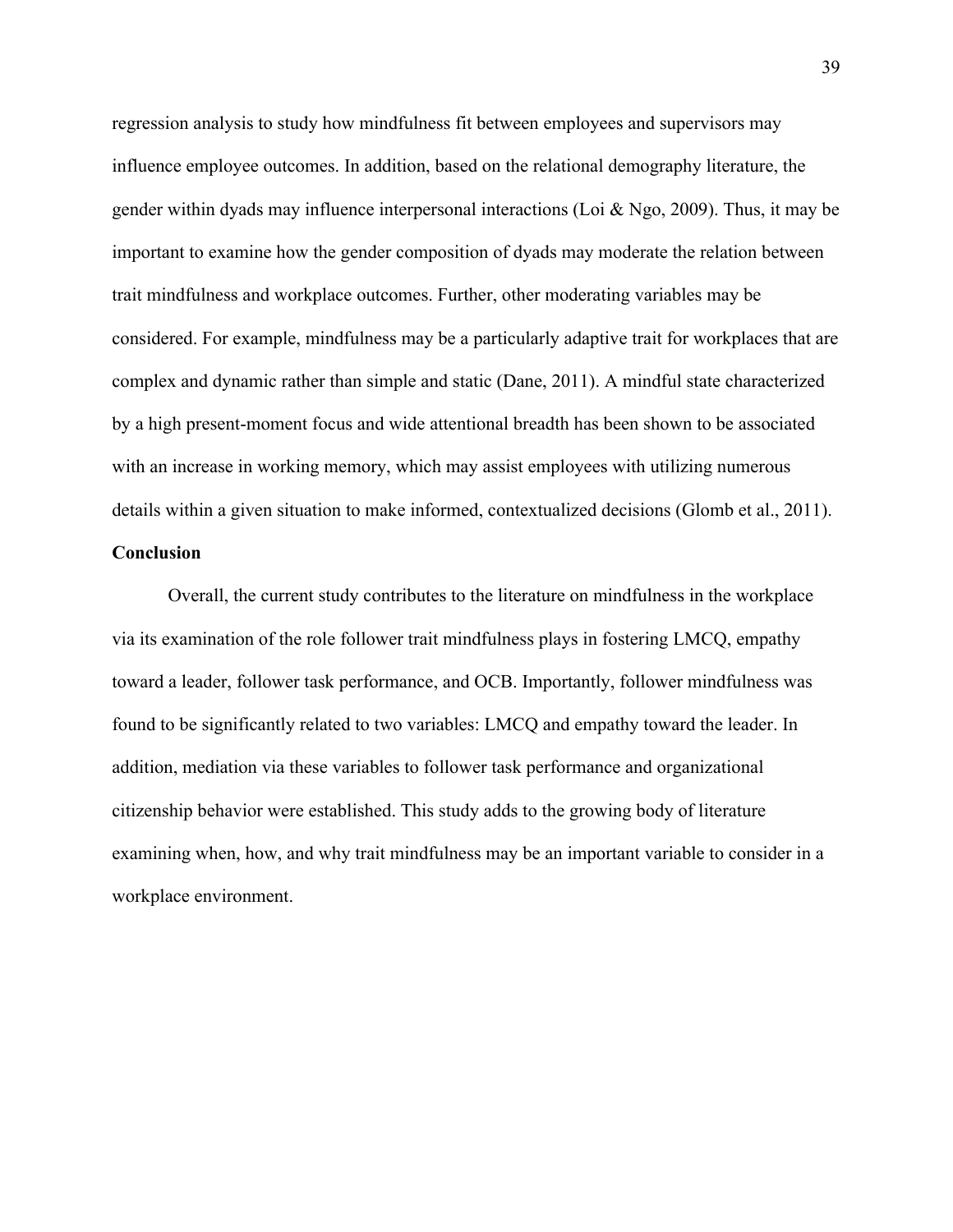#### REFERENCES

- Aguinis, H., Edwards, J. R., & Bradley, K. J. (2017). Improving our understanding of moderation and mediation in strategic management research. *Organizational Research Methods*, *20*, 665-685. https://doi.org/10.1177/1094428115627498
- Ames, C. (1992a). Classrooms: Goals, structures, and student motivation. *Journal of Educational Psychology, 84*, 261-271. https://doi.org/10.1037/0022-0663.84.3.261.
- Baer, R., Smith, G., & Allen, K. (2004). Assessment of mindfulness by self-report: The Kentucky inventory of mindfulness skills. *Assessment, 11*, 191-206. https://doi.org/10.1177/1073191104268029.
- Barnes, S., Brown, K. W., Krusemark, E., Campbell, W. K., & Rogge, R. D. 2007. The role of mindfulness in romantic relationship satisfaction and responses to relationship stress. *Journal of Marital and Family Therapy, 33*, 482-500. https://doi.org/10.1111/j.1752- 0606.2007.00033.x
- Beckman, H. B., Wendland, M., Mooney, C., Krasner, M. S., Quill, T. E., Suchman, A. L., & Epstein, R. M. 2012. The impact of a program in mindful communication on primary care physicians*. Academic Medicine, 87*, 815-819. https://doi.org/ 10.1097/ACM.0b013e318253d3b2
- Bickel, R. (2007). *Multilevel analysis for applied research: It's just regression*. Guilford Press.
- Bishop, S. R., Lau, M., Shapiro, S., Carlson, L., Anderson, N. D., Carmody, J., et al. (2004). Mindfulness: A proposed operational definition. *Clinical Psychology: Science and Practice*, *11*, 230-241. https://doi.org/10.1093/clipsy.bph077
- Block-Lerner, J., Adair, C. Plumb, J. C., Rhatigan, D. L., & Orsillo, S. M. (2007). The case for mindfulness-based approach in the cultivation of empathy: Does nonjudgmental, present-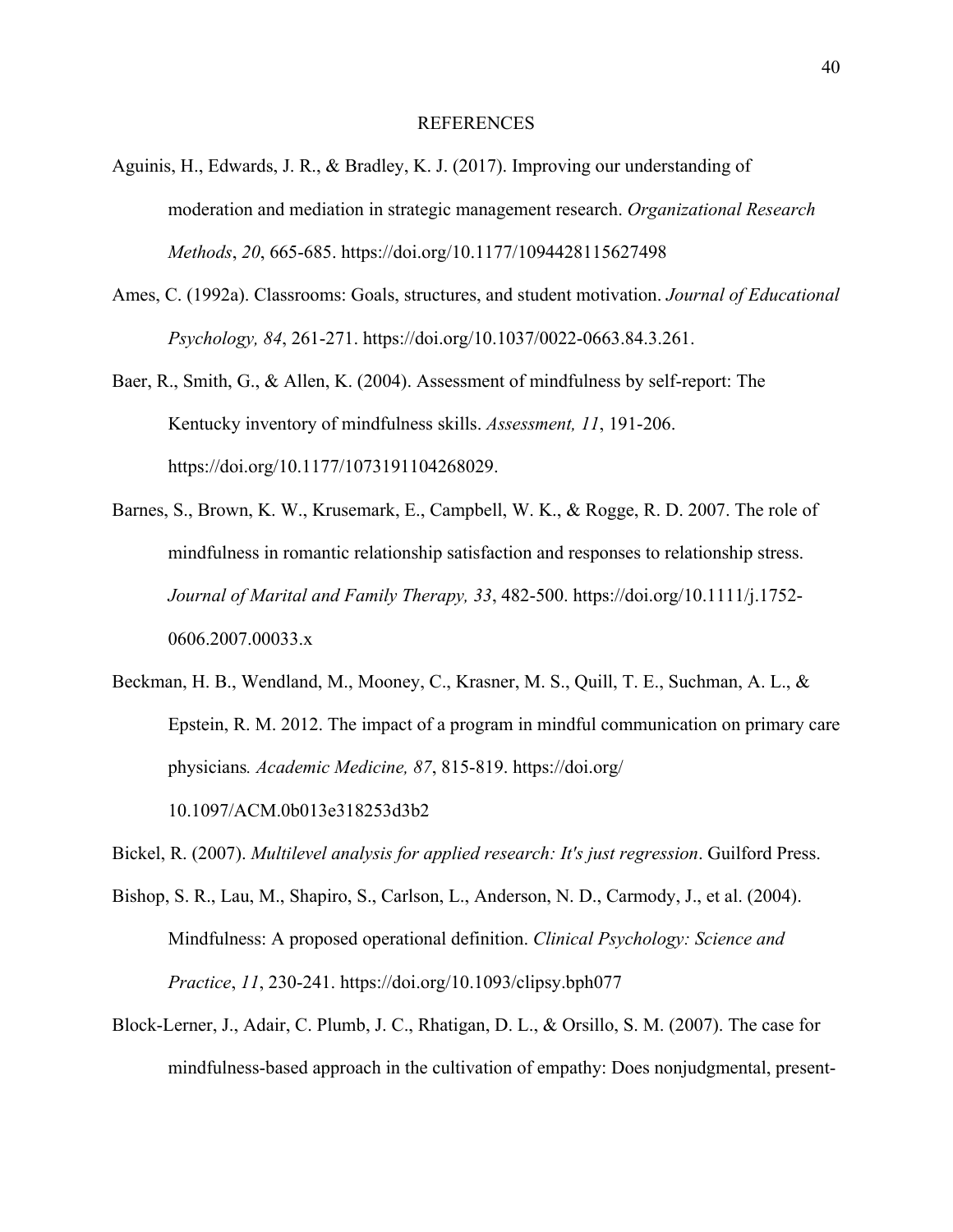moment awareness increase capacity for perspective-taking and empathic concern? *Journal of Marital and Family Therapy, 33*, 501-516. https://doi.org/10.1111/j.1752- 0606.2007.00034.x

- Borman, W. C., Penner, L. A., Allen, T. D., & Mortowidlo, S. J. (2001). Personality predictors of citizenship performance. *International Journal of Selection and Assessment, 9*, 52-69. https://doi.org/10.1111/1468-2389.00163
- Brown, K. W., & Ryan, R. M. (2003). The benefits of being present: Mindfulness and its role in psychological well-being*. Journal of Personality and Social Psychology, 84*, 822-848. https://doi.org/10.1037/0022-3514.84.4.822
- Burleson, B. R. (2007). Constructivism: A General Theory of Communication Skill. In B. B. Whaley & W. Samter (Eds.), *Explaining communication: Contemporary theories and exemplars* (p. 105-128). Lawrence Erlbaum Associates Publishers.
- Campbell, J. P., McHenry, J. J., & Wise, L. L. (1990). Modeling job performance in a population of jobs. *Personnel Psychology*, *43*, 313-575. https://doi.org/10.1111/j.1744- 6570.1990.tb01561.x
- Cash, M., & Whittingham, K. (2010). What facets of mindfulness contribute to psychological well-being and depressive, anxious, and stress-related symptomatology? *Mindfulness, 1*, 177-182. https://doi.org/10.1007/s12671-010-0023-4.

Chan, H., Lo, L., Lin, M., & Thompson, N. (2015). Revalidation of the cognitive and affective mindfulness scale – revised (CAMS-R) with its newly developed Chinese version (Ch-CAMS-R). *Journal of Pacific Rim Psychology, 10*, 1-10. https://doi.org/10.1017/prp.2015.4.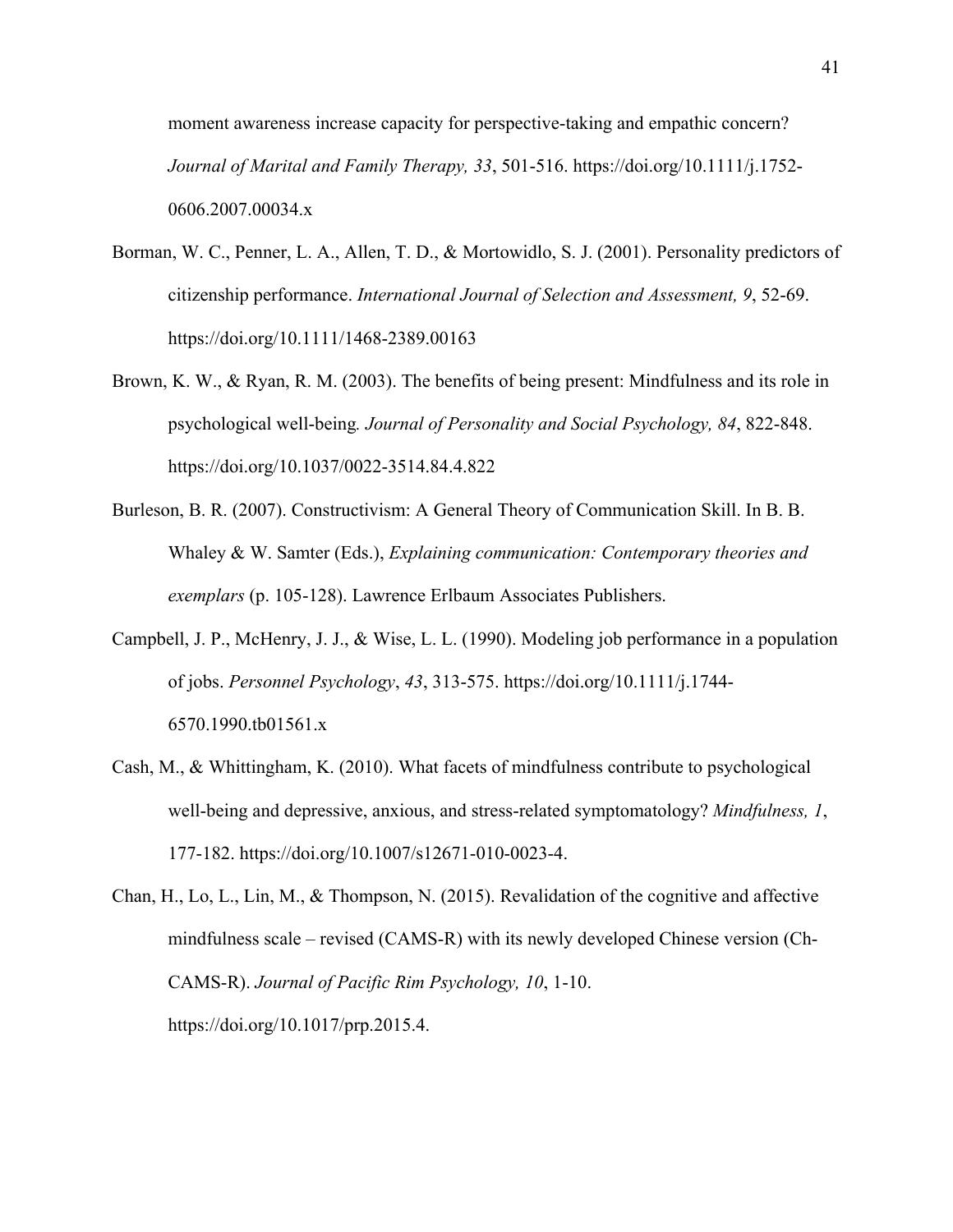- Chiesa, A., & Serretti, A. (2009). Mindfulness-based stress reduction for stress management in healthy people: A review and meta-analysis. *The Journal of Alternative and Complementary Medicine, 15*, 593-600. https://doi.org/10.1089=acm.2008.0495
- Cloninger, C. R., Thomas R. Przybeck, & Dragan M. Svrakic. (1994). *The Temperament and Character Inventory (TCI): A guide to its development and use*. Washington University Press.
- Cohen, J., Cohen, P., West, S. G., & Aiken, L. S. (2003). *Applied multiple regression/correlation analysis for the behavioral sciences*. Routledge.
- Conzemius, A., & O'Neill, J. (2011). *The power of SMART goals: Using goals to improve student learning*. Solution Tree Press.
- Cozolino, L. (2006). *The neuroscience of human relationships: Attachment and the developing social brain*. Norton.
- Dane, E. (2010). Reconsidering the trade-off between expertise and flexibility: A cognitive entrenchment perspective. *Academy of Management Review, 35*, 579-603. https://doi.org/10.5465/amr.35.4.zok579
- Dane, E. & Brummel, B. J. (2013). Examining workplace mindfulness and its relations to job performance and turnover intention. *Human Relations, 67*, 105-128. http://doi.org/10.1177/0018726713487753
- Davis, M. H. (2006). Empathy. In J. E. Stets & J. H. Turner (Eds.), *Handbook of the Sociology of Emotions* (pp. 443-466). Springer US.
- Dekeyster, M., Raes, F., Leijssen, M., Leysen, S., & Dewulf, D. (2008). Mindfulness skills and interpersonal behaviour. *Personality and Individual Differences, 44*, 1235-1245. https://doi.org/10.1016/j.paid.2007.11.018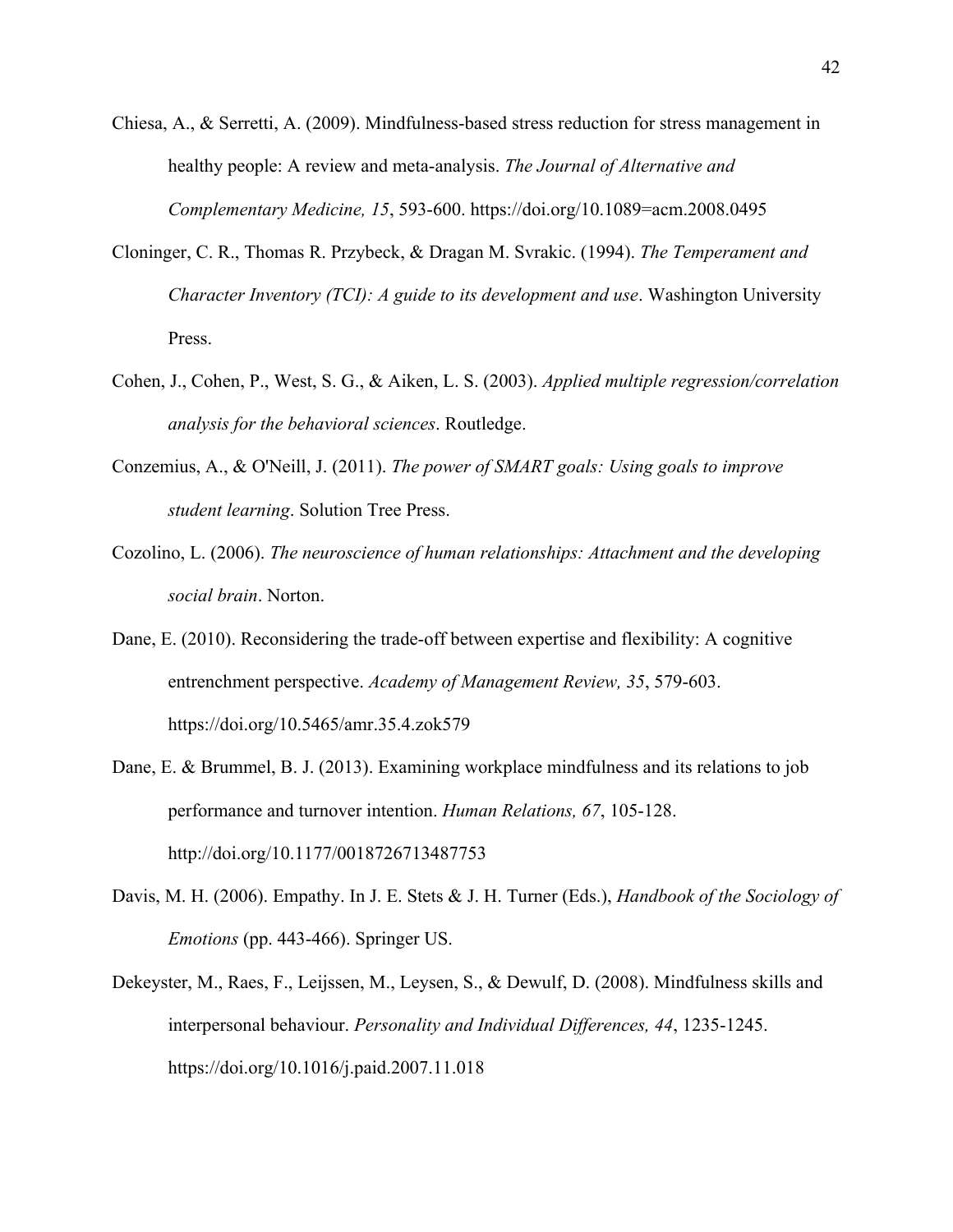- DeVignemont, F., & Singer, T. (2006). The empathic brain: How, when and why? *Trends in Cognitive Sciences, 10*, 435-441. https://doi:org/10.1016/j.tics.2006.08.008
- Dweck, C. S. (1986). Motivational processes affecting learning. *American psychologist*, *41*, 1040. https://doi.org/10.1037/0003-066X.41.10.1040

Dweck, C. S., & Henderson, V. L. (1989). Theories of Intelligence: Background and Measures.

- Dinh, J. E., & Lord, R. G. (2012). Implications of dispositional and process views of traits for individual difference research in leadership. *The Leadership Quarterly, 23*, 651-669. https://doi.org/10.1016/j.leaqua.2012.03.003
- Eisenberg, N., & Strayer, J. (1987). *Empathy and its development*. Cambridge University Press.
- Feldman, G., & Hayes, A. (2005). Preparing for problems: A measure of mental anticipatory processes. *Journal of Research in Personality*, *39*, 487-516. https://doi.org/10.1016/j.jrp.2004.05.005
- Feldman, G., Hayes, A., Kumar, S., Greeson, J., & Laurenceau, J. (2007). Mindfulness and emotional regulation: The development and initial validation of the cognitive and affective mindfulness scale-revised (CAMS-R). *Journal of Psychopathology and Behavioral Assessment, 29*, 177-190. https://doi.org/10.1007/s10862-006-9035-8
- Frewen, P. A., Evans, E. M., Maraj, N., Dozois, D. J. A., & Partridge, K. (2008). Letting go: Mindfulness and negative automatic thinking. *Cognitive Therapy and Research, 32*, 758- 774. https://doi.org/10.1007/s10608-007-9142-1
- Frewen, P., Hargraves, H., DePierro, J., D'Andrea, W., & Flodrowski, L. (2016). Meditation Breath Attention Scores (MBAS): Development and investigation of an internet-based assessment of focused attention during meditation practice. *Psychological Assessment, 28*, 830-840. https://doi.org/10.1037/pas0000283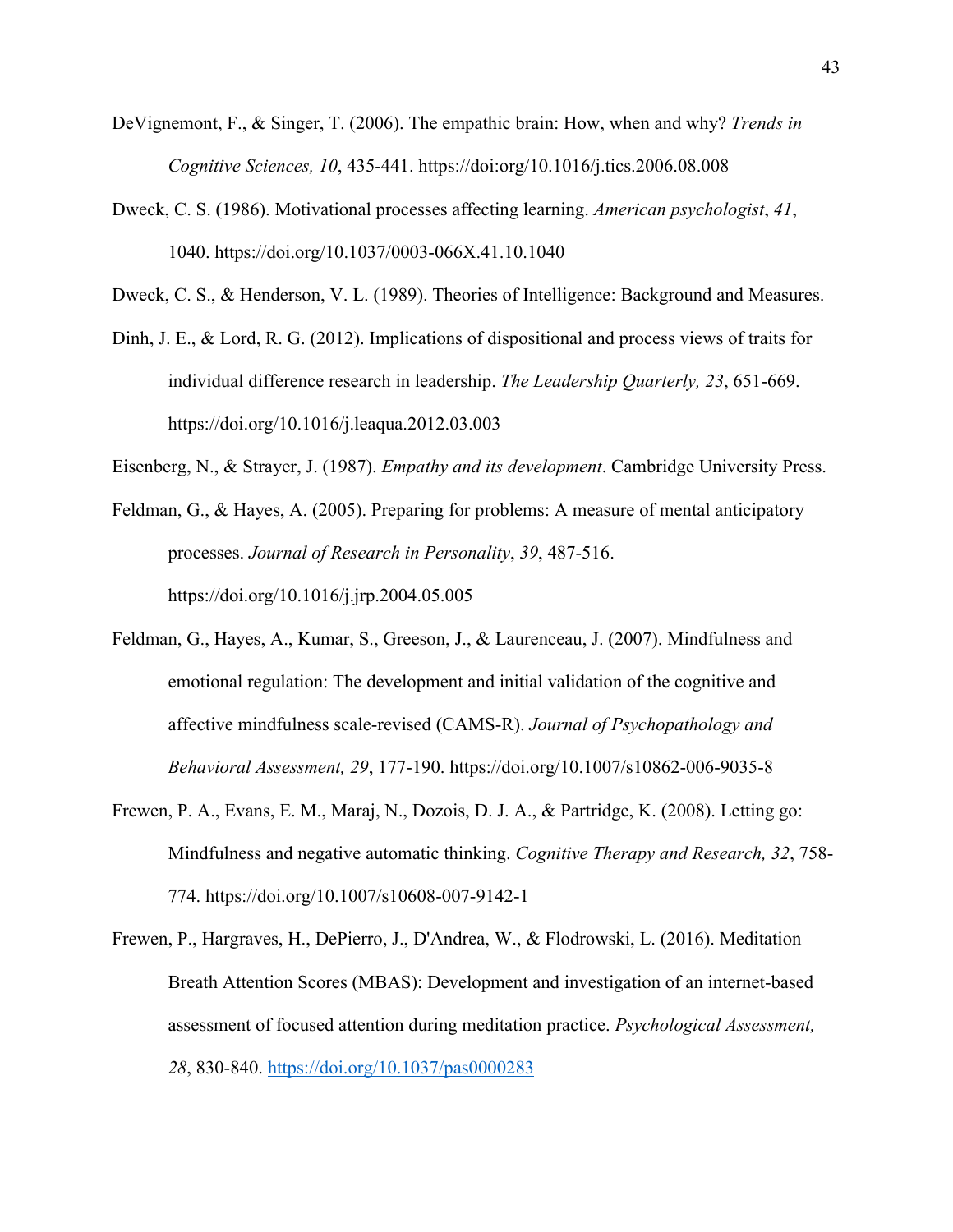Gerstner, C. & Day, D. (1997). Meta-analytic review of leader-member exchange theory: Correlates and construct issues. *Journal of Applied Psychology, 82,* 827-844. https://doi.org/10.1080/09585192.2011.599681

- Gilbert, P. (Ed.). (2005). *Compassion: Conceptualisations, research and use in psychotherapy*. Routledge.
- Giluk, T. L. (2009). Mindfulness, Big Five personality, and affect: A meta-analysis. *Personality and Individual Differences, 47*, 805–811. https://doi.org/10.1016/j.paid.2009.06.026

Glomb, T. M., Duffy, M. K., Bono, J. E., & Yang, T. (2011). Mindfulness at work. *Research in Personnel and Human Resources Management, 30*, 115-157. https://doi.org/10.1108/S0742-7301(2011)0000030005

- Good, D. J., Lyddy, C. J., Glomb, T. M., Bono, J. E., Brown, K. W., Duffy, M. K., Baer, R. A., Brewer, J. A., & Lazar, S. W. (2015). Contemplating mindfulness at work: An integrative review. *Journal of Management, 42*, 114-142. https://doi.org/10.1177/0149206315617003.
- Goldberg, L. R., Johnson, J. A., Eber, H. W., Hogan, R., Ashton, M. C., Cloninger, C. R., & Gough, H. G. (2006). The international personality item pool and the future of publicdomain personality measures. *Journal of Research in Personality*, *40*, 84-96. https://doi.org/10.1016/j.jrp.2005.08.007
- Goldberg, R.L. & Saucier, G. (2016). *The Eugene-Springfield community sample: Information available from the research participants.* Oregon Research Institute. https://ipip.ori.org/ESCS\_TechnicalReport\_January2016.pdf.
- Hartnell, C.A., Ou, A. Y., & Kinicki, A. (2011). Organizational culture and organizational effectiveness: A meta-analytic investigation of the competing values framework's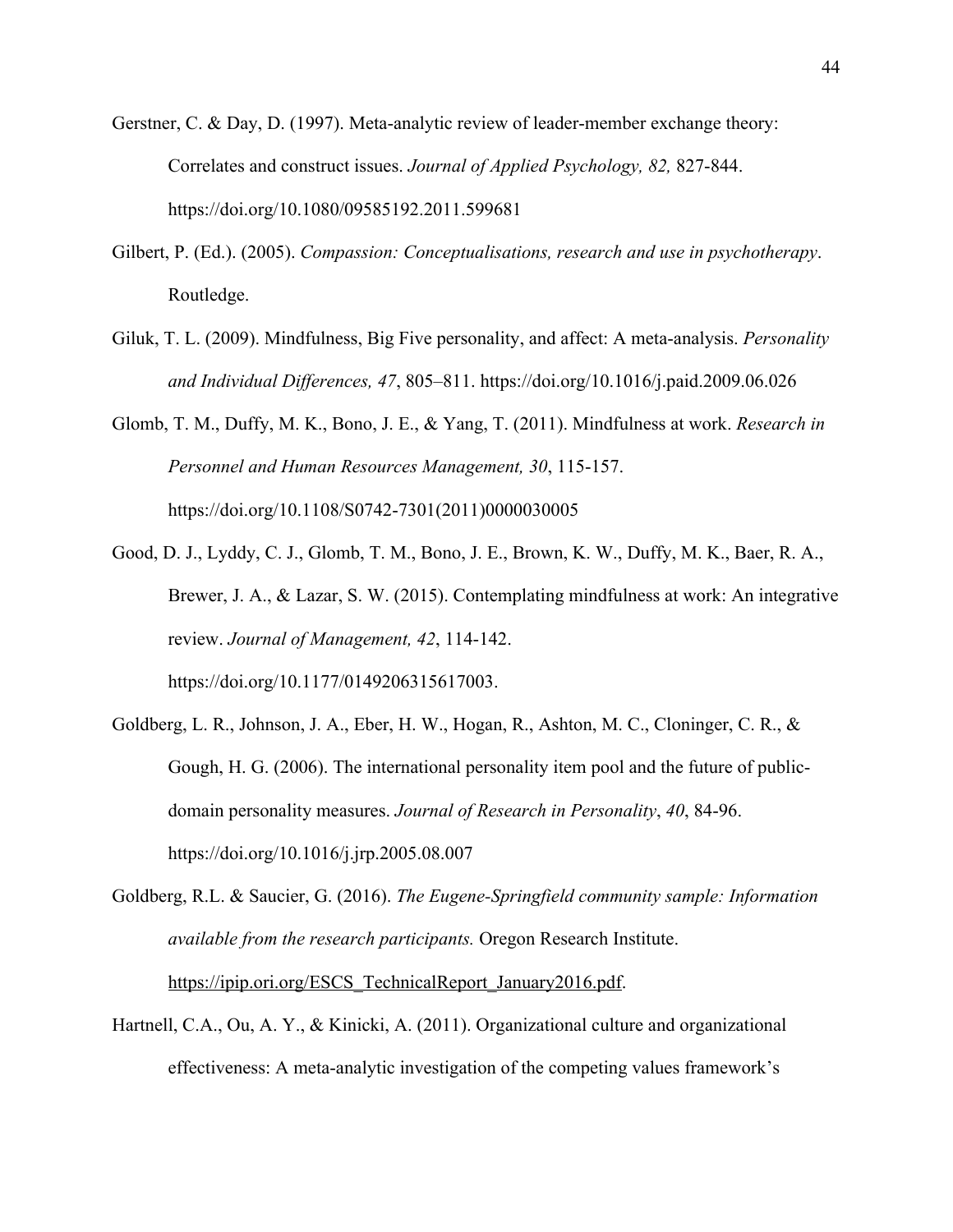theoretical suppositions. *Journal of Applied Psychology, 96*, 677-694. https://doi.org/10.1037/a0021987

- Hoffman, M. L. (2002). How automatic and representational is empathy, and why. *Behavioral Brain Sciences, 25*, 38-39. https://doi.org/10.1017/S0140525X02410011
- Hoffman, B. J., Blair, C. A., Meriac, J. P., & Woehr, D. J. (2007). Expanding the criterion domain? A quantitative review of the OCB literature. *Journal of Applied Psychology, 92*, 555-566. https://doi.org/10.1037/0021-9010.92.2.555
- Hülsheger, U. R., Alberts, H. J. E. M., Feinholdt, A., & Lang, J. W. B. 2013. Benefits of mindfulness at work: The role of mindfulness in emotion regulation, emotional exhaustion, and job satisfaction. *Journal of Applied Psychology, 98*, 310-325. https://doi.org/10.1037/a0031313
- Huston, D. C., Garland, E. L., & Farb, N. A. S. (2011). Mechanisms of mindfulness in communication training. *Journal of Applied Communication Research, 39*, 406-421. https://doi.org/10.1080/00909882.2011.608696
- Hyland, P. K., Lee, R. A., & Mills, M. J. (2015). Mindfulness at work: A new approach to improving individual and organizational performance. *Industrial and Organizational Psychology, 8*, 576-602. https://doi.org/10.1017/iop.2015.41.
- Jian, G., & Dalisay, F. (2017). Conversation at work: The effects of leader-member conversational quality. *Communication Research, 44*, 177- 197. https://doi.org/10.1177/0093650214565924
- Jian, G., Shi, X., & Dalisay, F. (2014). Leader member conversational quality: Scale development and validation through three studies. *Management Communication Quarterly, 28*, 375-403. https://doi.org/10.1177/0893318914533201.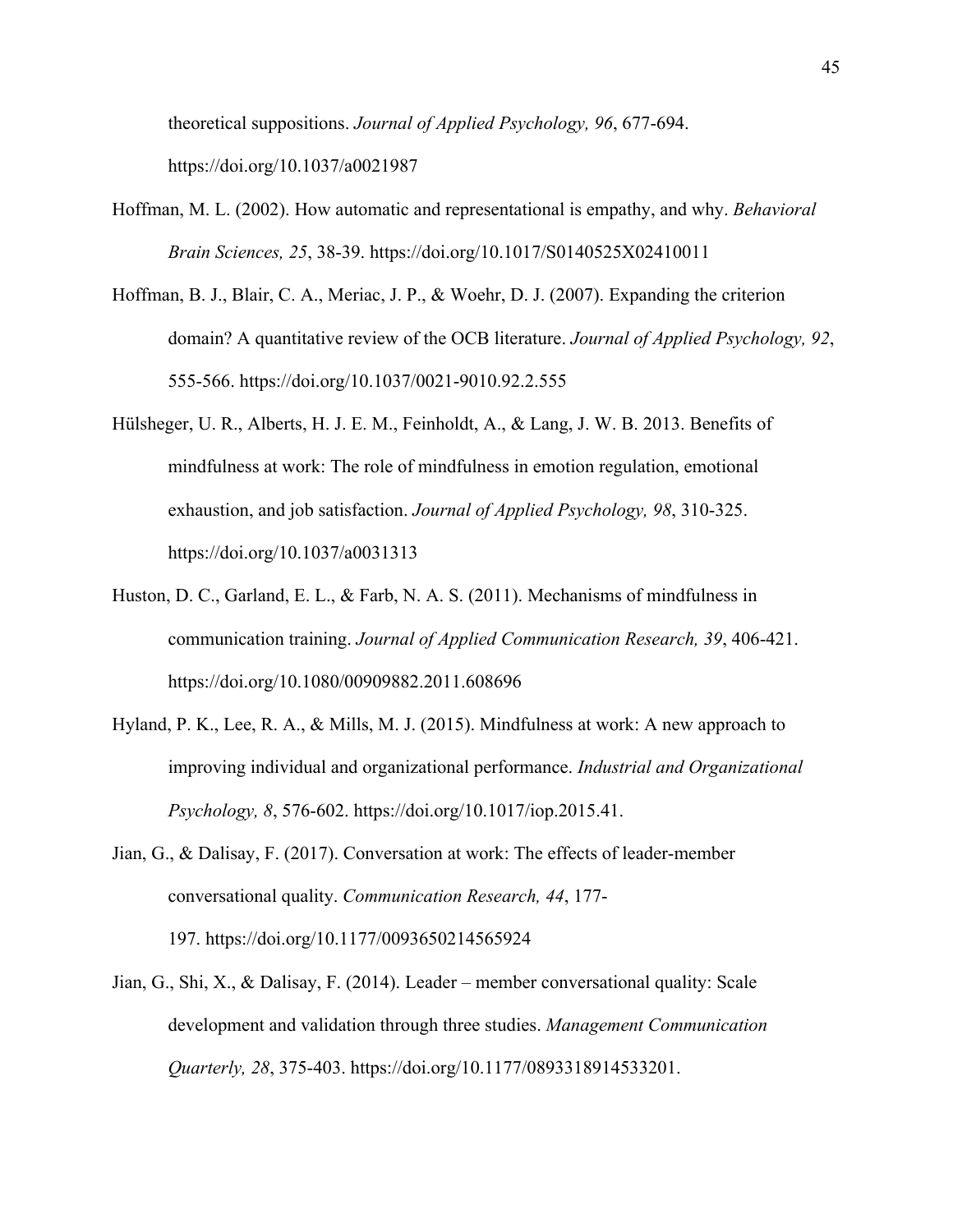- Kabat-Zinn, J. (1990). *Full catastrophe living: Using the wisdom of your body and mind to face stress, pain, and illness.* Delacorte.
- Kabat-Zinn, J. (2003). Mindfulness-based interventions in context: past, present, and future. *Clinical psychology: Science and practice*, *10*, 144-156. https://doi.org/10.1093/clipsy.bpg016
- Kamdar, D., McAllister, D. J., & Turban, D. B. (2006). ''All in a day's work'': How follower individual differences and justice perceptions predict OCB role definitions and behavior. *Journal of Applied Psychology, 91*, 841-855. https://doi.org/10.1037/0021-9010.91.4.841
- Keng, S., Smoski, M. J., & Robins, C. J. (2011). Effects of mindfulness on psychological health: A review of empirical studies. *Clinical Psychology Review, 31*, 1041-1056. https://doi.org/10.1016/j.cpr.2011.04.006.
- LePine, J. A., Erez, A., & Johnson, D. E. (2002). The nature and dimensionality of organizational citizenship behavior: A critical review and meta-analysis. *Journal of Applied Psychology, 87*, 52–65. https://doi.org/10.1037//0021-9010.87.1.52
- Loi, R., & Ngo, H. (2009). Work outcomes of relational demography in Chinese vertical dyads. *The International Journal of Human Resource Management, 20*, 1704-1719. https://doi.org/10.1080/09585190903087057
- Narayanan, J., & Moynihan, L. (2006). Mindfulness at work: The beneficial effects on job burnout in call centers. In *Academy of Management Proceedings*, *1*, H1-H6. Academy of Management. https://doi.org/10.5465/ambpp.2006.22898626
- Nedelko, Z., & Brzozowski, M. (2017). The Importance of Behavior and Personal Values for Managers' Attitudes Towards Innovativeness: Empirical Evidence From Austria, Poland, and Slovenia. In Nedelko, Z., & Brzozowski, M. (Ed.), *Exploring the Influence of*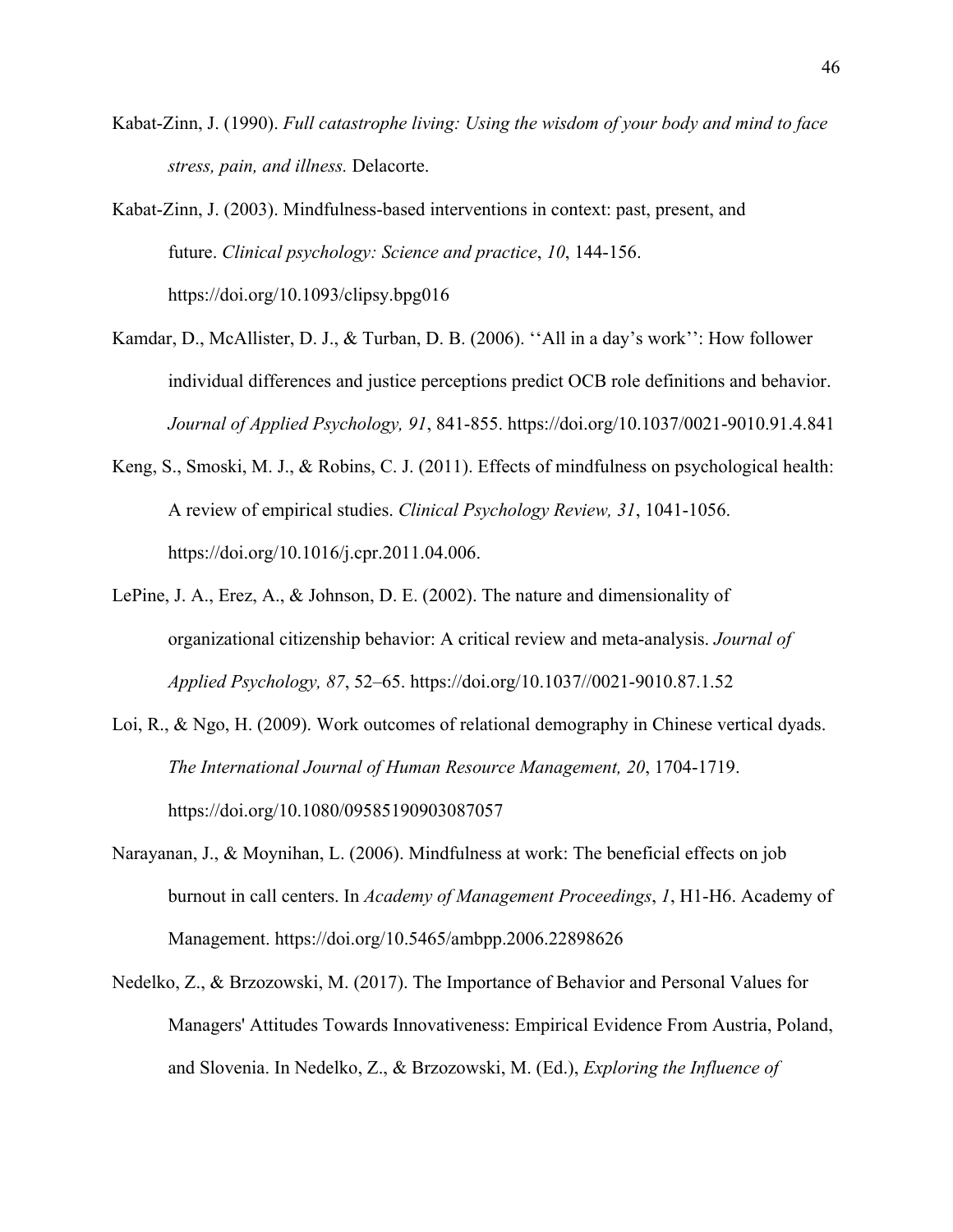*Personal Values and Cultures in the Workplace* (pp. 164-182). IGI Global. http://doi:10.4018/978-1-5225-2480-9.ch009

- Ng, T. W., & Feldman, D. C. (2008). The relationship of age to ten dimensions of job performance. *Journal of applied psychology*, *93*, 392-423. https://doi.org/ 10.1037/0021- 9010.93.2.392
- Nolen-Hoeksema, S. (1991). Responses to depression and their effects on the duration of depressive episodes*. Journal of Abnormal Psychology, 100*, 569-582. https://doi.org/ 10.1037//0021-843x.100.4.569
- Nunnally J., & Bernstein L. (1994). *Psychometric theory*. New York: McGraw-Hill Higher, INC.
- O'Neill, J. (2000). SMART goals, SMART schools. *Educational Leadership*, *57*, 46-50.
- Organ, D W. (1990). The motivational basis of organizational citizenship behavior. In B. M. Staw & L. L. Cummings (Eds.), *Research in organizational behavior*, *1* (pp 43-72). JAI.
- Payne, H. J. (2005). Reconceptualizing social skills in organizations: Exploring the relationship between communication competence, job performance, and supervisory roles. *Journal of Leadership & Organizational Studies*, *11*, 63-77.

https://doi.org/10.1177/107179190501100207

- Penner, L. A., Midili, A. R., & Kegelmeyer, J. (1997). Beyond job attitudes: A personality and social psychology perspective on the causes of organizational citizenship behavior. *Human Performance, 10*, 111-131. https://doi.org/10.1207/s15327043hup1002\_4
- Pincus, J.D. (1986). Communication satisfaction, job satisfaction, and job performance. *Human Communication Research, 12*, 395-419. https://doi.org/10.1111/j.1468- 2958.1986.tb00084.x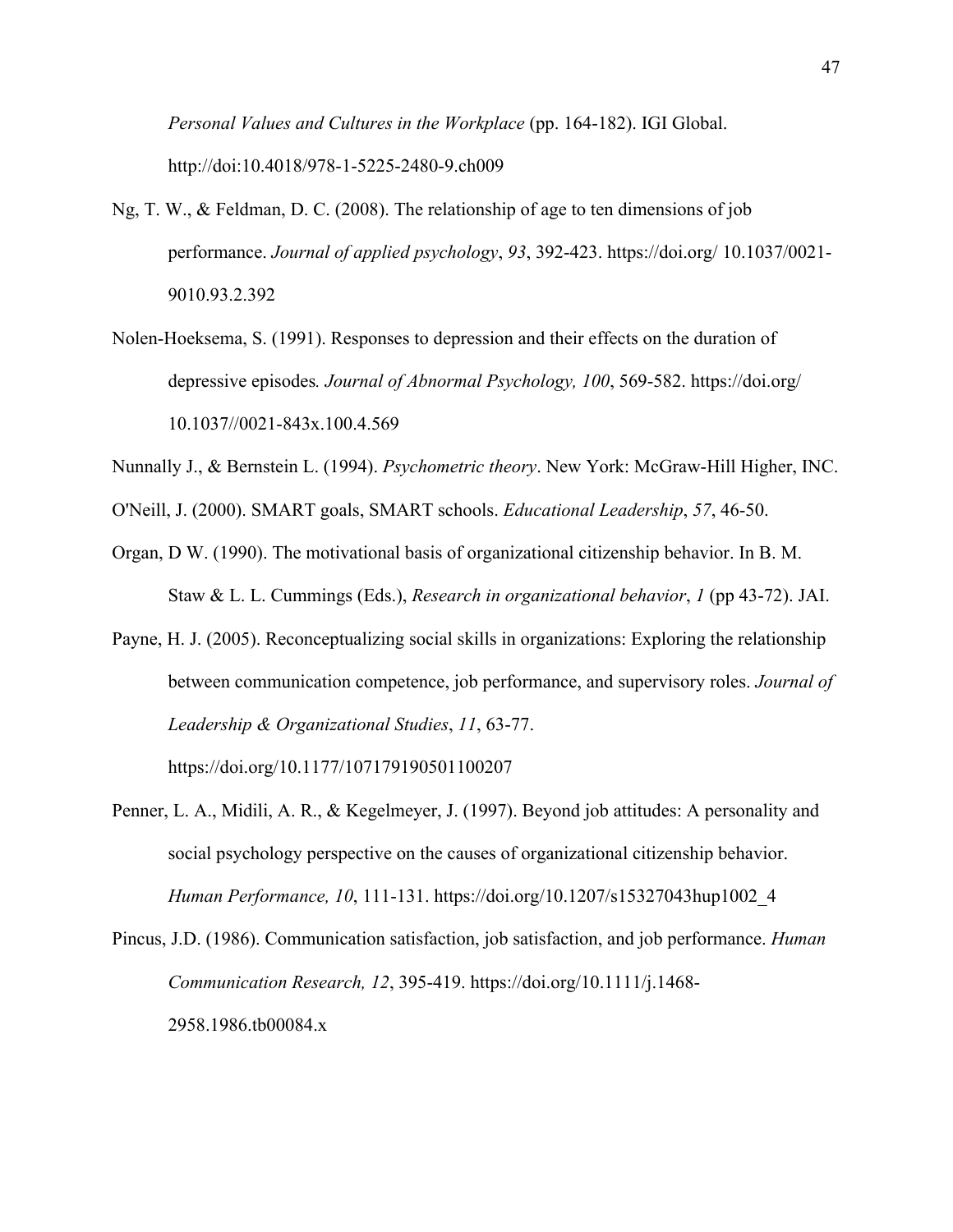Preacher, K. J., & Selig, J. P. (2012). Advantages of Monte Carlo confidence intervals for indirect effects. *Communication Methods and Measures*, *6*, 77-98. https://doi.org/10.1080/19312458.2012.679848

- Reb, J., Narayanan, J., & Chaturvedi, S. (2014). Leading mindfully: Two studies on the influence of supervisor trait mindfulness on employee well-being and performance. *Mindfulness*, *5*, 36-45. https://doi.org/10.1007/s12671-012-0144-z
- Riox, S. M., & Penner, L. A. (2001). The causes of organizational citizenship behavior: A motivational analysis. *Journal of Applied Psychology, 86*, 1306-1314. https://doi.org/10.1037//0021-9010.86.6.1306
- Rockwood, N. J. (2017). MLmed user guide. *Beta Version*.
- Saavedra, M. C., Chapman, K. E., & Rogge, R. D. (2010). Clarifying links between attachment and relationship quality: Hostile conflict and mindfulness as moderators. *Journal of Family Psychology, 24*, 380-390. https://doi.org/10.1037/a0019872
- Siegel, D. J. (2007). *The mindful brain: Reflection and attunement in the cultivation of wellbeing.* Norton.
- Spector, P. E., & Fox, S. F. (2002). An emotion-centered model of voluntary work behavior: Some parallels between counterproductive work behavior and organizational citizenship behavior. *Human Resource Management Review, 12*, 269-292. https://doi.org/10.1016/S1053-4822(02)00049-9
- Splevins, K., Smith, A., & Simpson, J. (2009). Do improvements in emotional distress correlate with becoming more mindful? A study of older adults. *Aging and Mental Health, 13*, 328-335. https://doi.org/10.1080/13607860802459807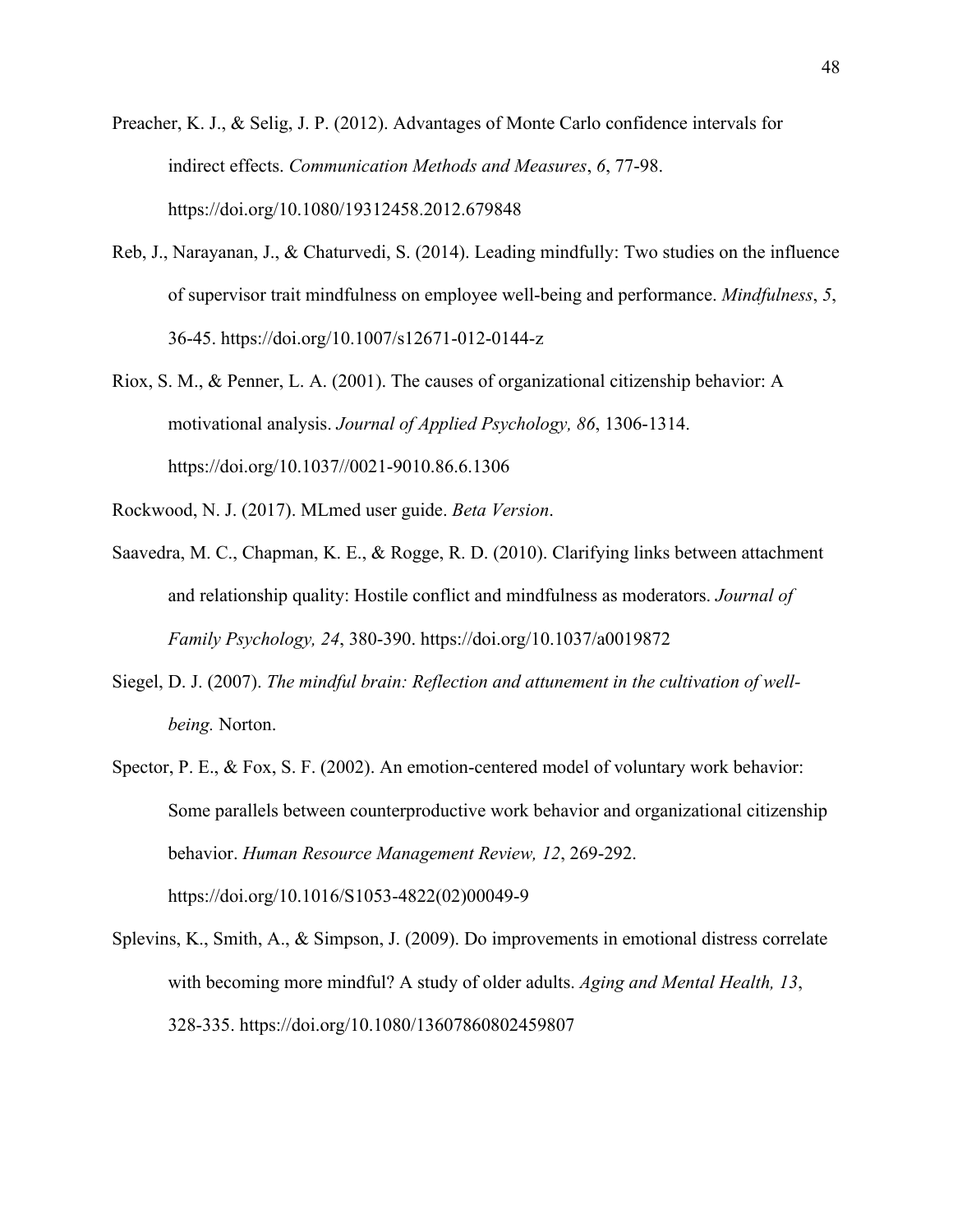Streiner D. (2003). Starting at the beginning: an introduction to coefficient alpha and internal consistency. *Journal of Personality Assessment*, *80*, 99-103. 10.1207/S15327752JPA8001\_18

Teasdale, J. D., Moore, R. G., Hayhurst, H., Pope, M., Williams, S., & Segal, Z. V. (2002). Metacognitive awareness and prevention of relapse in depression: Empirical evidence. *Journal of Consulting and Clinical Psychology, 70*, 275-287. https://doi.org/10.1037/0022-006X.70.2.275

- Wachs, K., & Cordova, J. V. (2007). Mindful relating: Exploring mindfulness and emotion repertoires in intimate relationships. *Journal of Marital and Family Therapy, 33*, 464- 481. https://doi.org/10.1111/j.1752-0606.2007.00032.x
- Walach, H., Buchheld, N., Grossman, P., Buttenmuller, V., Kleinknecht, N., & Schmidt, S. (2001). Measuring mindfulness in insight meditation (Vipassana) and meditation-based psychotherapy: The development of the Freiburg Mindfulness Inventory (FMI). *Journal for Meditation and Meditation Research*, *1*, 11-34.
- Weick, K. E., & Sutcliffe, K. M. (2006). Mindfulness and the quality of organizational attention. *Organization Science, 17*, 514–524. https://doi.org/10.1287/orsc.1060.0196
- Williams, L. J., & Anderson, S. E. (1991). Job satisfaction and organizational commitment as predictors of organizational citizenship and in-role behaviors. *Journal of Management, 17*, 601-617. https://doi.org/10.1177/014920639101700305
- Yang, L. Q., Xu, X., Allen, T. D., Shi, K., Zhang, X., & Lou, Z. (2011). Mentoring in China: Enhanced understanding and association with occupational stress. *Journal of Business and Psychology*, *26*, 485-499. https://doi.org/10.1007/s10869-010-9202-5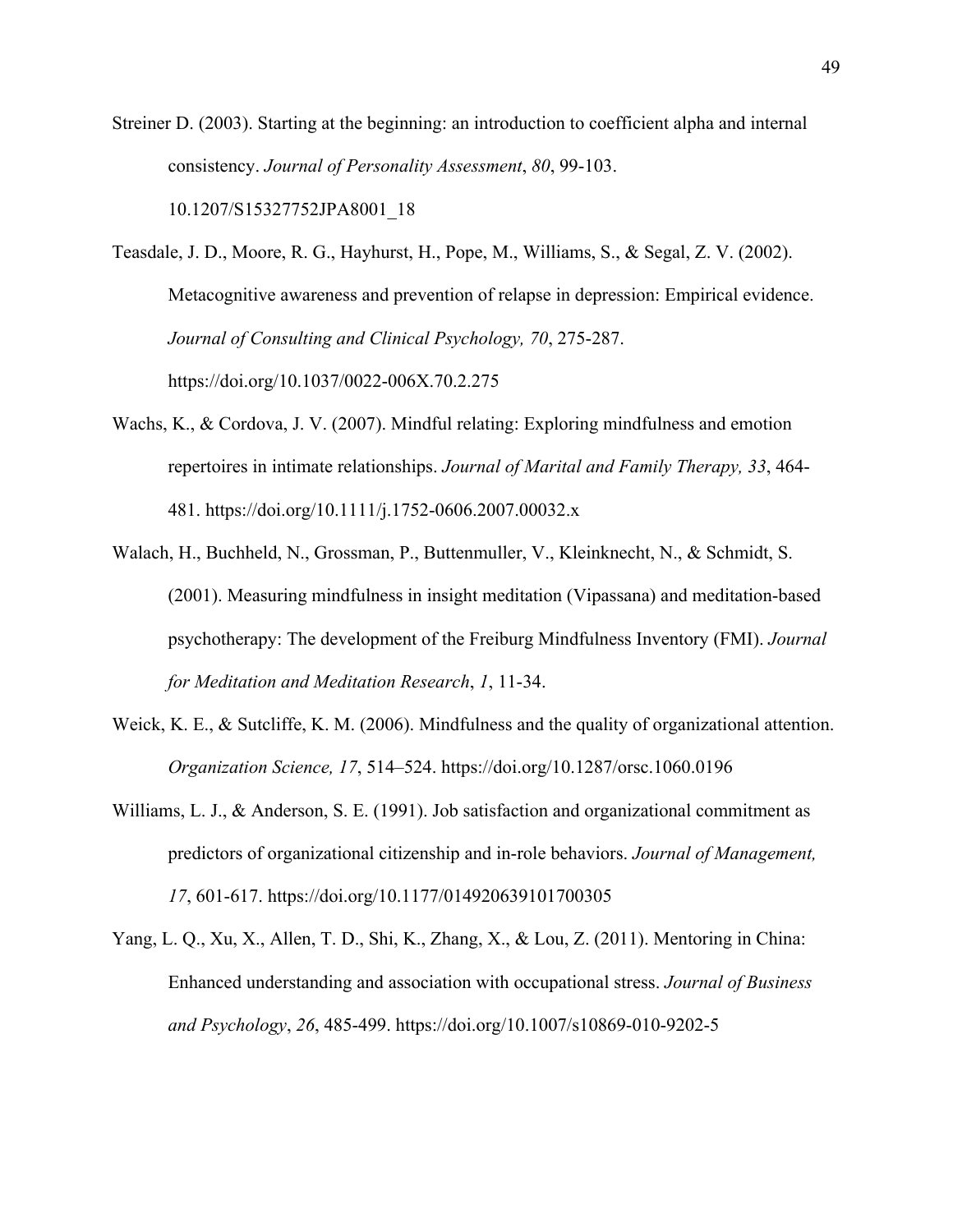#### APPENDIX A

#### COGNITIVE AND AFFECTIVE MINDFULNESS SCALE – REVISED

- 1. It is easy for me to concentrate on what I am doing.
- 2. I am preoccupied by the future.
- 3. I can tolerate emotional pain.
- 4. I can accept things I cannot change.
- 5. I can usually describe how I feel at the moment in considerable detail.
- 6. I am easily distracted.
- 7. I am preoccupied by the past.
- 8. It's easy for me to keep track of my thoughts and feelings.
- 9. I try to notice my thoughts without judging them.
- 10. I am able to accept the thoughts and feelings I have.
- 11. I am able to focus on the present moment.
- 12. I am able to pay close attention to one thing for a long period of time.

Note. From Feldman, Hayes, Kumar, Greeson, & Laurenceau (2007). Response scale anchors are 1 (*Rarely/Not at all*) to 4 (*Almost always*).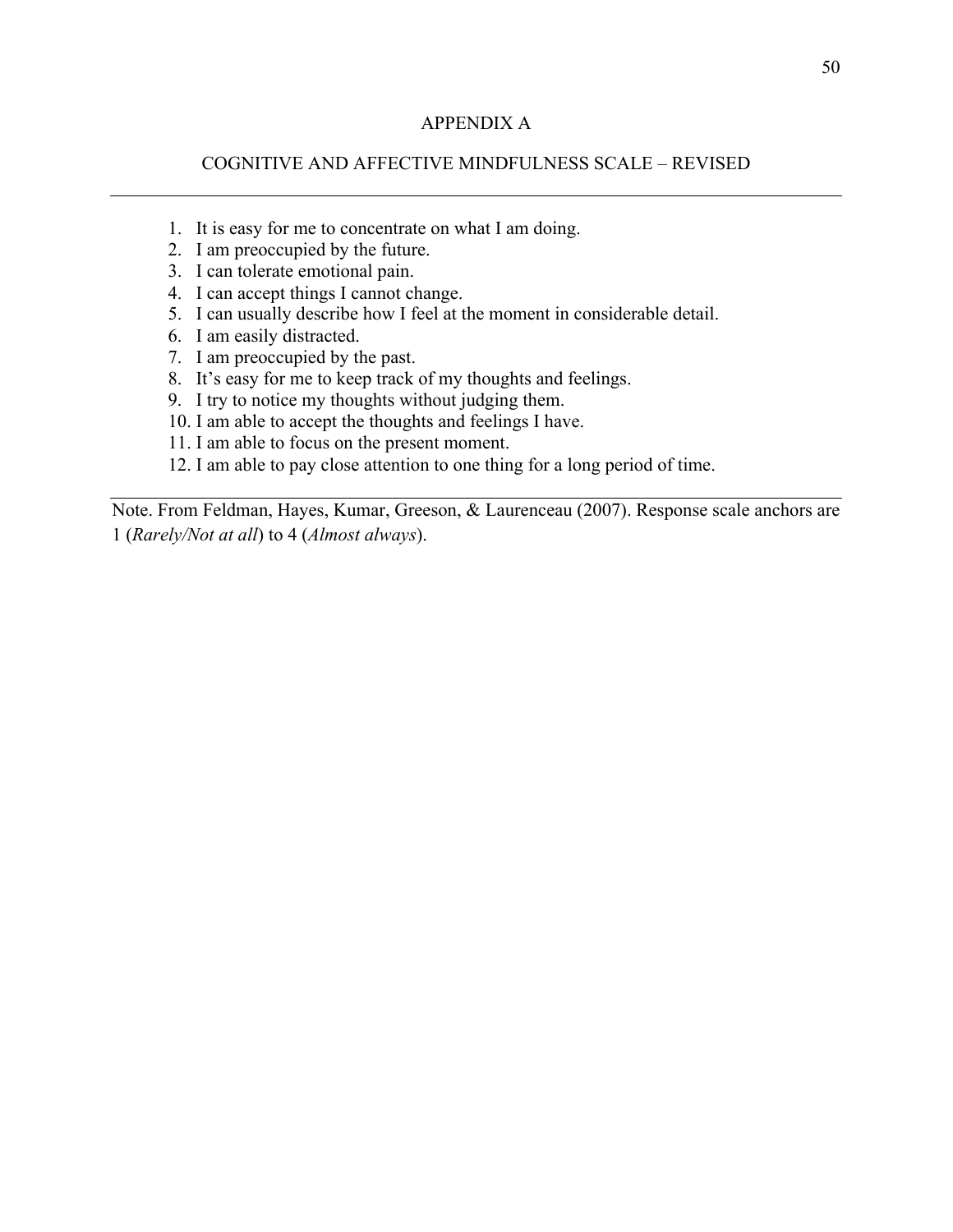#### APPENDIX B

#### LEADER – MEMBER CONVERSATIONAL QUALITY SCALE

- 1. With regard to getting things done, the conversations between my supervisor and me are efficient.
- 2. When discussing work-related matters, my supervisor and I can convey a lot to each other even in a short conversation.
- 3. When talking about work tasks, the conversations between my supervisor and me are often smooth.
- 4. When talking about how to get things done, the conversations between my supervisor and me usually flow nicely.
- 5. When talking about how to get things done at work, my supervisor and I usually align our ideas pretty easily.
- 6. When talking about how to get things done at work, my supervisor and I are usually in sync with each other.
- 7. My supervisor and I usually have accurate understanding of what the other is saying when trying to get things done at work.
- 8. When we discuss how to get things done at work, my supervisor and I have no problem correctly understanding each other's ideas.
- 9. My supervisor and I interpret each other's ideas accurately when discussing workrelated matters.

Note. From Jian, Shi, & Dalisay (2014). Response scale anchors are 1 (*Strongly disagree*) to 7 (*Strongly agree*).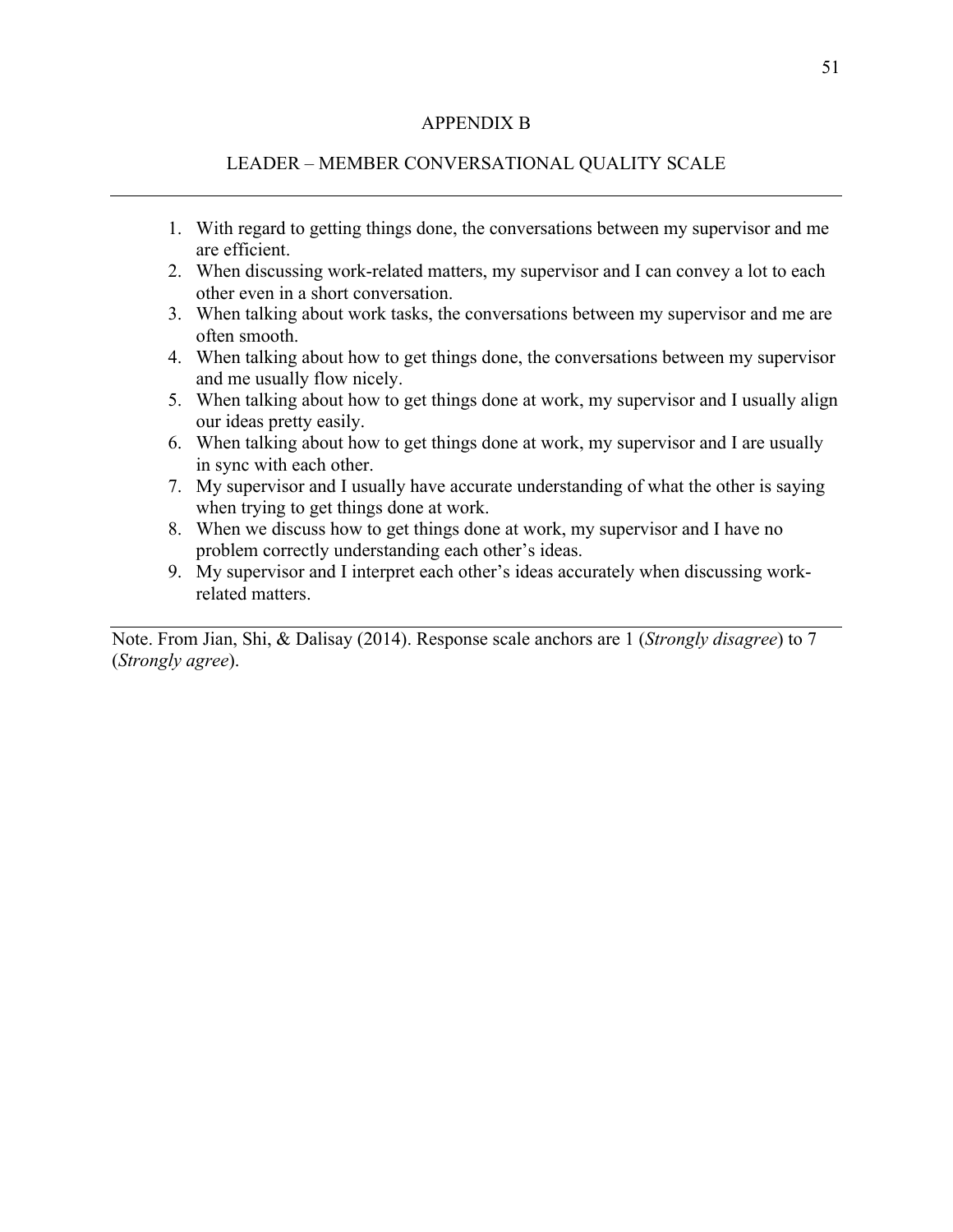## APPENDIX C

### TASK PERFORMANCE AND OCB SCALE

| Scale Items                                                                                  | <b>IRB</b> | <b>OCBI</b> | OCBO |
|----------------------------------------------------------------------------------------------|------------|-------------|------|
| 1. Adequately completes assigned duties                                                      | .83        |             |      |
| Fulfills responsibilities specified in job description<br>2.                                 | .88        |             |      |
| Performs tasks that are expected of him/her<br>3.                                            | .87        |             |      |
| Meets formal performance requirements of the job<br>4.                                       | .83        |             |      |
| Helps others who have been absent.<br>5.                                                     |            | .75         |      |
| Takes time to listen to co-workers' problems and worries.<br>6.                              |            | .75         |      |
| Goes out of way to help new employees.<br>7.                                                 |            | .82         |      |
| Takes a personal interest in other employees.<br>8.                                          |            | .77         |      |
| Attendance at work is above the norm.<br>9.                                                  |            |             | .58  |
| 10. Gives advance notice when unable to come to work.                                        |            |             | .80  |
| 11. Takes undeserved work breaks (R).                                                        |            |             | .57  |
| 12. Great deal of time spent with personal phone conversations (R).                          |            |             | .36  |
| Note. From Williams & Anderson (1991). Response scale anchors are 1 (Strongly disagree) to 5 |            |             |      |

(*Strongly agree*).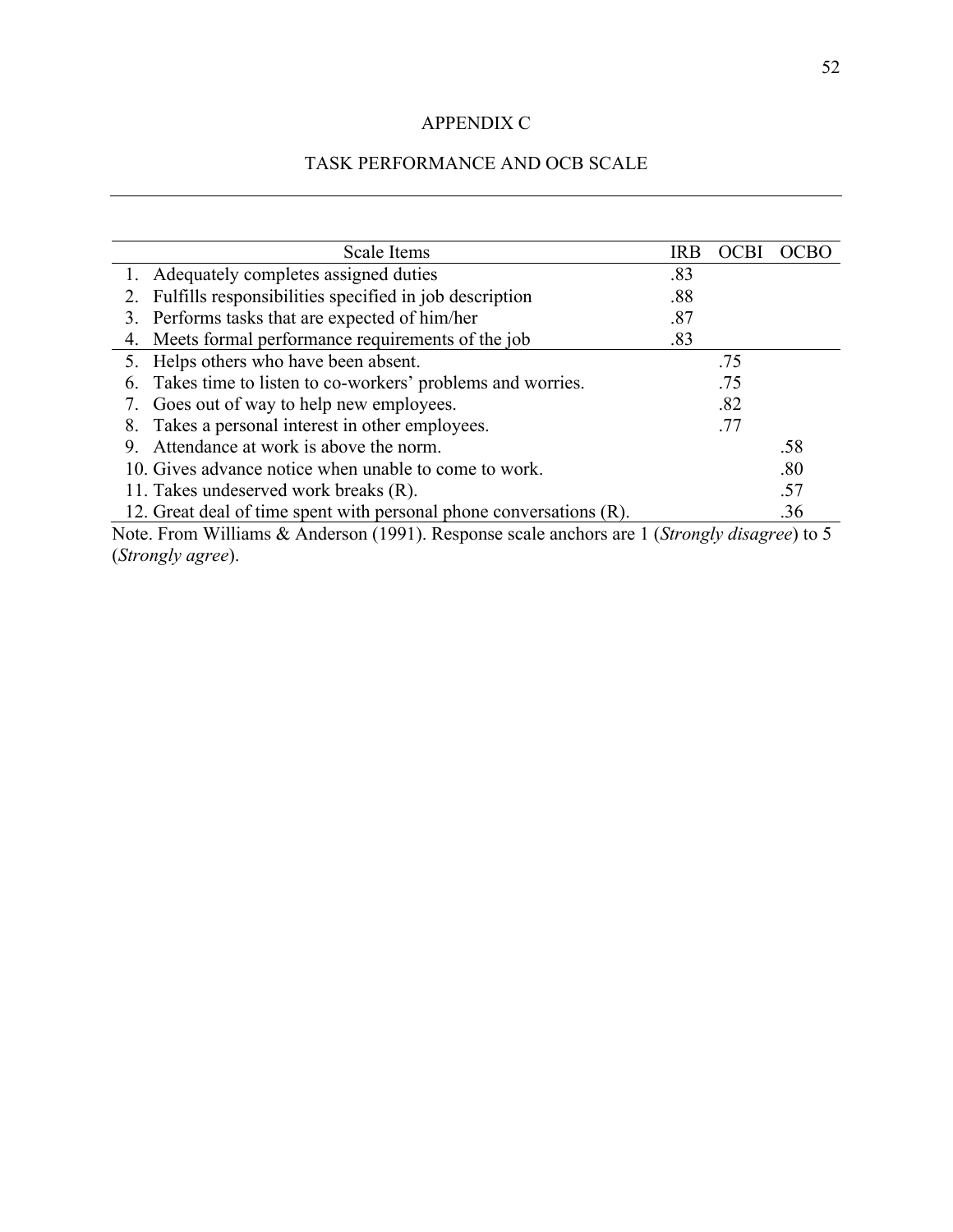#### APPENDIX D

### EMPATHY FOR THE LEADER SCALE

In general, I…

- 1. …Feel my leader's emotions.
- 2. …Anticipate the needs of my leader.
- 3. …Reassure my leader.
- 4. …Make my leader feel good.
- 5. …Am concerned about my leader.
- 6. …Have a good word for my leader.
- 7. …Make my leader feel welcome.
- 8. …Take time out for my leader.

Note. From the C2: Empathy scale in the IPIP (International Personality Item Pool), Goldberg, Johnson, Eber, Hogan, Ashton, Cloninger, et al. (2006). Response scale anchors are 1 (*Very Inaccurate*) to 5 (*Very Accurate*).